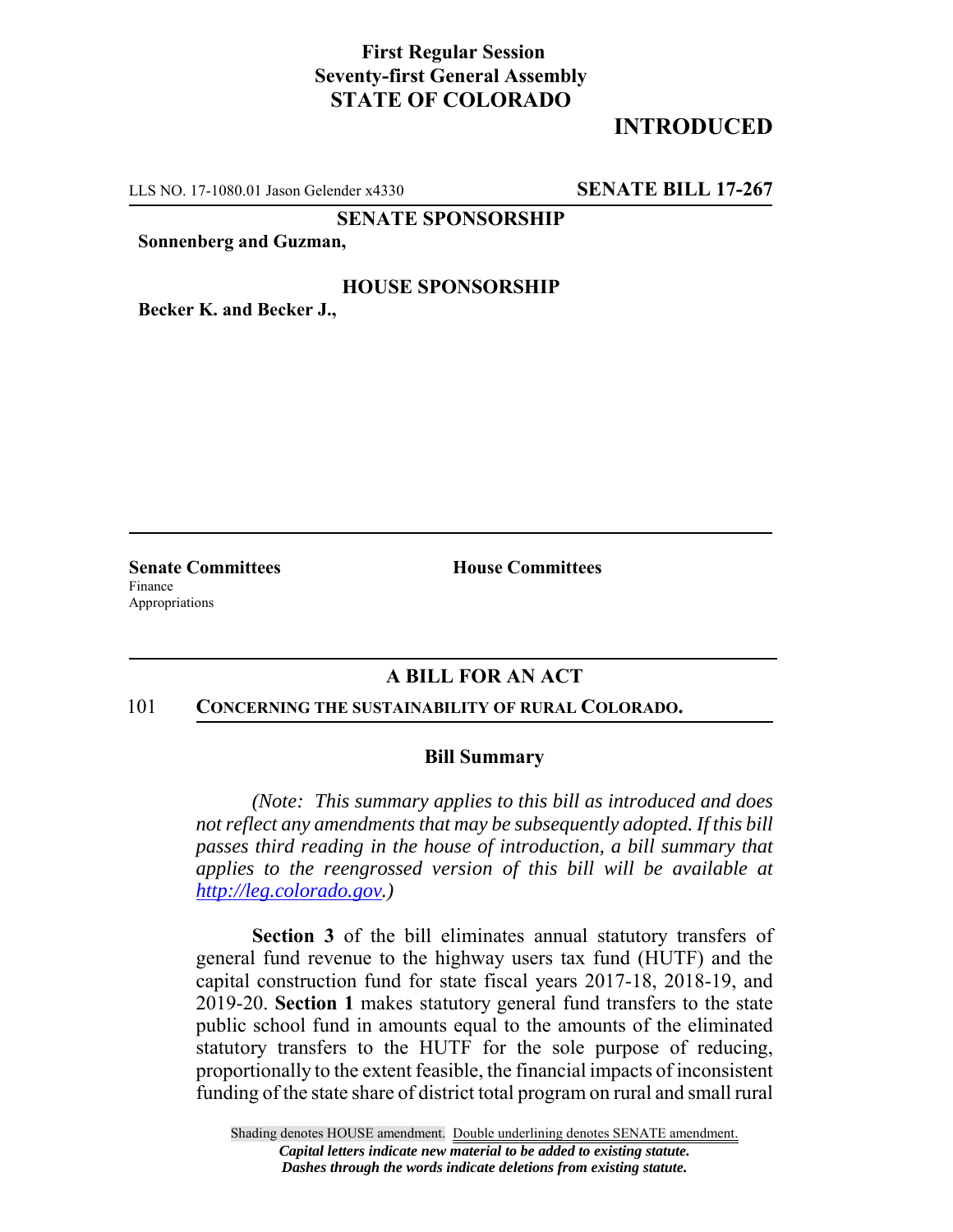school districts.

**Section 2** requires executive branch departments to submit 2018-19 budget requests to the office of state planning and budgeting (OSPB) that are at least 2% lower than their 2017-18 budgets. The OSPB must strongly consider the budget reduction proposals made by each department when preparing the annual executive budget proposals to the general assembly and shall seek to ensure that the executive budget proposal for each department is at least 2% lower than the department's actual budget for the 2017-18 fiscal year.

**Section 5** authorizes the state to execute lease-purchase agreements for eligible state facilities to generate up to \$1.35 billion of net proceeds, with maximum annual lease payments of \$100 million for up to 20 years. Lease payments must be paid first from any legally available money under the control of the transportation commission and next from the general fund or any other legally available source of money. \$1.2 billion of the net proceeds are credited to the HUTF and allocated to the state highway fund and \$150 million of the net proceeds are credited to the capital construction fund, with such amounts being reduced proportionally if the full \$1.35 billion of net proceeds is not received. As specified in **section 19**, the department of transportation (CDOT) may use the net proceeds only for qualified federal aid highway projects, with at least 25% of the money being used for projects that are located in counties with populations of 50,000 or less.

**Section 6** creates the Colorado healthcare affordability and sustainability enterprise (enterprise) as a **type 2** agency and government-owned business within the department of health care policy and financing (HCPF) for the purpose of participating in the implementation and administration of a Colorado healthcare affordability and sustainability program (program) on and after July 1, 2017, and creates a board consisting of 13 members appointed by the governor with the advice and consent of the senate to govern the enterprise. The business purpose of the enterprise is, in exchange for the payment of a new healthcare affordability and sustainability fee (fee) by hospitals to the enterprise, to administer the program and thereby support hospitals that provide uncompensated medical services to uninsured patients and participate in publicly funded health insurance programs by:

- Participating in a federal program that provides additional matching money to states;
- ! Using fee revenue, which must be credited to a newly created healthcare affordability and sustainability fee fund and used solely for purposes of the program, and federal matching money to:
	- ! Reduce the amount of uncompensated care that hospitals provide by increasing the number of individuals covered by publicly funded health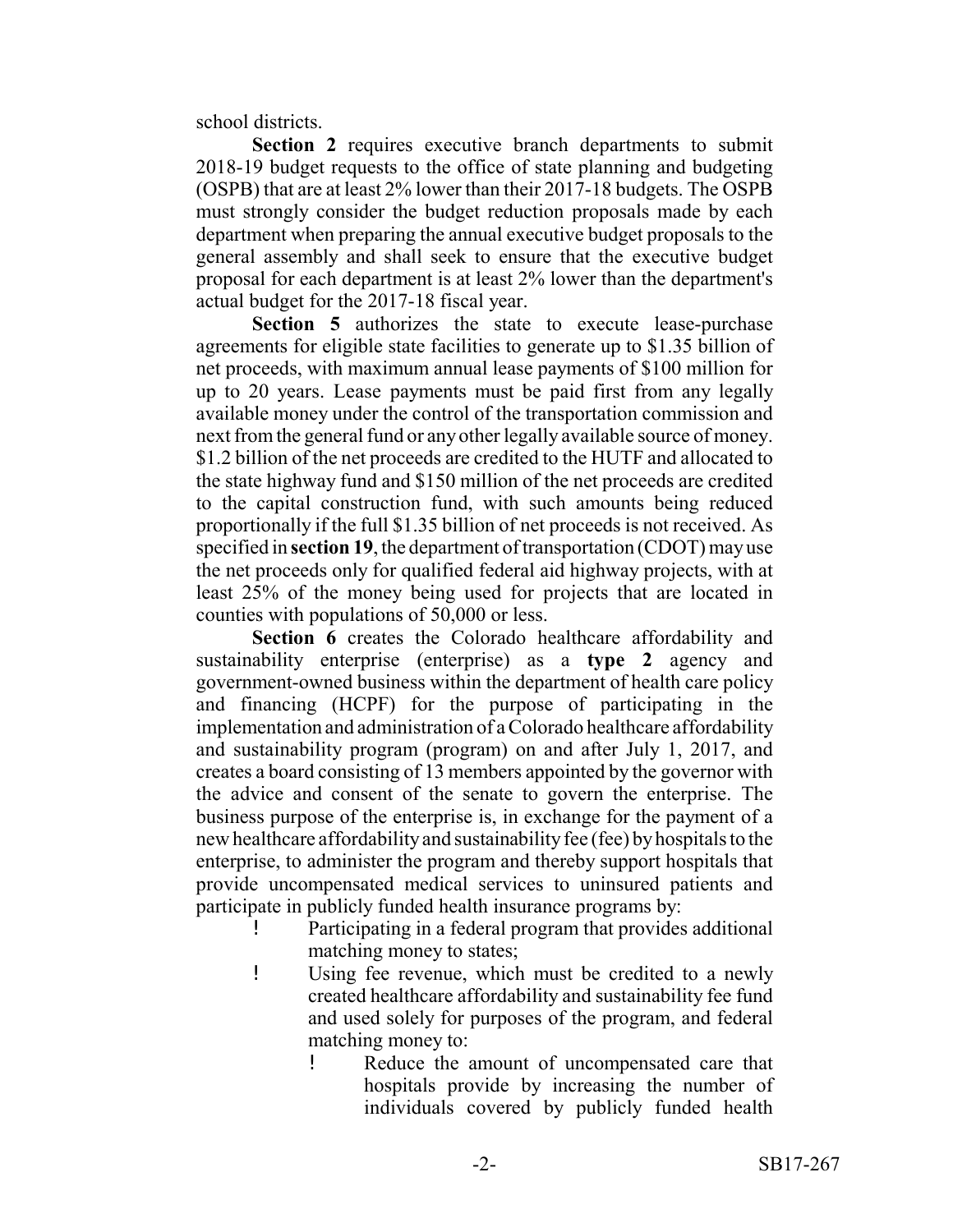insurance; and

- ! Increase publicly funded insurance reimbursement rates to hospitals; and
- ! Providing or contracting for or arranging advisory and consulting services to hospitals and coordinating services to hospitals to help them more effectively and efficiently participate in publicly funded insurance programs.

The bill does not take effect if the federal centers for medicare and medicaid services determine that it does not comply with federal law.

The enterprise is designated as an enterprise for purposes of the taxpayer's bill of rights (TABOR) so long as it meets TABOR requirements. The primary powers and duties of the enterprise are to:

- ! Charge and collect the fee from hospitals;<br>! Leverage fee revenue collected to obtain for
- Leverage fee revenue collected to obtain federal matching money;
- ! Utilize and deploy both fee revenue and federal matching money in furtherance of the business purpose of the enterprise;
- ! Issue revenue bonds payable from its revenues;
- ! Enter into agreements with HCPF as necessary to collect and expend fee revenue;
- ! Engage the services of private persons or entities serving as contractors, consultants, and legal counsel for professional and technical assistance and advice and to supply other services related to the conduct of the affairs of the enterprise, including the provision of additional business services to hospitals;
- ! Seek any federal waiver necessary to fund and, in cooperation with HCPF and hospitals, support the implementation, no earlier than October 1, 2019, of a health care delivery reform incentive payments program that will improve health care access and outcomes for individuals served by HCPF while efficiently utilizing available financial resources. The health care delivery reform incentive payments program must include, at a minimum, an initial planning phase to assess needs and develop achievable outcome-based metrics to be used to measure progress towards specified program goals and address specified focus areas.
- ! Adopt and amend or repeal policies for the regulation of its affairs and the conduct of its business.

The existing hospital provider fee program is repealed by **section 18** and the existing hospital provider fee oversight and advisory board is abolished, effective July 1, 2017.

So long as the enterprise qualifies as a TABOR-exempt enterprise,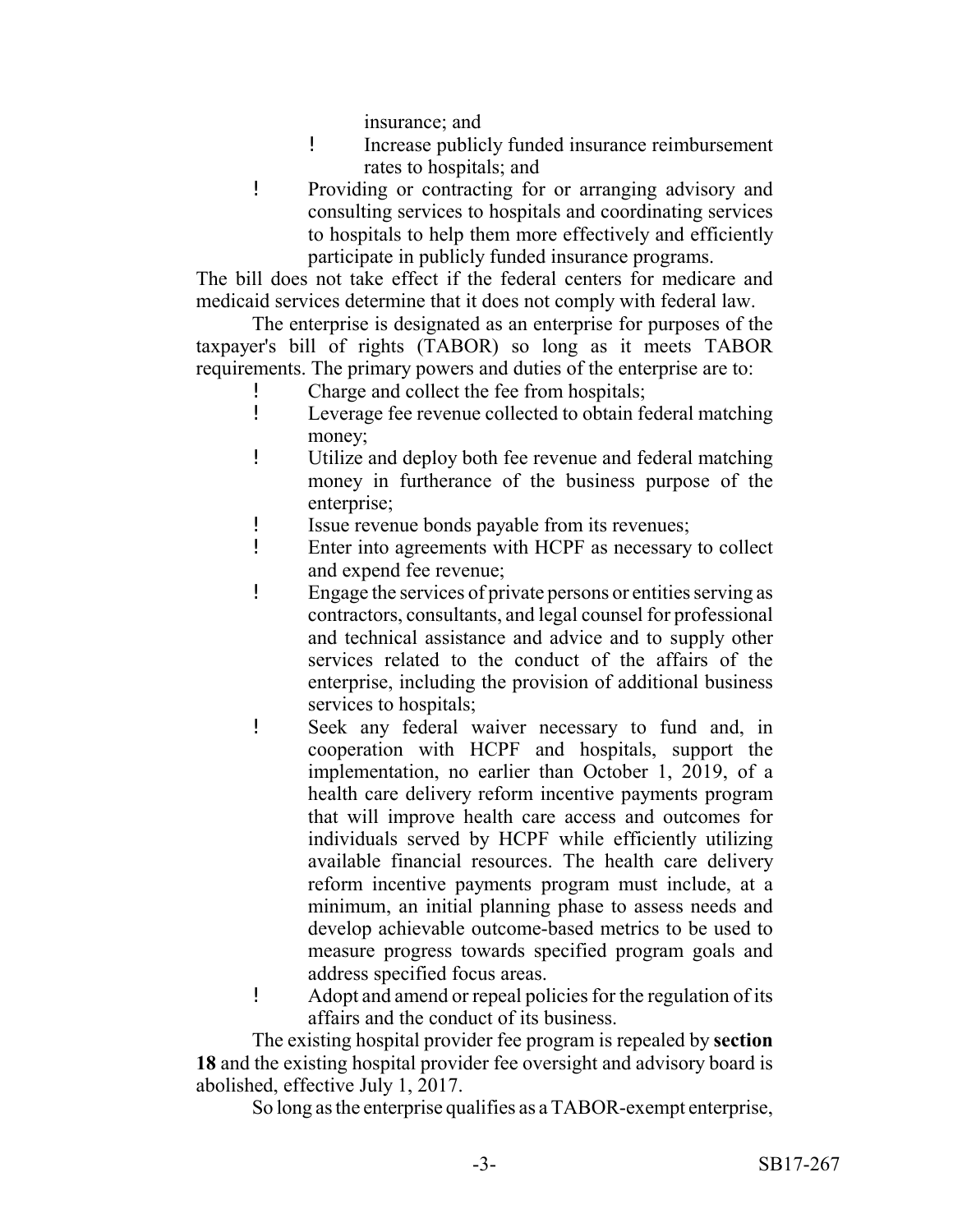fee revenue does not count against either the TABOR state fiscal year spending limit or the referendum C cap, the higher statutory state fiscal year spending limit established after the voters of the state approved referendum C in 2005. The bill clarifies that the creation of the new enterprise to charge and collect the fee is the creation of a new government-owned business that provides business services to hospitals as an enterprise for purposes of TABOR and related statutes and does not constitute the qualification of an existing government-owned business as a new enterprise that would require or authorize downward adjustment of the TABOR state fiscal year spending limit or the referendum C cap.

**Section 4** lowers the referendum C cap for the 2017-18 fiscal year and subsequent fiscal years. **Section 16** requires HCPF, within 120 days of the enactment of the federal "Advancing Care of Exceptional Kids Act", to seek any federal waiver necessary to fund, in cooperation with hospitals that meet the specified requirements, the implementation of an enhanced pediatric health home for children with complex medical conditions.

1 *Be it enacted by the General Assembly of the State of Colorado:*

2 **SECTION 1.** In Colorado Revised Statutes, **add** 22-54-139 as 3 follows:

 **22-54-139. Additional funding for rural school districts - diversion of scheduled general fund transfers to highway users tax fund.** (1) FOR THE 2017-18, 2018-19, AND 2019-20 BUDGET YEARS, FOR THE SOLE PURPOSE OF REDUCING THE FINANCIAL IMPACTS TO RURAL SCHOOL DISTRICTS, AS DEFINED IN SECTION 22-95-101 (4), AND SMALL RURAL SCHOOL DISTRICTS, AS DEFINED IN SECTION 22-16-103 (10), FROM REDUCTIONS IN THE STATE SHARE OF TOTAL PROGRAM FUNDING RESULTING FROM INCONSISTENT FUNDING BY THE GENERAL ASSEMBLY, 12 THE FOLLOWING AMOUNTS ARE TRANSFERRED FROM THE GENERAL FUND 13 TO THE STATE PUBLIC SCHOOL FUND CREATED IN SECTION 22-54-114 (1): (a) ON JULY 1, 2017, SEVENTY-NINE MILLION DOLLARS; (b) ON JULY 1, 2018, ONE HUNDRED SIXTY MILLION DOLLARS; AND

16 (c) ON JULY 1, 2019, ONE HUNDRED SIXTY MILLION DOLLARS.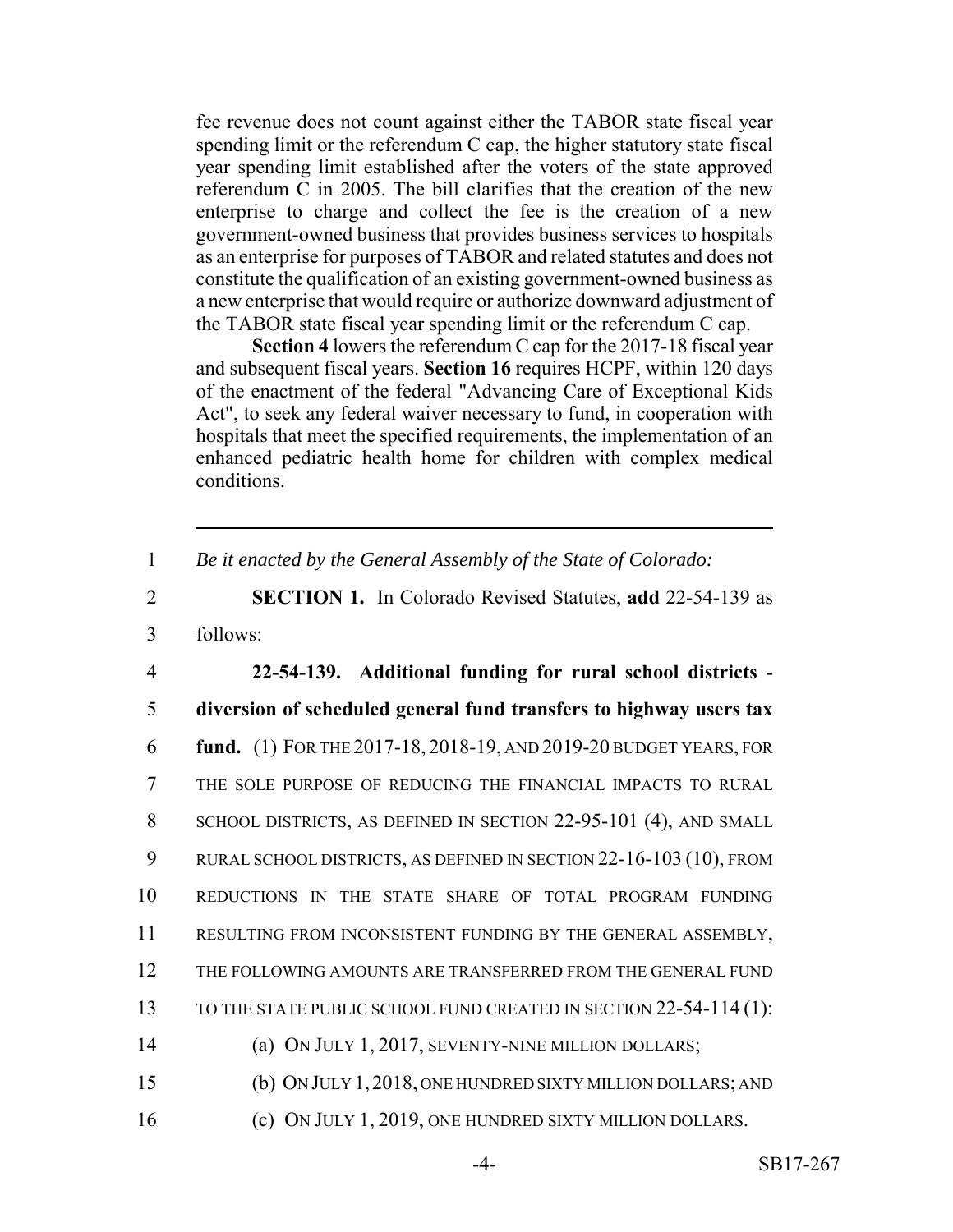(2) FOR EACH BUDGET YEAR FOR WHICH GENERAL FUND MONEY IS TRANSFERRED TO THE STATE PUBLIC SCHOOL FUND PURSUANT TO SUBSECTION (1) OF THIS SECTION, THE DEPARTMENT SHALL EXPEND THE MONEY TO REIMBURSE RURAL SCHOOL DISTRICTS AND SMALL RURAL SCHOOL DISTRICTS, PROPORTIONALLY TO THE EXTENT FEASIBLE, FOR REDUCTIONS IN THE STATE SHARE OF TOTAL PROGRAM FUNDING RESULTING FROM INCONSISTENT FUNDING BY THE GENERAL ASSEMBLY.

 (3) THE SOURCE OF FUNDING FOR THE TRANSFERS MADE PURSUANT TO SUBSECTION (1) OF THIS SECTION IS MONEY REMAINING IN THE GENERAL FUND THAT WOULD OTHERWISE BE TRANSFERRED TO THE HIGHWAY USERS TAX FUND PURSUANT TO SECTION 24-75-219 BUT FOR THE 12 ENACTMENT OF SENATE BILL 17- , ENACTED IN 2017.

 **SECTION 2.** In Colorado Revised Statutes, **add** 24-37-305 as follows:

 **24-37-305. 2018-19 fiscal year - required reductions in departmental and executive branch budget requests.** (1) FOR THE 2018-19 BUDGET YEAR, EACH PRINCIPAL DEPARTMENT OF STATE GOVERNMENT, WHEN SUBMITTING ITS BUDGET REQUEST TO THE OFFICE OF STATE PLANNING AND BUDGETING, SHALL REQUEST A TOTAL BUDGET FOR THE DEPARTMENT THAT IS AT LEAST TWO PERCENT LOWER THAN ITS ACTUAL BUDGET FOR THE 2017-18 FISCAL YEAR.

22 (2) THE OFFICE OF STATE PLANNING AND BUDGETING SHALL STRONGLY CONSIDER THE BUDGET REDUCTION PROPOSALS MADE BY EACH PRINCIPAL DEPARTMENT PURSUANT TO SUBSECTION (1) OF THIS SECTION WHEN PREPARING THE ANNUAL EXECUTIVE BUDGET PROPOSALS TO THE GENERAL ASSEMBLY FOR THE GOVERNOR AS REQUIRED BY SECTION 24-37-302 (1)(g) AND SHALL SEEK TO ENSURE, SUBJECT TO SECTION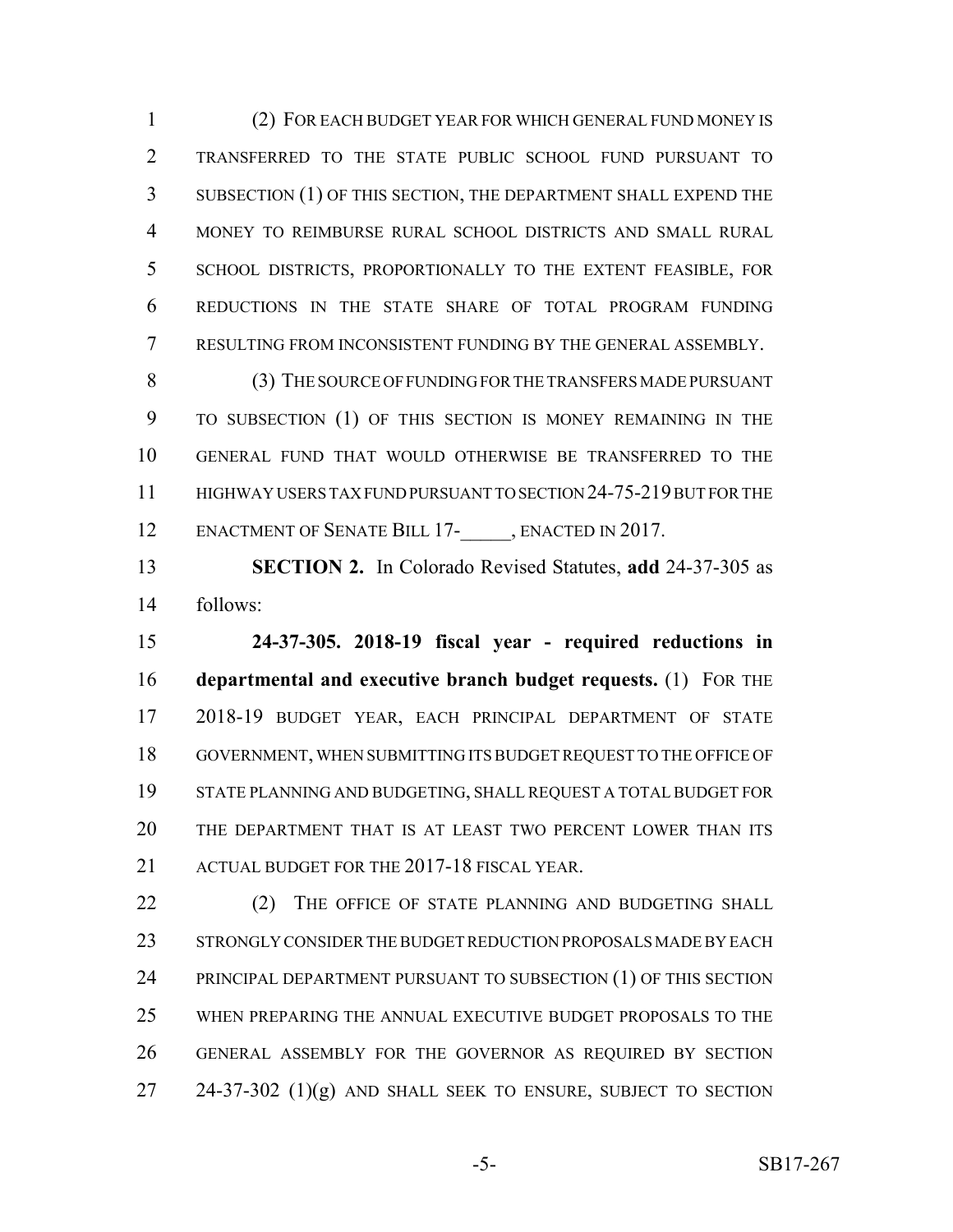| $\mathbf{1}$   | 24-37-303, THAT THE EXECUTIVE BUDGET PROPOSAL FOR EACH                                      |
|----------------|---------------------------------------------------------------------------------------------|
| $\overline{2}$ | DEPARTMENT IS AT LEAST TWO PERCENT LOWER THAN THE DEPARTMENT'S                              |
| 3              | ACTUAL BUDGET FOR THE 2017-18 FISCAL YEAR.                                                  |
| $\overline{4}$ | <b>SECTION 3.</b> In Colorado Revised Statutes, 24-75-219, amend                            |
| 5              | $(2)(d)$ ; and <b>repeal</b> $(1)(c)$ , $(2)(c)$ , $(3)$ , and $(4)$ as follows:            |
| 6              | 24-75-219. Transfers - transportation - capital construction -                              |
| 7              | <b>definitions.</b> (1) As used in this section, unless the context otherwise               |
| 8              | requires:                                                                                   |
| 9              | (c) "Funds" means the highway users tax fund and the capital                                |
| 10             | construction fund.                                                                          |
| 11             | $(2)$ (c) For each state fiscal year from state fiscal year $2017-18$                       |
| 12             | through the state fiscal year 2019-20, the state treasurer shall transfer                   |
| 13             | from the general fund to the:                                                               |
| 14             | (I) Highway users tax fund, an amount equal to two percent of the                           |
| 15             | total general fund revenues for the state fiscal year in which the transfer                 |
| 16             | is made; and                                                                                |
| 17             | (II) Capital construction fund, an amount equal to one percent of                           |
| 18             | the total general fund revenues for the state fiscal year in which the                      |
| 19             | transfer is made.                                                                           |
| 20             | (d) For each state fiscal year beginning on or after $J_{\text{t}}$ $\rightarrow$ $1, 2020$ |
| 21             | JULY 1, 2018, the general assembly may appropriate or transfer, in its sole                 |
| 22             | discretion, moneys from the general fund to the highway users tax fund,                     |
| 23             | the capital construction fund, or both funds.                                               |
| 24             | $(3)$ (a) Repealed.                                                                         |
| 25             | (b) Except as otherwise set forth in subsection (4) of this section,                        |
| 26             | the transfers required pursuant to paragraph $(c)$ of subsection $(2)$ of this              |
| 27             | section shall be made as follows:                                                           |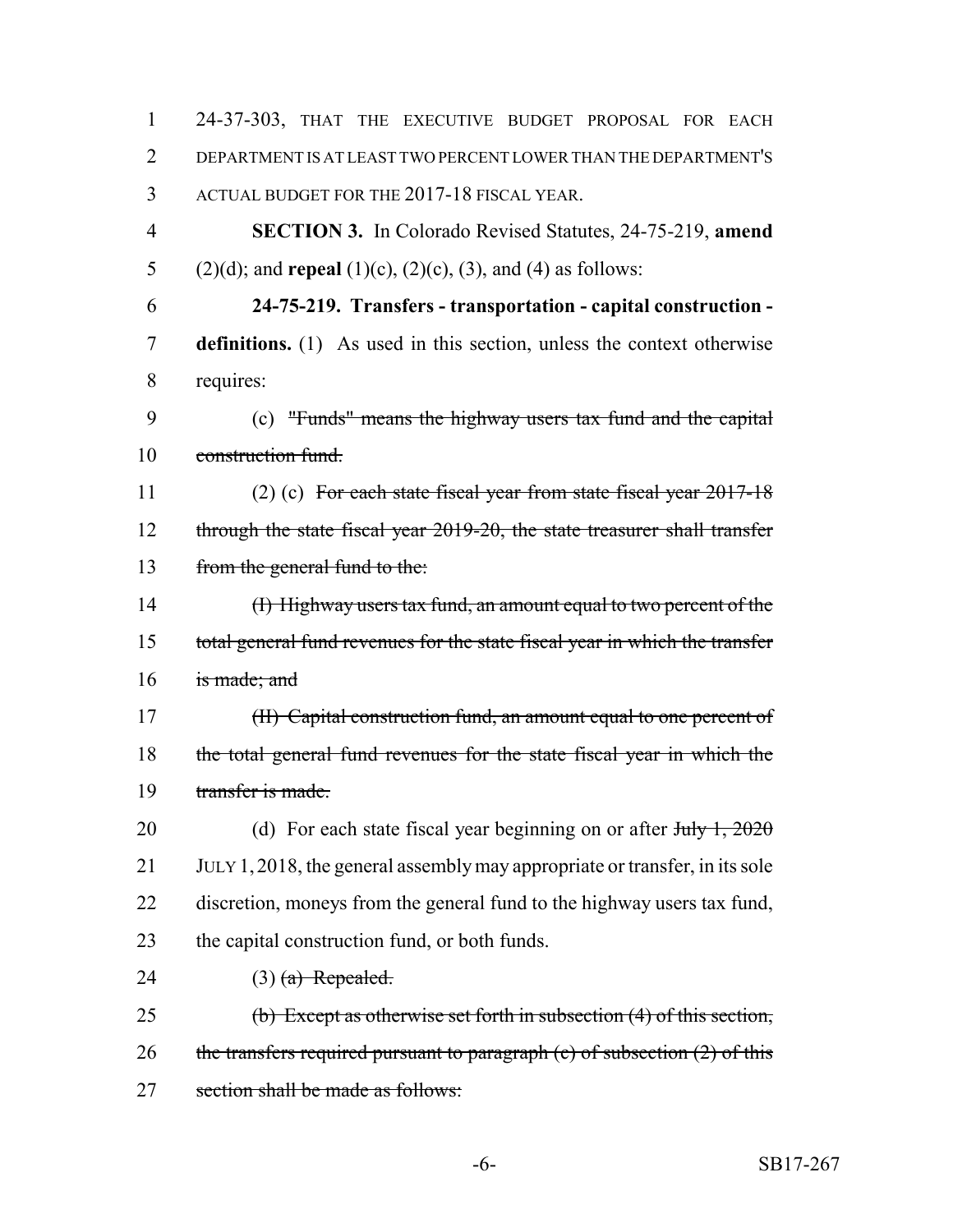(I) On the fifteenth day of the first month of each quarter of each 2 state fiscal year in which the transfers are required, an amount equal to twenty percent of the total amounts that are required to be transferred to 4 the highway users tax fund and the capital construction fund for such state fiscal year, which amounts shall be based on the most recent revenue estimate prepared by legislative council staff that is available at the time of the transfers, shall be transferred to the respective funds.

8 (II) On the date during the state fiscal year on which the state 9 controller distributes the comprehensive annual financial report of the 10 state, the state treasurer shall transfer an amount equal to the differences 11 between the actual amounts required to be transferred to the funds and the 12 estimated amounts previously transferred pursuant to subparagraph (I) of 13 this paragraph  $(b)$ .

14 (4) (a) For any state fiscal year for which there are excess state 15 revenues that are required to be refunded pursuant to section 20 of article 16 X of the state constitution, the quarterly and year-end amounts that are 17 required to be transferred to the funds pursuant to paragraph (b) of 18 subsection (3) of this section shall:

19 (I) Be reduced by fifty percent, if the amount of the refund is 20 greater than one percent of the general fund revenues for the state fiscal 21 year but less than or equal to three percent of the total general fund 22 revenues for the state fiscal year; and

23 (II) Not be made, if the amount of the refund is greater than three 24 percent of the total general fund revenues for the state fiscal year.

25 (b) The calculations required pursuant to paragraph (a) of this 26 subsection (4) shall be based on the most recent revenue estimate 27 prepared by the legislative council staff that is available at the time of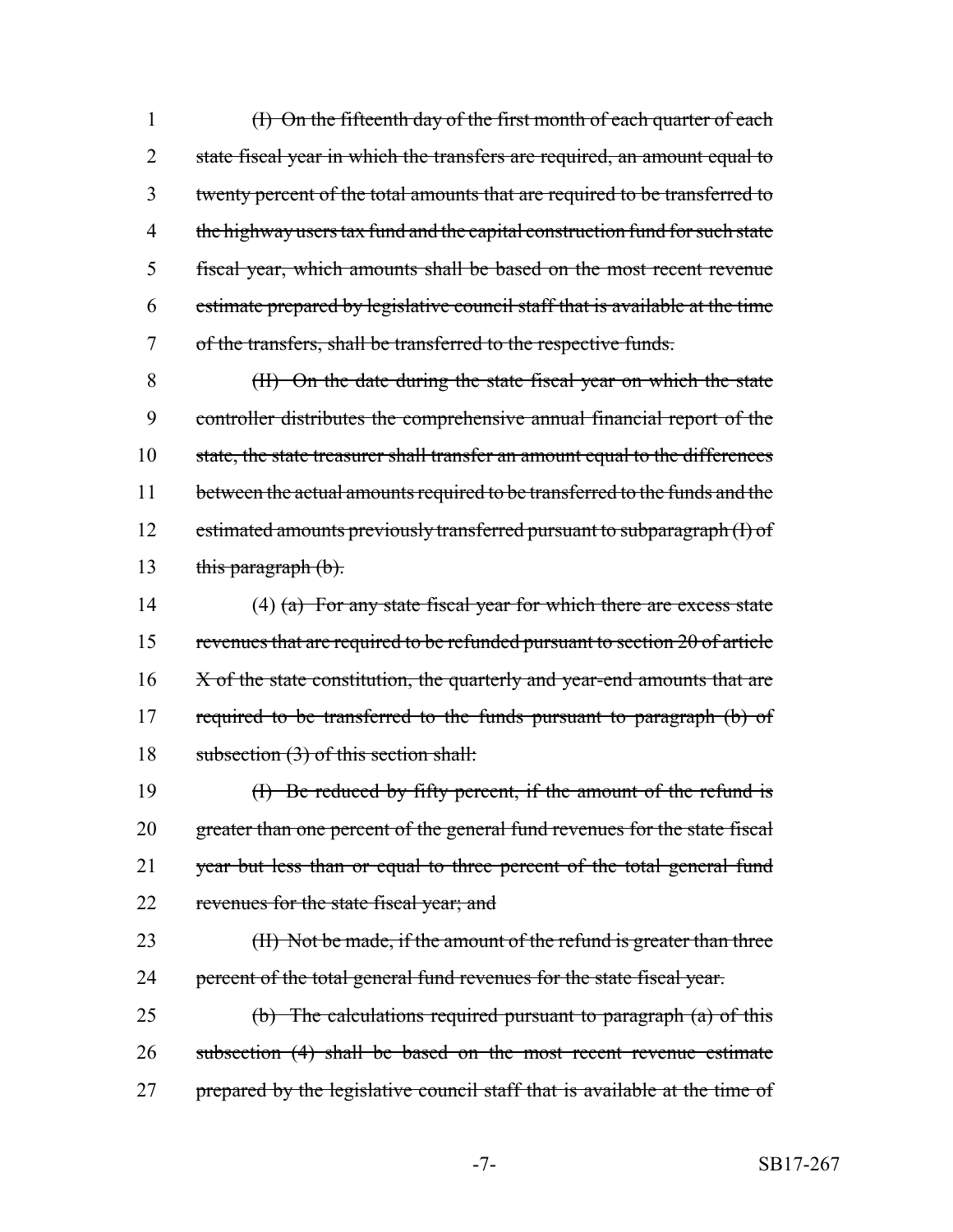each transfer; except that the last transfer made for each state fiscal year 2 shall be based on the actual revenues for the state fiscal year.

 **SECTION 4.** In Colorado Revised Statutes, 24-77-103.6, **amend** 4  $(6)(b)(I)$  as follows:

 **24-77-103.6. Retention of excess state revenues - general fund exempt account - required uses - excess state revenues legislative report.** (6) As used in this section:

 (b) (I) "Excess state revenues cap" for a given fiscal year means: either of the following:

 (A) If the voters of the state approve a ballot issue to authorize the state to incur multiple-fiscal year obligations at the November 2005 12 statewide election, an amount that is equal to the highest total state revenues for a fiscal year from the period of the 2005-06 fiscal year 14 through the 2009-10 fiscal year, adjusted each subsequent fiscal year for inflation and the percentage change in state population, plus one hundred million dollars, and adjusting such sum for the qualification or disqualification of enterprises and debt service changes; or

 (B) If the voters of the state do not approve a ballot issue to authorize the state to incur multiple-fiscal year obligations at the 20 November 2005 statewide election, FOR EACH FISCAL YEAR UP TO AND INCLUDING THE 2016-17 FISCAL YEAR, an amount that is equal to the highest total state revenues for a fiscal year from the period of the 2005-06 fiscal year through the 2009-10 fiscal year, adjusted each subsequent fiscal year for inflation, the percentage change in state population, the qualification or disqualification of enterprises, and debt service changes;

**(C) FOR THE 2017-18 FISCAL YEAR, AN AMOUNT THAT IS EQUAL TO**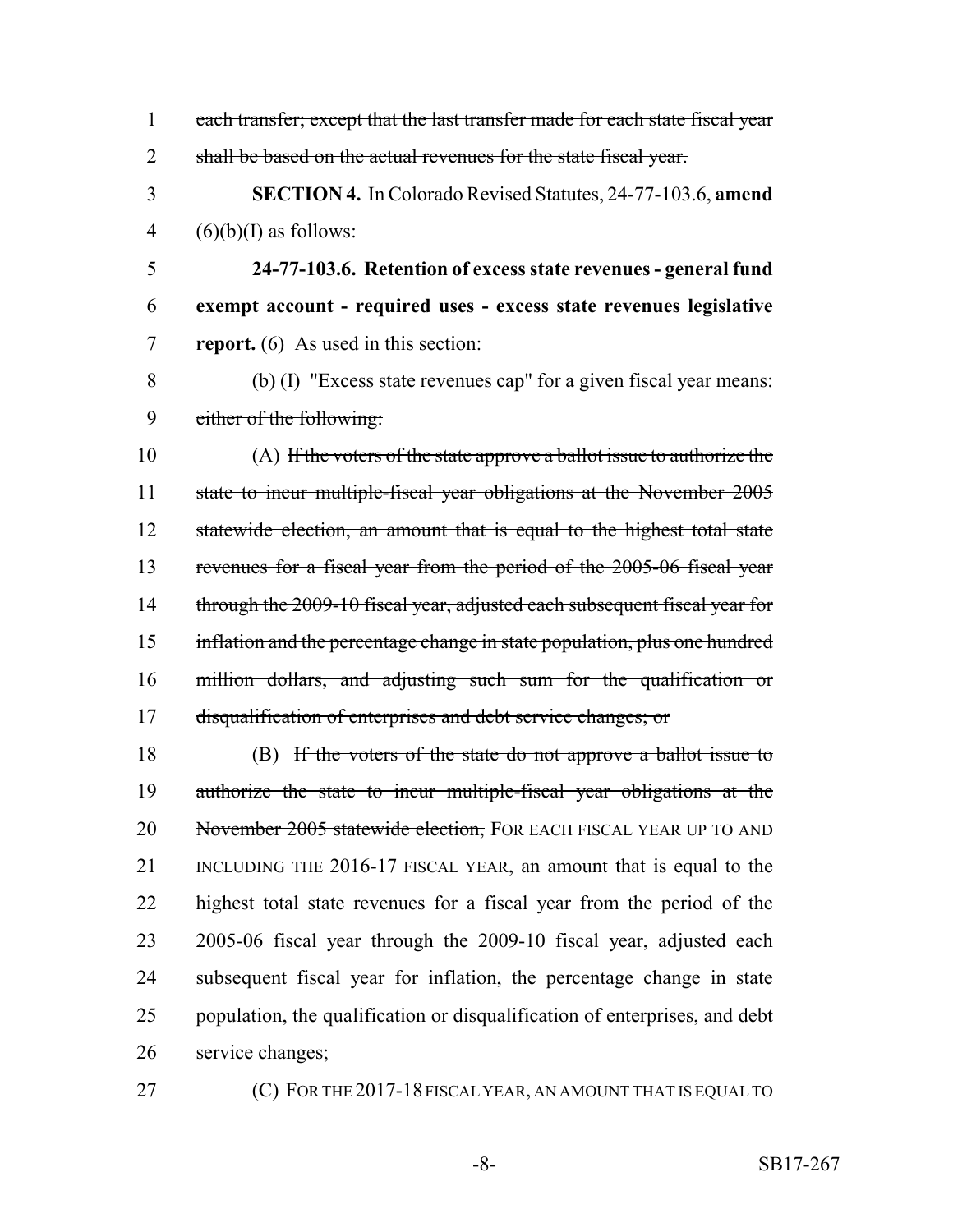THE EXCESS STATE REVENUES CAP FOR THE 2016-17 FISCAL YEAR 2 CALCULATED PURSUANT TO SUBSECTION  $(6)(b)(I)(B)$  OF THIS SECTION LESS SIX HUNDRED SEVENTY MILLION THREE HUNDRED THOUSAND DOLLARS, ADJUSTED FOR INFLATION, THE PERCENTAGE CHANGE IN STATE POPULATION, THE QUALIFICATION OR DISQUALIFICATION OF ENTERPRISES, AND DEBT SERVICE CHANGES; OR

 (D) FOR THE 2018-19 FISCAL YEAR AND EACH SUCCEEDING FISCAL YEAR, THE AMOUNT OF THE EXCESS STATE REVENUES CAP FOR THE 2017-18 FISCAL YEAR CALCULATED PURSUANT TO SUBSECTION (6)(b)(I)(C) OF THIS SECTION, ADJUSTED EACH SUBSEQUENT FISCAL YEAR 11 FOR INFLATION, THE PERCENTAGE CHANGE IN STATE POPULATION, THE QUALIFICATION OR DISQUALIFICATION OF ENTERPRISES, AND DEBT SERVICE CHANGES.

 **SECTION 5.** In Colorado Revised Statutes, **recreate and reenact, with amendments,** part 11 of article 82 of title 24 as follows:

- 
- PART 11
- SALES OF STATE PROPERTY AND LEASE-PURCHASE 18 AGREEMENTS

 **24-82-1101. Legislative declaration.** (1) THE GENERAL ASSEMBLY HEREBY FINDS AND DECLARES THAT:

 (a) DUE TO INSUFFICIENT FUNDING, NECESSARY HIGH-PRIORITY 22 STATE HIGHWAY PROJECTS AND STATE CAPITAL CONSTRUCTION PROJECTS, INCLUDING PROJECTS AT STATE INSTITUTIONS OF HIGHER EDUCATION, IN 24 ALL AREAS OF THE STATE HAVE BEEN DELAYED, AND THE STATE HAS ALSO DELAYED CRITICAL CONTROLLED MAINTENANCE AND UPKEEP OF STATE CAPITAL ASSETS;

(b) BY SELLING ELIGIBLE STATE FACILITIES, EXECUTING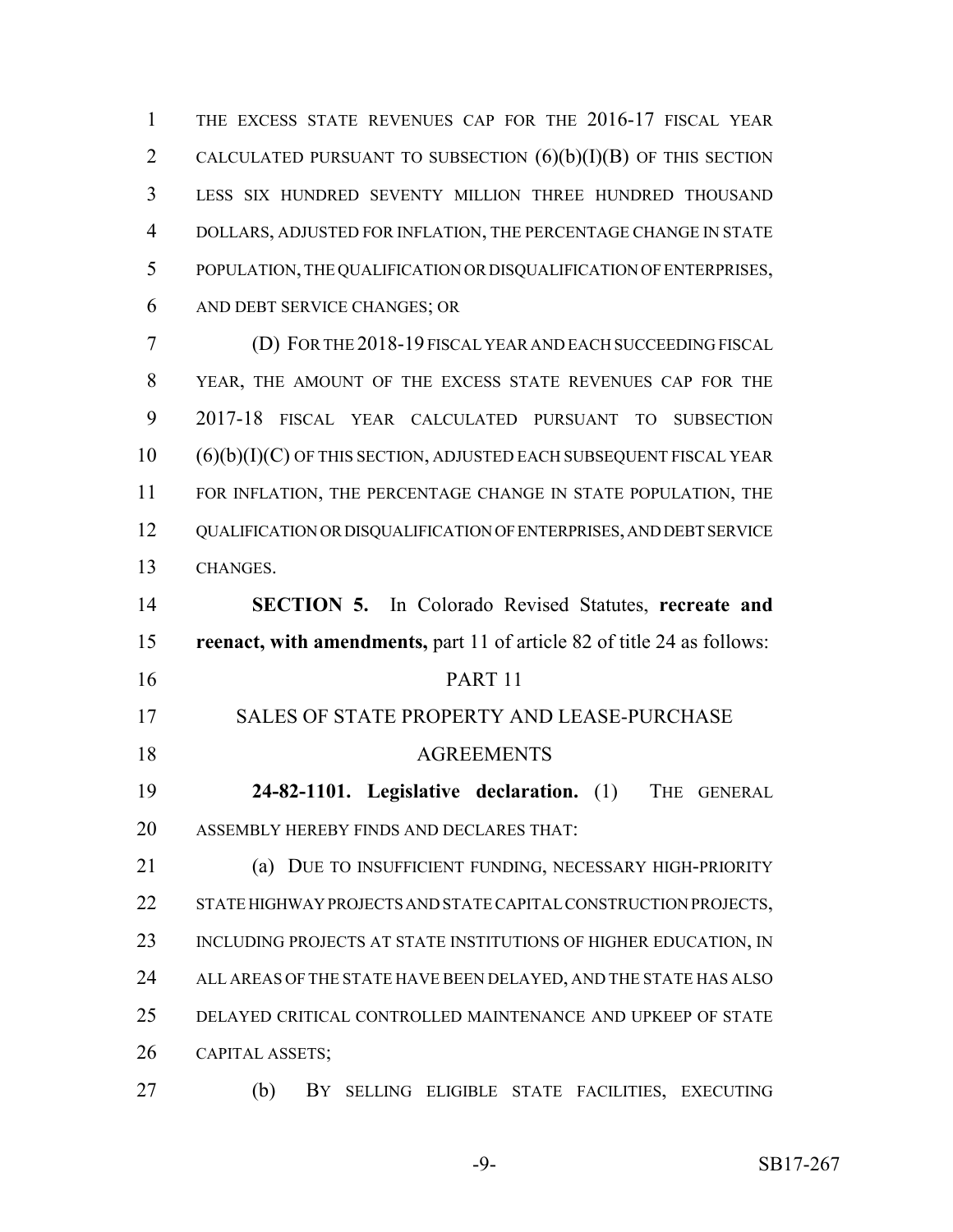LEASE-PURCHASE AGREEMENTS FOR THOSE FACILITIES, AND ISSUING CERTIFICATES OF PARTICIPATION EVIDENCING THE RIGHT TO RECEIVE LEASE-PURCHASE AGREEMENT PAYMENTS AS AUTHORIZED BY THIS PART 4 11, THE STATE CAN GENERATE SUFFICIENT FUNDS TO ACCELERATE THE COMPLETION OF MANY OF THE NECESSARY HIGH-PRIORITY STATE HIGHWAY PROJECTS AND CAPITAL CONSTRUCTION PROJECTS THAT HAVE BEEN DELAYED AND BETTER MAINTAIN AND PRESERVE EXISTING STATE CAPITAL ASSETS;

(c) IT IS THE INTENT OF THE GENERAL ASSEMBLY THAT:

 (I) A MAJORITY OF THE ADDITIONAL FUNDING FOR STATE CAPITAL CONSTRUCTION PROJECTS REALIZED FROM THE SALE OF ELIGIBLE STATE 12 FACILITIES BE USED FOR RENOVATION AND RENEWAL PROJECTS;

13 (II) MORE OF THE STATE'S EXISTING CAPITAL CONSTRUCTION FUNDING BE DEDICATED TO CONTROLLED MAINTENANCE AND UPKEEP OF STATE CAPITAL ASSETS; AND

 (III) ALL FUTURE COSTS OF CONTROLLED MAINTENANCE FOR ANY NEW CAPITAL CONSTRUCTION PROJECT AT A STATE INSTITUTION OF HIGHER EDUCATION THAT IS FUNDED PURSUANT TO THIS PART 11 BE PAID BY THE STATE INSTITUTION OF HIGHER EDUCATION.

 **24-82-1102. Definitions.** AS USED IN THIS PART 11, UNLESS THE 21 CONTEXT OTHERWISE REQUIRES:

22 (1) "ELIGIBLE STATE FACILITY" MEANS ANY FINANCIALLY UNENCUMBERED BUILDING, STRUCTURE, OR FACILITY THAT IS OWNED BY THE STATE, INCLUDING STATE-SUPPORTED INSTITUTIONS OF HIGHER EDUCATION.

26 (2) "EXECUTIVE DIRECTOR" MEANS THE EXECUTIVE DIRECTOR OF 27 THE DEPARTMENT OF PERSONNEL.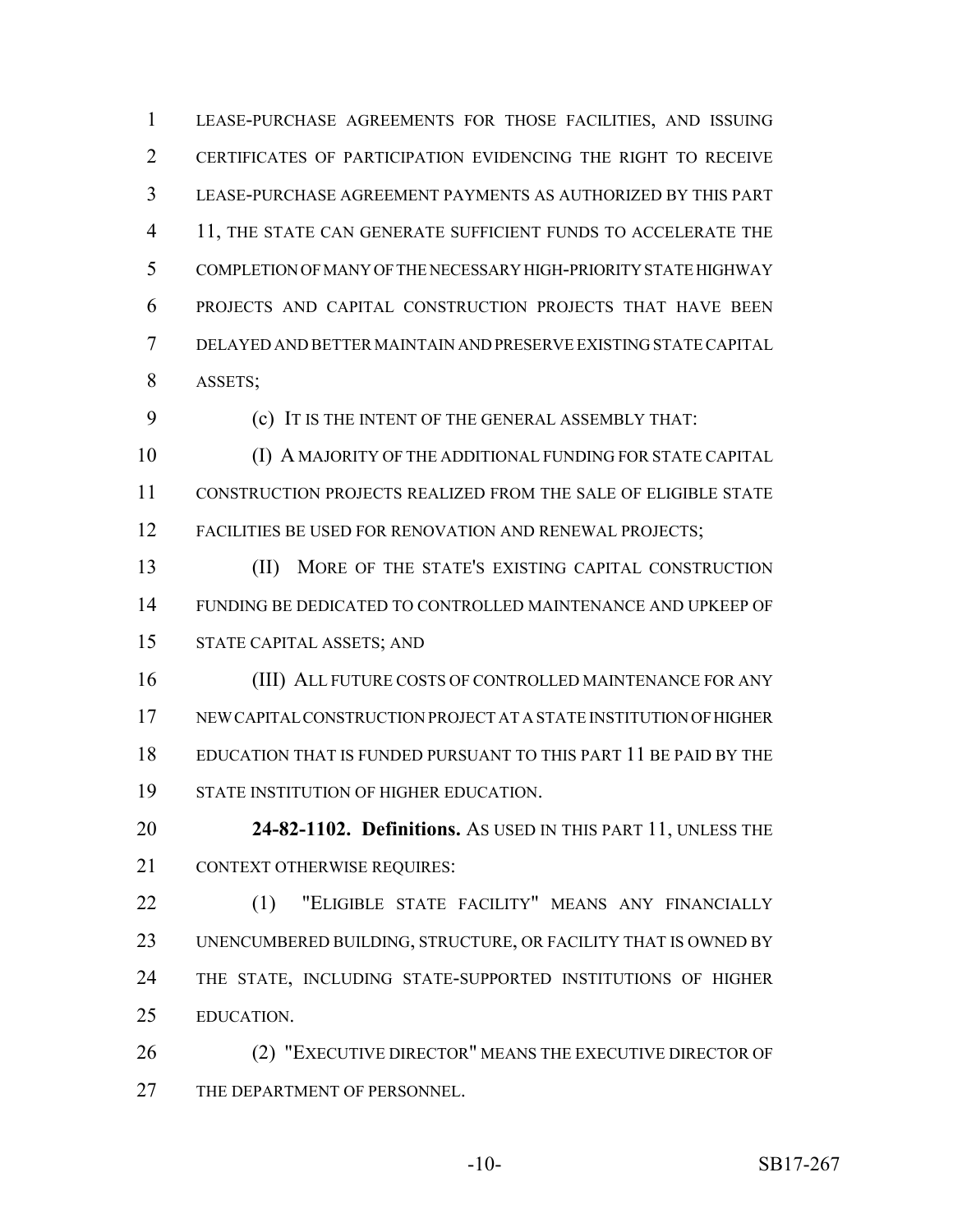(3) "LEGAL INTEREST" MEANS A FEE SIMPLE OR LEASEHOLD INTEREST.

 (4) "LESSOR" MEANS A PERSON OR AN ENTITY THAT PURCHASES A LEGAL INTEREST IN AN ELIGIBLE STATE FACILITY AND THEN ENTERS INTO A LEASE-PURCHASE AGREEMENT WITH THE STATE PURSUANT TO THIS PART 11.

 (5) "PROPERTY SALE AGREEMENT" MEANS ANY WRITTEN INSTRUMENT PURSUANT TO WHICH THE EXECUTIVE DIRECTOR SELLS A LEGAL INTEREST IN AN ELIGIBLE STATE FACILITY IN EXCHANGE FOR MONETARY CONSIDERATION SPECIFIED IN THE INSTRUMENT.

 **24-82-1103. Sale - lease-purchase agreements.** (1) (a) SUBJECT 12 TO THE LIMITATIONS SPECIFIED IN SUBSECTIONS  $(1)(a)(I), (1)(a)(II), (1)(b),$ 13 AND (1)(c) OF THIS SECTION, IN ADDITION TO ANY OTHER SALES 14 OTHERWISE PERMITTED BY STATE LAW, ON OR BEFORE JUNE 30, 2018, THE EXECUTIVE DIRECTOR, WITH THE APPROVAL OF THE DIRECTOR OF THE OFFICE OF STATE PLANNING AND BUDGETING, MAY SELL A LEGAL INTEREST 17 IN ONE OR MORE ELIGIBLE STATE FACILITIES. THE EXECUTIVE DIRECTOR SHALL NOT SELL A LEGAL INTEREST IN AN ELIGIBLE STATE FACILITY UNLESS:

20 (I) THE STATE WILL RECEIVE THE PROCEEDS FROM THE PROPERTY 21 SALE AGREEMENT ON OR BEFORE JUNE 30, 2018; AND

**(II)** AT THE SAME TIME AS THE PROPERTY SALE AGREEMENT IS EXECUTED, THE STATE LEASES BACK THE SAME FACILITY PURSUANT TO A LEASE-PURCHASE AGREEMENT EXECUTED IN ACCORDANCE WITH 25 SUBSECTION (3) OF THIS SECTION.

**(b)** THE MAXIMUM TOTAL AMOUNT OF NET PROCEEDS OF ALL 27 SALES MADE PURSUANT TO SUBSECTION (1)(a) OF THIS SECTION IS ONE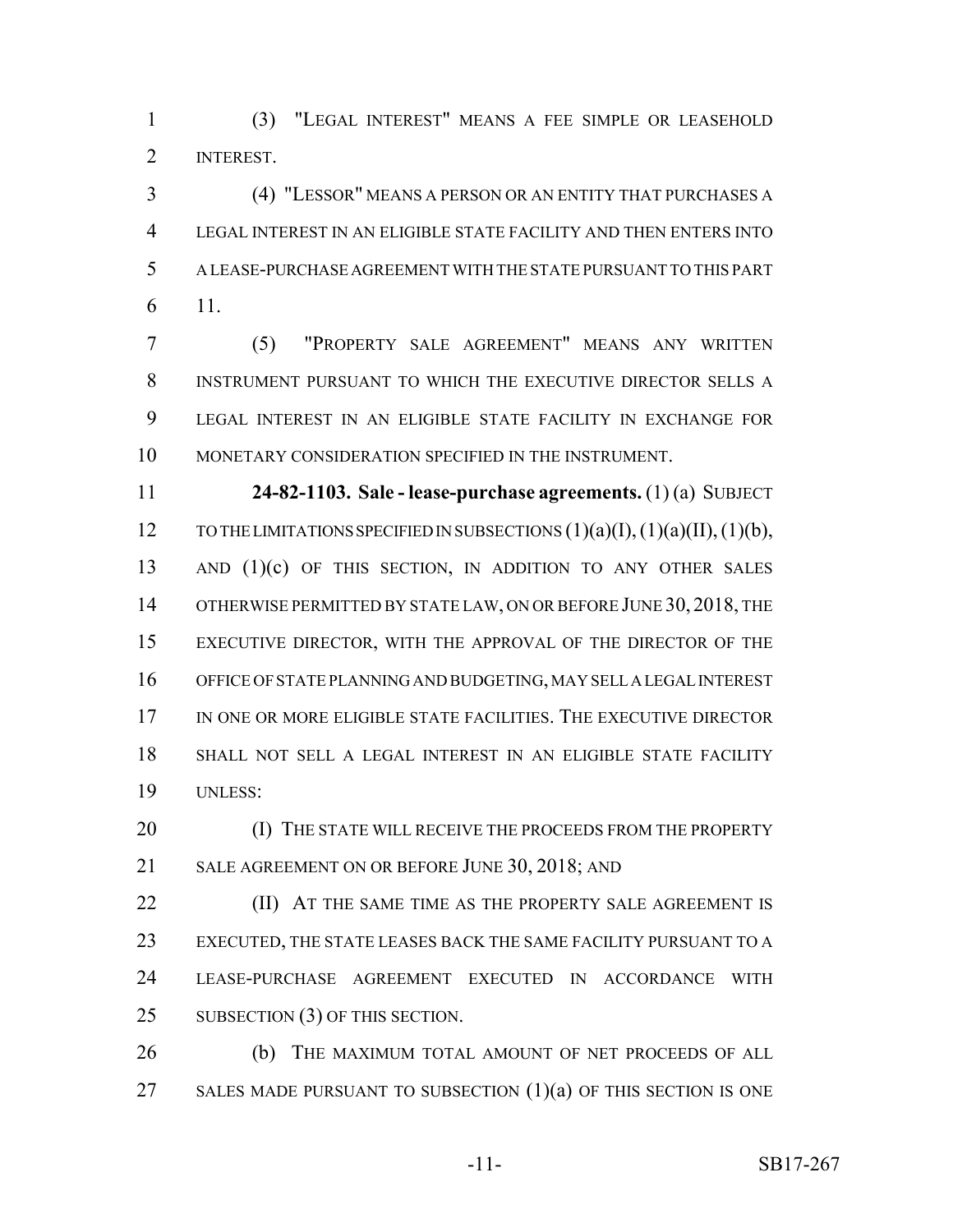BILLION THREE HUNDRED FIFTY MILLION DOLLARS.

 (c) IN ADDITION TO THE CONDITIONS SET FORTH IN SUBSECTIONS (1)(a) AND (1)(b) OF THIS SECTION, BEFORE SELLING A LEGAL INTEREST IN AN ELIGIBLE STATE FACILITY THAT IS OWNED BY A STATE-SUPPORTED INSTITUTION OF HIGHER EDUCATION, THE EXECUTIVE DIRECTOR SHALL ADVISE THE CHAIRPERSON OF THE GOVERNING BODY OF THE INSTITUTION, OR THE CHAIRPERSON'S DESIGNEE, OF THE SALE AND OBTAIN THE APPROVAL OF THE CHAIRPERSON, OR THE CHAIRPERSON'S DESIGNEE, FOR THE SALE.

10 (d) THE EXECUTIVE DIRECTOR, WITH THE APPROVAL OF THE DIRECTOR OF THE OFFICE OF STATE PLANNING AND BUDGETING AND THE CAPITAL DEVELOPMENT COMMITTEE OF THE GENERAL ASSEMBLY, MAY SELL A LEGAL INTEREST IN AN ELIGIBLE STATE FACILITY TO ANY NATURAL PERSON, PARTNERSHIP, LIMITED PARTNERSHIP, LIMITED PARTNERSHIP ASSOCIATION, COOPERATIVE, TRUST, LIMITED LIABILITY COMPANY, ASSOCIATION, FOR-PROFIT OR NONPROFIT CORPORATION, SPECIAL PURPOSE AUTHORITY, AS DEFINED IN SECTION 24-77-102 (15), OR COMMERCIAL BANK AS A TRUSTEE.

 (2) (a) THE NET PROCEEDS RECEIVED BY THE EXECUTIVE DIRECTOR FROM THE SALE OF A LEGAL INTEREST IN AN ELIGIBLE STATE FACILITY MUST BE TRANSMITTED TO THE STATE TREASURER, WHO SHALL CREDIT THE PROCEEDS AS FOLLOWS:

 (I) EIGHTY-NINE PERCENT TO THE STATE HIGHWAY FUND CREATED IN SECTION 43-1-219 FOR EXPENDITURE BY THE DEPARTMENT OF 25 TRANSPORTATION IN ACCORDANCE WITH SECTION  $43-4-206(1)(b)(V)$ ; AND 26 (II) ELEVEN PERCENT TO THE CAPITAL CONSTRUCTION FUND CREATED IN SECTION 24-75-302 (1)(a) FOR THE PURPOSE OF PROVIDING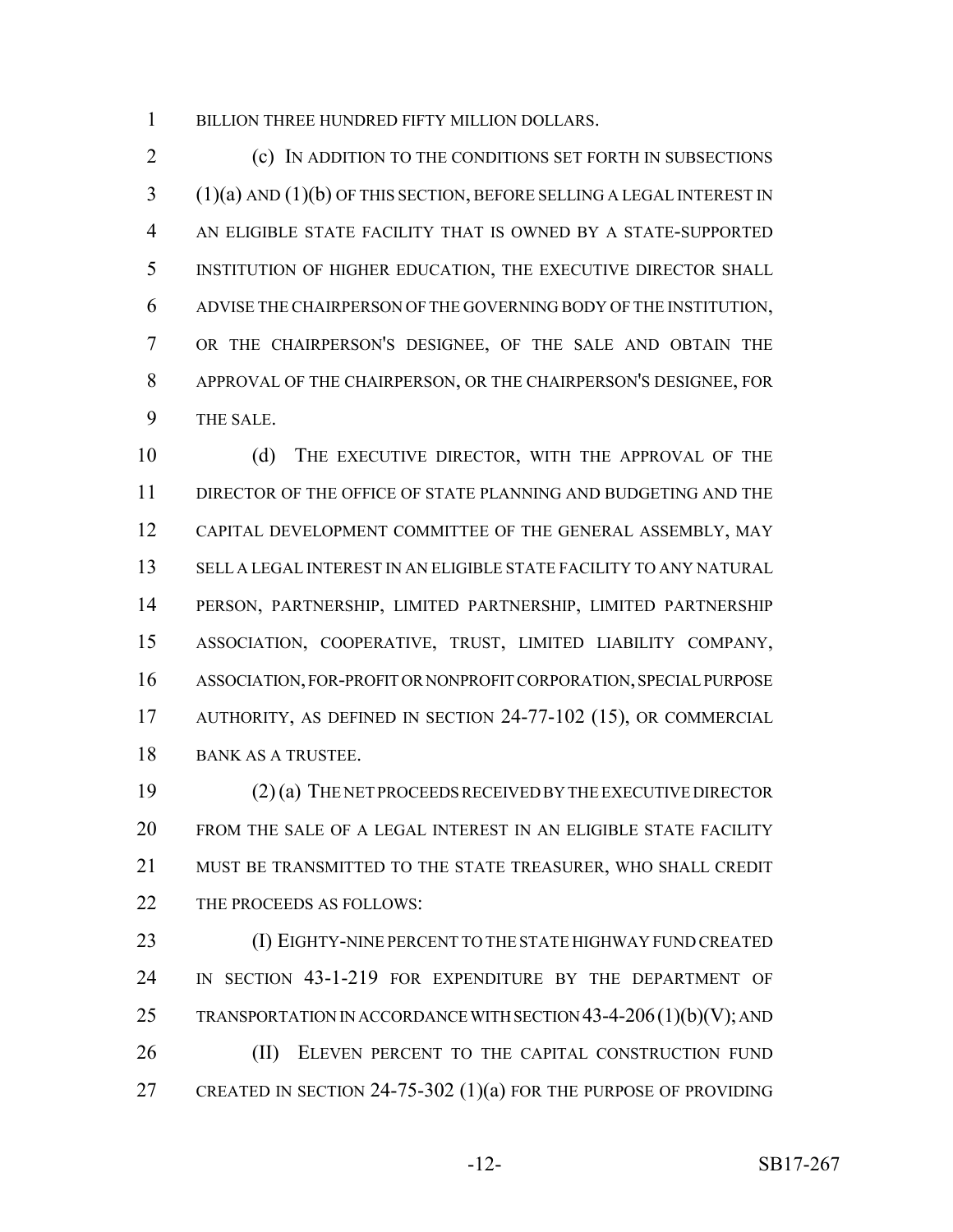FUNDING, IN PRIORITY ORDER, FOR THE PROJECTS INCLUDED ON THE LIST OF FISCAL YEAR 2017-18 STATE-FUNDED CAPITAL BUDGET REQUESTS SUBMITTED BY THE CAPITAL DEVELOPMENT COMMITTEE OF THE GENERAL ASSEMBLY TO THE JOINT BUDGET COMMITTEE OF THE GENERAL ASSEMBLY ON FEBRUARY 21, 2017, THAT THE CAPITAL DEVELOPMENT COMMITTEE PRIORITIZED ON THE LIST AS NUMBERS TWO THROUGH TWELVE AND FIFTEEN THROUGH TWENTY-NINE AS FOLLOWS:

8 (A) ALL OF THE CAPITAL CONSTRUCTION FUND TOTAL PROJECT COSTS FOR EACH PROJECT THAT IS NOT FOR A STATE-SUPPORTED 10 INSTITUTION OF HIGHER EDUCATION SHALL BE FUNDED; AND

 (B) EIGHTY PERCENT OF THE CAPITAL CONSTRUCTION FUND TOTAL PROJECT COSTS FOR EACH PROJECT THAT IS FOR A STATE-SUPPORTED 13 INSTITUTION OF HIGHER EDUCATION SHALL BE FUNDED, AND ANY SUCH PROJECT THAT IS NEW CONSTRUCTION AND THAT RECEIVES FUNDING IS INELIGIBLE FOR FUTURE CONTROLLED MAINTENANCE FUNDING FROM THE CAPITAL CONSTRUCTION FUND CREATED IN SECTION 24-75-302 (1)(a).

 (b) ANY MONEY RECEIVED BY THE STATE FROM THE SALE OF A LEGAL INTEREST IN AN ELIGIBLE STATE FACILITY IS A PROPERTY SALE AND IS EXCLUDED FROM STATE FISCAL YEAR SPENDING BY OPERATION OF 20 SECTION 20 (2)(e) OF ARTICLE X OF THE STATE CONSTITUTION.

21 (3) (a) NOTWITHSTANDING SECTION  $24-82-801$  (1)(a), THE STATE TREASURER, PURSUANT TO SECTION 24-36-121, IS AUTHORIZED TO EXECUTE A LEASE-PURCHASE AGREEMENT ON BEHALF OF THE EXECUTIVE 24 DIRECTOR FOR UP TO TWENTY YEARS FOR ANY LEGAL INTEREST IN A PROPERTY THAT THE EXECUTIVE DIRECTOR HAS SOLD PURSUANT TO SUBSECTION (1) OF THIS SECTION. THE TOTAL MAXIMUM AMOUNT OF PAYMENTS DUE DURING ANY FISCAL YEAR UNDER THE TERMS OF ALL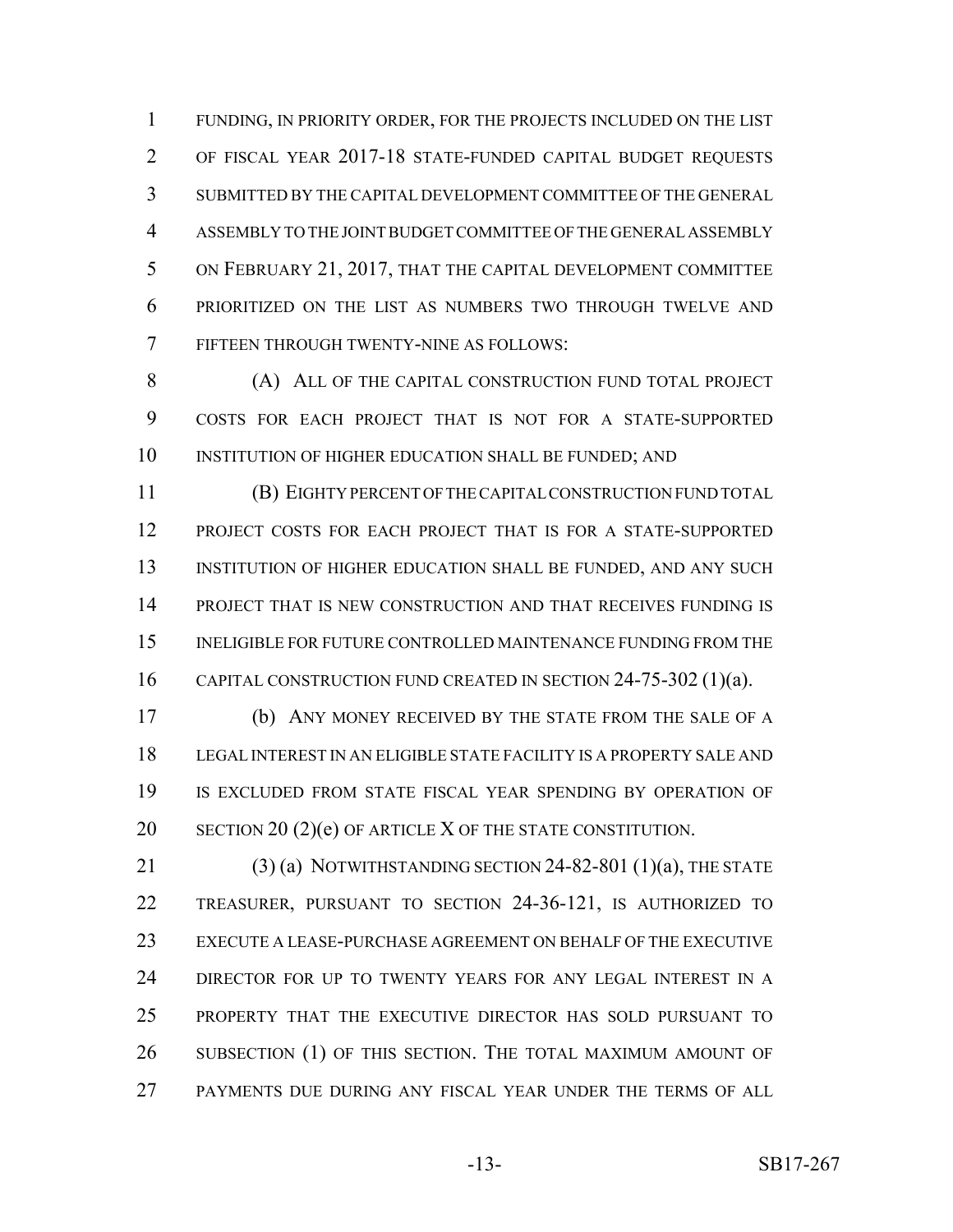LEASE-PURCHASE AGREEMENTS EXECUTED PURSUANT TO THIS SUBSECTION (3)(a) IS ONE HUNDRED MILLION DOLLARS. A LEASE-PURCHASE AGREEMENT MUST MEET THE REQUIREMENTS OF THE STATE PUBLIC FINANCING POLICY PROMULGATED PURSUANT TO SECTION 24-36-121 (5), MUST STATE THAT ALL OF THE OBLIGATIONS OF THE STATE UNDER THE AGREEMENT ARE SUBJECT TO ANNUAL APPROPRIATION BY THE GENERAL ASSEMBLY, AND MUST ALSO STATE THAT SUCH OBLIGATIONS DO NOT CREATE AN INDEBTEDNESS OF THE STATE WITHIN THE MEANING OF ANY PROVISION OF THE STATE CONSTITUTION OR THE LAWS OF THE STATE CONCERNING OR LIMITING THE CREATION OF INDEBTEDNESS BY THE STATE AND DO NOT CONSTITUTE A MULTIPLE-FISCAL YEAR DIRECT OR INDIRECT DEBT OR OTHER FINANCIAL OBLIGATION OF THE STATE WITHIN THE 13 MEANING OF SECTION 20 (4) OF ARTICLE X OF THE STATE CONSTITUTION. IF THE GENERAL ASSEMBLY DOES NOT MAKE AN APPROPRIATION FOR A LEASE-PURCHASE AGREEMENT AUTHORIZED BY THIS SUBSECTION (3), THE SOLE SECURITY AVAILABLE TO THE LESSOR IS THE LEGAL INTEREST IN THE PROPERTY THAT IS THE SUBJECT OF THE LEASE-PURCHASE AGREEMENT.

 (b) (I) IF THE STATE TREASURER EXECUTES A LEASE-PURCHASE AGREEMENT AUTHORIZED BY THIS SUBSECTION (3), THE STATE SHALL, SUBJECT TO ANNUAL ALLOCATION PURSUANT TO SECTION 43-1-113 BY THE TRANSPORTATION COMMISSION CREATED IN SECTION 43-1-106 (1) OR SUBJECT TO ANNUAL APPROPRIATION BY THE GENERAL ASSEMBLY, AS APPLICABLE, USE THE FOLLOWING SOURCES OF MONEY TO MAKE LEASE PAYMENTS:

 (A) FIFTY MILLION DOLLARS ANNUALLY, OR ANY LESSER AMOUNT THAT IS SUFFICIENT TO MAKE A FULL PAYMENT, FROM ANY LEGALLY AVAILABLE MONEY UNDER THE CONTROL OF THE TRANSPORTATION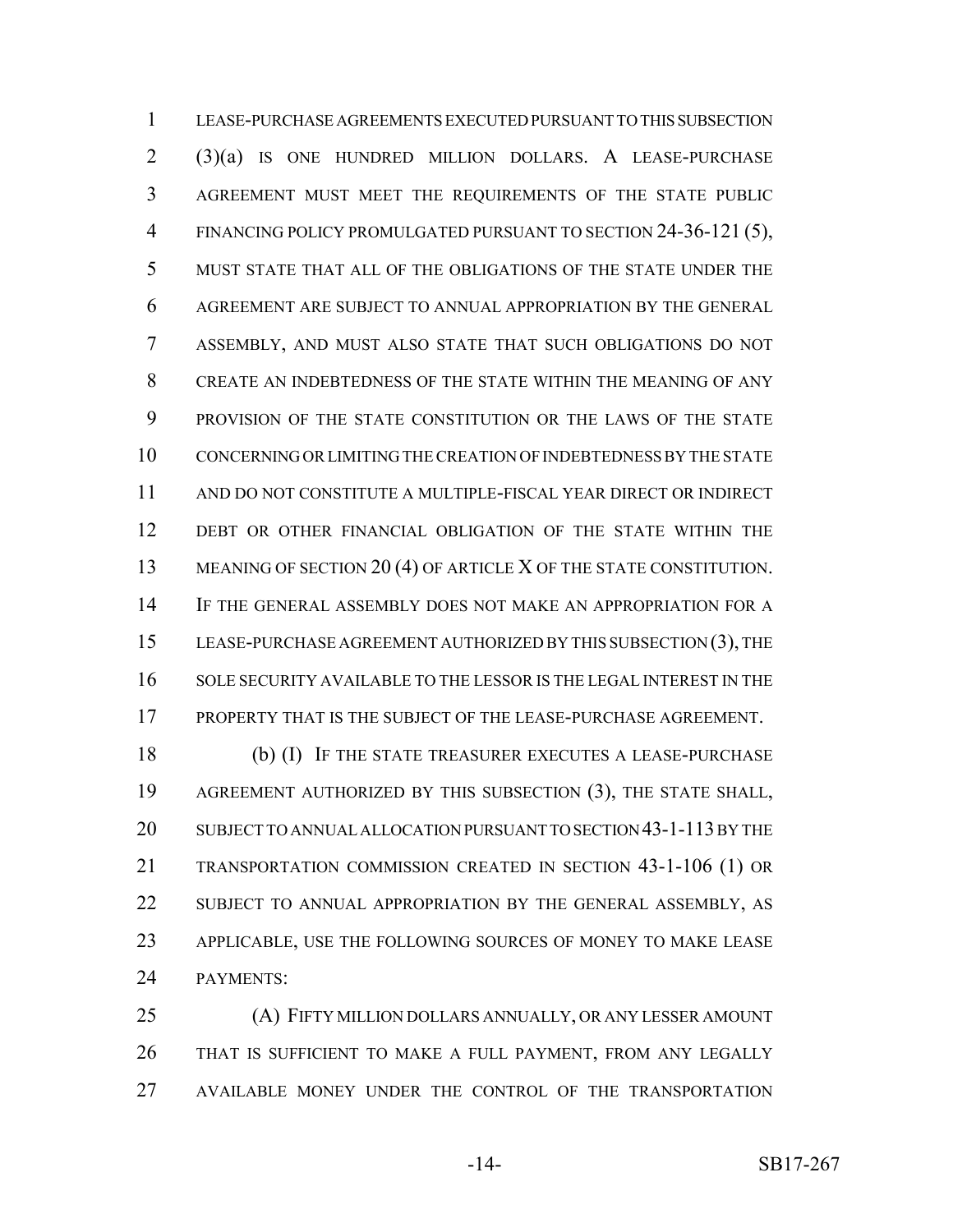COMMISSION; AND

 (B) THE REMAINDER OF THE AMOUNT NEEDED, IN ADDITION TO THE AMOUNT SPECIFIED IN SUBSECTION (3)(b)(I)(A) OF THIS SECTION, TO MAKE THE FULL PAYMENT FROM THE GENERAL FUND OR ANY OTHER LEGALLY AVAILABLE SOURCE OF MONEY.

 (II) THE GENERAL ASSEMBLY HEREBY FINDS AND DECLARES THAT BECAUSE THE PROCEEDS RECEIVED FROM THE SALE OF A LEGAL INTEREST IN ONE OR MORE ELIGIBLE STATE FACILITIES AUTHORIZED BY SUBSECTION (1)(a) OF THIS SECTION THAT ARE CREDITED TO THE STATE HIGHWAY FUND 10 PURSUANT TO SUBSECTION  $(2)(a)(I)$  OF THIS SECTION MUST BE EXPENDED 11 IN ACCORDANCE WITH SECTION 43-4-206 (1)(b)(V), MONEY ALLOCATED BY THE TRANSPORTATION COMMISSION TO MAKE LEASE PAYMENTS UNDER A LEASE-PURCHASE AGREEMENT EXECUTED IN CONNECTION WITH SUCH A SALE IS EXPENDED FOR THE CONSTRUCTION, MAINTENANCE, AND SUPERVISION OF THE PUBLIC HIGHWAYS OF THE STATE FOR PURPOSES OF SECTION 18 OF ARTICLE X OF THE STATE CONSTITUTION.

 (c) A LEASE-PURCHASE AGREEMENT AUTHORIZED BY THIS SUBSECTION (3) MAY CONTAIN ANY TERMS, PROVISIONS, AND CONDITIONS THAT THE STATE TREASURER DEEMS APPROPRIATE, INCLUDING OPTIONAL TERMS; EXCEPT THAT A LEASE-PURCHASE AGREEMENT SHALL SPECIFICALLY AUTHORIZE THE STATE TO RECEIVE FEE TITLE OR ALL REMAINING LEASEHOLD INTERESTS TO ALL REAL PROPERTY THAT IS THE SUBJECT OF THE LEASE-PURCHASE AGREEMENT ON OR PRIOR TO THE EXPIRATION OF THE LEASE-PURCHASE AGREEMENT UPON PAYMENT OF ALL LEASE PAYMENTS AND OTHER AMOUNTS DUE UNDER THE TERMS OF THE LEASE-PURCHASE AGREEMENT.

27 (d) A LEASE-PURCHASE AGREEMENT AUTHORIZED BY THIS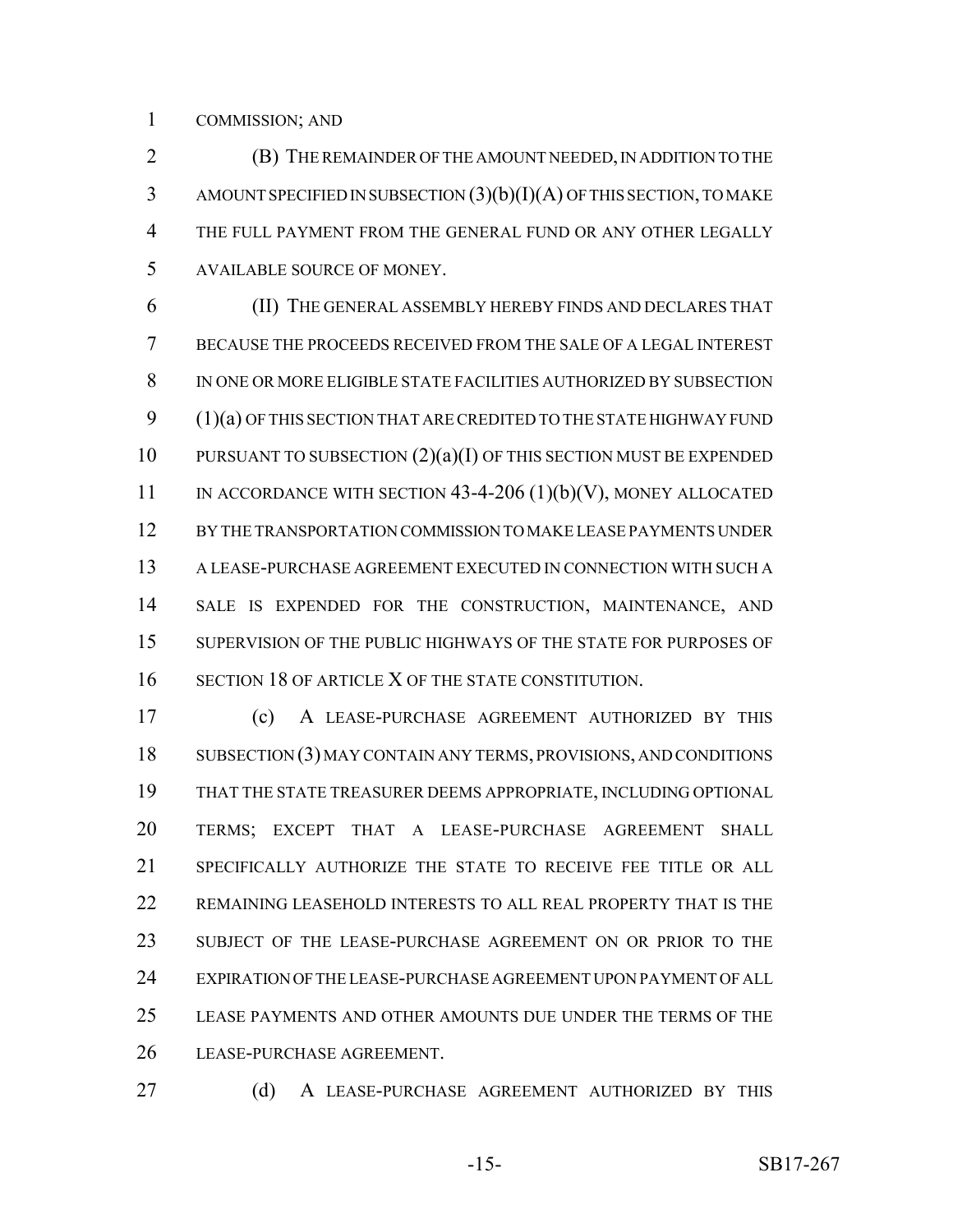SUBSECTION (3) MAY PROVIDE FOR THE ISSUANCE, DISTRIBUTION, AND 2 SALE OF INSTRUMENTS BY THE LESSOR EVIDENCING RIGHTS TO RECEIVE LEASE PAYMENTS AND OTHER PAYMENTS MADE AND TO BE MADE UNDER THE LEASE-PURCHASE AGREEMENT. IF SUCH INSTRUMENTS ARE ISSUED, DISTRIBUTED, OR SOLD, THEY MUST BE ISSUED, DISTRIBUTED, OR SOLD BY THE LESSOR, OR ANY PERSON DESIGNATED BY THE LESSOR, AND NOT BY THE STATE, AND THEY DO NOT CREATE A RELATIONSHIP BETWEEN THE PURCHASERS AND THE STATE OR CREATE ANY OBLIGATION ON THE PART OF THE STATE TO THE PURCHASERS. SUCH INSTRUMENTS ARE NOT NOTES, BONDS, OR ANY OTHER EVIDENCE OF INDEBTEDNESS OF THE STATE WITHIN THE MEANING OF ANY PROVISION OF THE STATE CONSTITUTION OR THE LAWS OF THE STATE CONCERNING OR LIMITING THE CREATION OF INDEBTEDNESS OF THE STATE AND DO NOT CONSTITUTE A MULTIPLE-FISCAL YEAR DIRECT OR INDIRECT DEBT OR OTHER FINANCIAL OBLIGATION OF THE STATE WITHIN THE MEANING OF SECTION 20 (4) OF 16 ARTICLE X OF THE STATE CONSTITUTION.

 (e) AMOUNTS REPRESENTING INTEREST PAID UNDER A LEASE-PURCHASE AGREEMENT AUTHORIZED BY THIS SUBSECTION (3) ARE EXEMPT FROM STATE INCOME TAX.

20 (f) THE STATE TREASURER MAY ENTER INTO ANY ANCILLARY AGREEMENT OR INSTRUMENT AS IS DEEMED NECESSARY OR APPROPRIATE 22 IN CONNECTION WITH A LEASE-PURCHASE AGREEMENT, INCLUDING BUT NOT LIMITED TO A GROUND LEASE, AN EASEMENT, OR ANY OTHER AGREEMENT OR INSTRUMENT RELATING TO THE REAL PROPERTY ON WHICH THE ELIGIBLE STATE FACILITY THAT IS THE SUBJECT OF THE LEASE-PURCHASE AGREEMENT IS LOCATED.

(4) THE PROVISIONS OF SECTION 24-30-202 (5)(b) DO NOT APPLY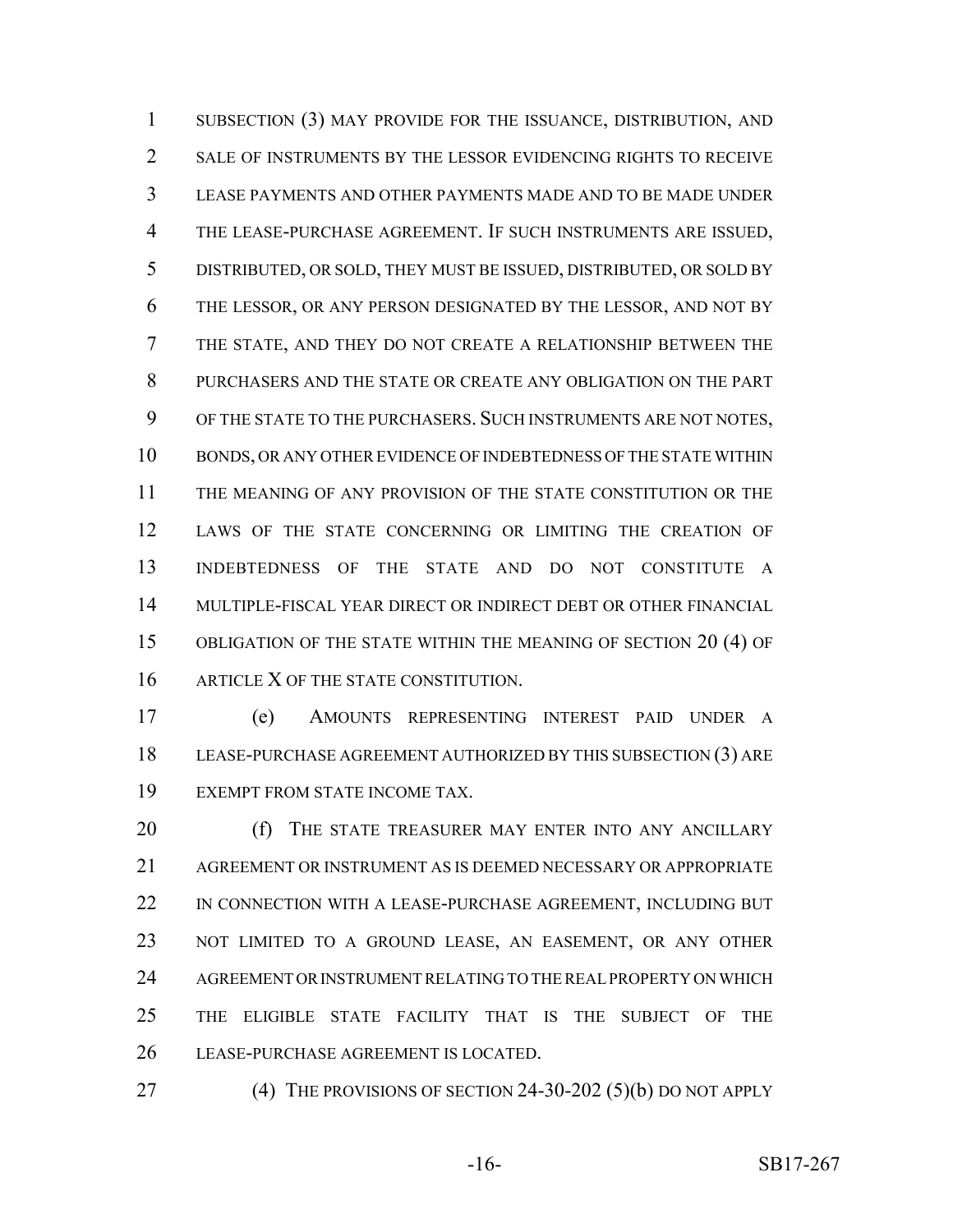TO A LEASE-PURCHASE AGREEMENT AUTHORIZED BY SUBSECTION (3) OF THIS SECTION OR ANY ANCILLARY AGREEMENT OR INSTRUMENT ENTERED INTO PURSUANT TO SUBSECTION (3)(f) OF THIS SECTION. THE STATE CONTROLLER MAY WAIVE ANY PROVISION OF THE FISCAL RULES PROMULGATED PURSUANT TO SECTION 24-30-202 (1) AND (13) THAT THE STATE CONTROLLER DEEMS TO BE INCOMPATIBLE OR INAPPLICABLE WITH RESPECT TO SUCH A LEASE-PURCHASE AGREEMENT OR ANCILLARY AGREEMENT OR INSTRUMENT.

 **24-82-1104. Repeal of part - repeal of section.** THIS PART 11 IS REPEALED, EFFECTIVE JULY 1, 2018, UNLESS THE EXECUTIVE DIRECTOR ENTERS INTO AT LEAST ONE PROPERTY SALE AGREEMENT PURSUANT TO THIS PART 11 BEFORE THAT DATE. IF THE EXECUTIVE DIRECTOR ENTERS INTO AT LEAST ONE PROPERTY SALE AGREEMENT PURSUANT TO THIS PART 14 11, WITHIN TEN DAYS FOLLOWING ITS EXECUTION THE EXECUTIVE DIRECTOR SHALL NOTIFY THE REVISOR OF STATUTES THAT A PROPERTY SALE AGREEMENT HAS BEEN EXECUTED AND THIS SECTION IS REPEALED, 17 EFFECTIVE JULY 1, 2018.

 **SECTION 6.** In Colorado Revised Statutes, **add** 25.5-4-402.4 as follows:

 **25.5-4-402.4. Hospitals - healthcare affordability and sustainability fee - legislative declaration - Colorado healthcare affordability and sustainability enterprise - federal waiver - fund created - rules.** (1) **Short title.** THE SHORT TITLE OF THIS SECTION IS THE "COLORADO HEALTHCARE AFFORDABILITY AND SUSTAINABILITY ENTERPRISE ACT OF 2017".

 (2) **Legislative declaration.** THE GENERAL ASSEMBLY HEREBY FINDS AND DECLARES THAT: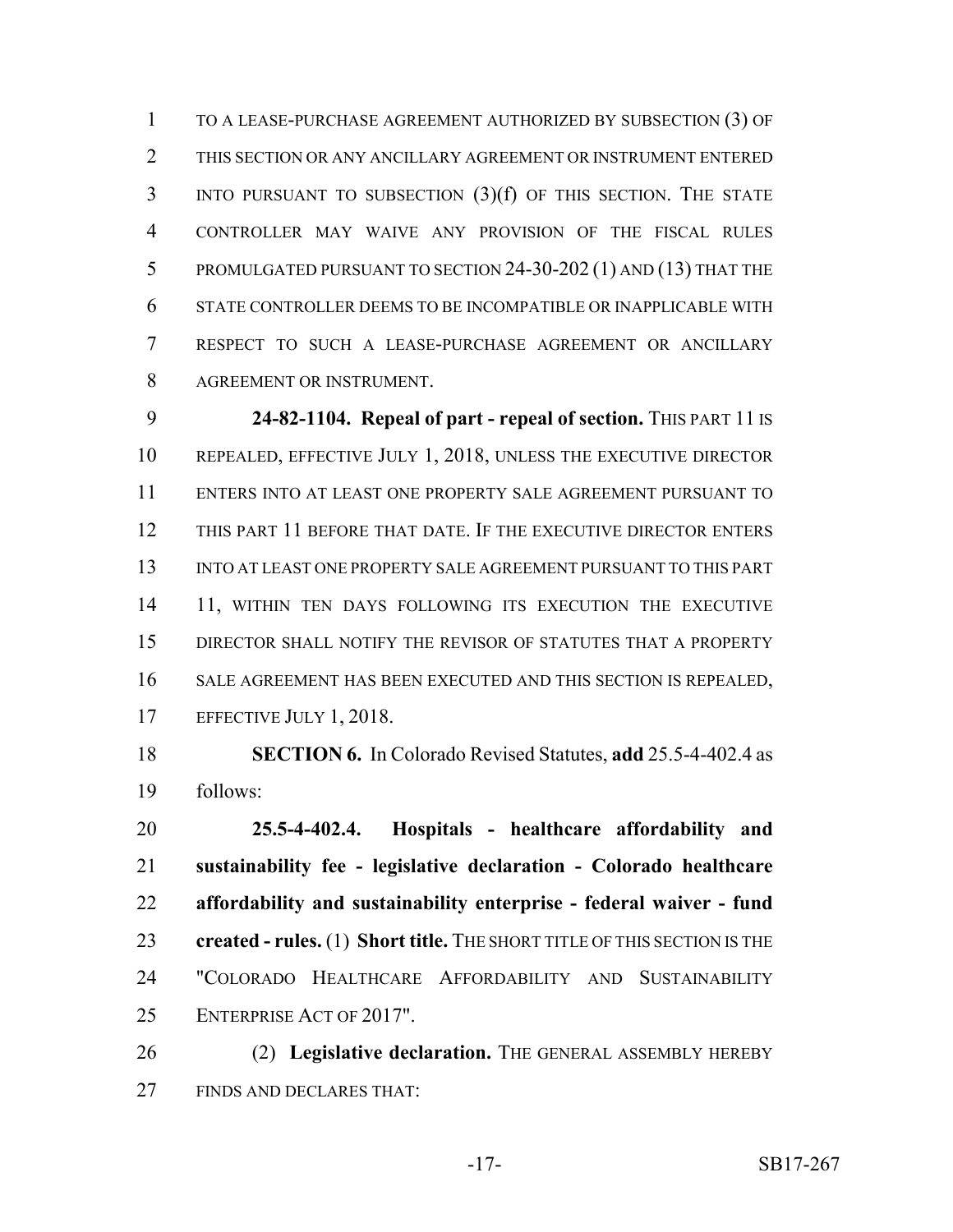(a) THE STATE AND THE PROVIDERS OF PUBLICLY FUNDED MEDICAL SERVICES, AND HOSPITALS IN PARTICULAR, SHARE A COMMON COMMITMENT TO COMPREHENSIVE HEALTH CARE REFORM;

 (b) HOSPITALS WITHIN THE STATE INCUR SIGNIFICANT COSTS BY PROVIDING UNCOMPENSATED EMERGENCY DEPARTMENT CARE AND OTHER UNCOMPENSATED MEDICAL SERVICES TO LOW-INCOME AND UNINSURED POPULATIONS;

8 (c) THIS SECTION IS ENACTED AS PART OF A COMPREHENSIVE HEALTH CARE REFORM AND IS INTENDED TO PROVIDE THE FOLLOWING SERVICES AND BENEFITS TO HOSPITALS AND INDIVIDUALS:

 (I) PROVIDING A PAYER SOURCE FOR SOME LOW-INCOME AND UNINSURED POPULATIONS WHO MAY OTHERWISE BE CARED FOR IN EMERGENCY DEPARTMENTS AND OTHER SETTINGS IN WHICH UNCOMPENSATED CARE IS PROVIDED;

 (II) REDUCING THE UNDERPAYMENT TO COLORADO HOSPITALS 16 PARTICIPATING IN PUBLICLY FUNDED HEALTH INSURANCE PROGRAMS;

 (III) REDUCING THE NUMBER OF PERSONS IN COLORADO WHO ARE WITHOUT HEALTH CARE BENEFITS;

 (IV) REDUCING THE NEED OF HOSPITALS AND OTHER HEALTH CARE PROVIDERS TO SHIFT THE COST OF PROVIDING UNCOMPENSATED CARE TO OTHER PAYERS;

**(V) EXPANDING ACCESS TO HIGH-QUALITY, AFFORDABLE HEALTH** CARE FOR LOW-INCOME AND UNINSURED POPULATIONS; AND

 (VI) PROVIDING THE ADDITIONAL BUSINESS SERVICES SPECIFIED 25 IN SUBSECTION  $(4)(a)(IV)$  OF THIS SECTION TO HOSPITALS THAT PAY THE HEALTHCARE AFFORDABILITY AND SUSTAINABILITY FEE CHARGED AND COLLECTED AS AUTHORIZED BY SUBSECTION (4) OF THIS SECTION BY THE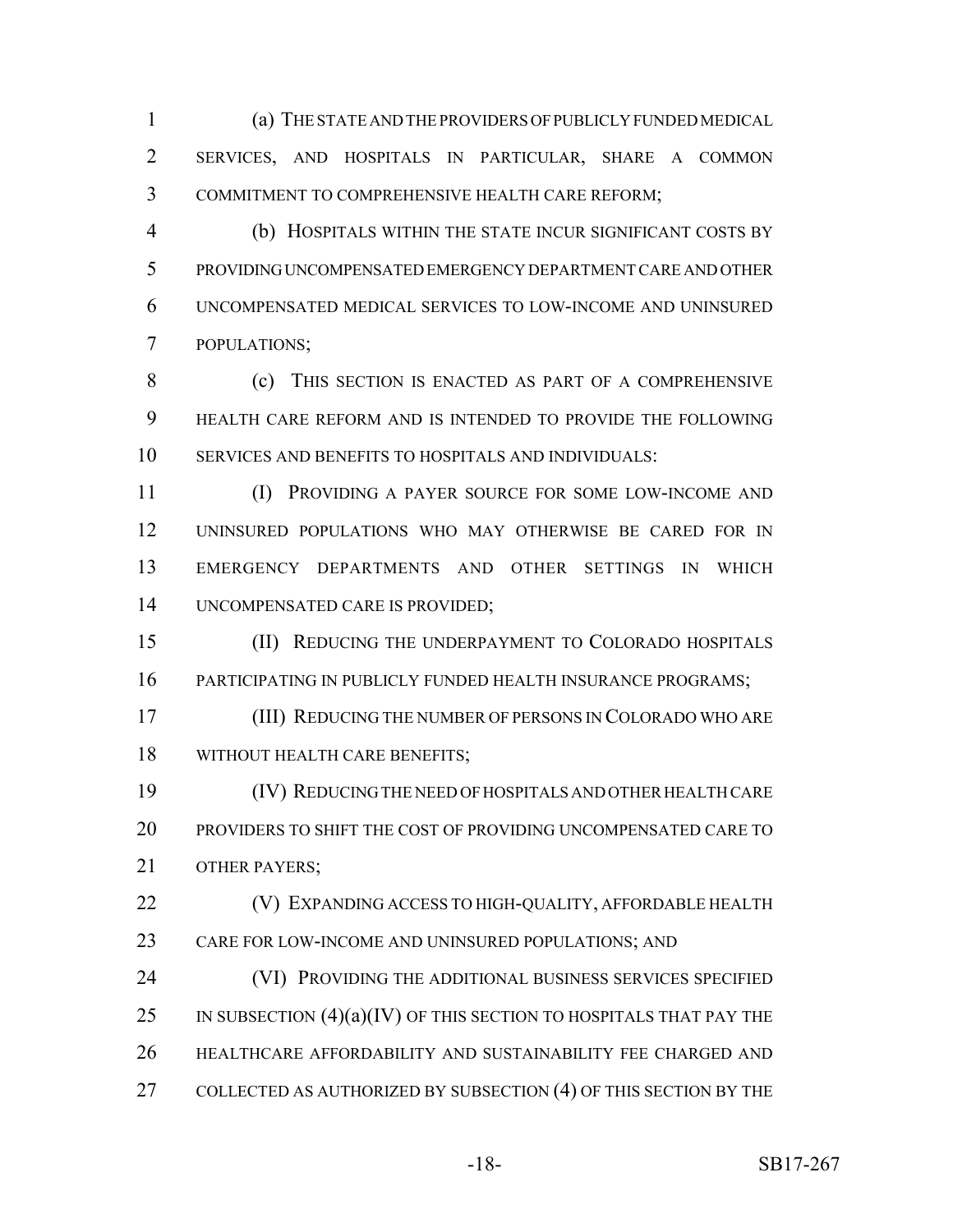COLORADO HEALTHCARE AFFORDABILITY AND SUSTAINABILITY ENTERPRISE CREATED IN SUBSECTION (3)(a) OF THIS SECTION.

 (d) THE COLORADO HEALTHCARE AFFORDABILITY AND SUSTAINABILITY ENTERPRISE PROVIDES BUSINESS SERVICES TO HOSPITALS WHEN, IN EXCHANGE FOR PAYMENT OF HEALTHCARE AFFORDABILITY AND SUSTAINABILITY FEES BY HOSPITALS, IT:

 (I) OBTAINS FEDERAL MATCHING MONEY AND RETURNS BOTH THE HEALTHCARE AFFORDABILITY AND SUSTAINABILITY FEE AND THE FEDERAL MATCHING MONEY TO HOSPITALS TO INCREASE REIMBURSEMENT RATES TO HOSPITALS FOR PROVIDING MEDICAL CARE UNDER THE STATE MEDICAL ASSISTANCE PROGRAM AND THE COLORADO INDIGENT CARE PROGRAM AND TO INCREASE THE NUMBER OF INDIVIDUALS COVERED BY PUBLIC MEDICAL ASSISTANCE; AND

 (II) PROVIDES ADDITIONAL BUSINESS SERVICES TO HOSPITALS AS 15 SPECIFIED IN SUBSECTION  $(4)(a)(IV)$  OF THIS SECTION;

 (e) IT IS NECESSARY, APPROPRIATE, AND IN THE BEST INTEREST OF THE STATE TO ACKNOWLEDGE THAT BY PROVIDING THE BUSINESS 18 SERVICES SPECIFIED IN SUBSECTIONS  $(2)(d)(I)$  AND  $(2)(d)(II)$  OF THIS SECTION, THE COLORADO HEALTHCARE AFFORDABILITY AND SUSTAINABILITY ENTERPRISE ENGAGES IN AN ACTIVITY CONDUCTED IN THE PURSUIT OF A BENEFIT, GAIN, OR LIVELIHOOD AND THEREFORE OPERATES 22 AS A BUSINESS;

**(f) CONSISTENT WITH THE DETERMINATION OF THE COLORADO**  SUPREME COURT IN *NICHOLL V. E-470 PUBLIC HIGHWAY AUTHORITY,* 896 P.2d 859 (COLO. 1995), THAT THE POWER TO IMPOSE TAXES IS INCONSISTENT WITH ENTERPRISE STATUS UNDER SECTION 20 OF ARTICLE 27 X OF THE STATE CONSTITUTION, IT IS THE CONCLUSION OF THE GENERAL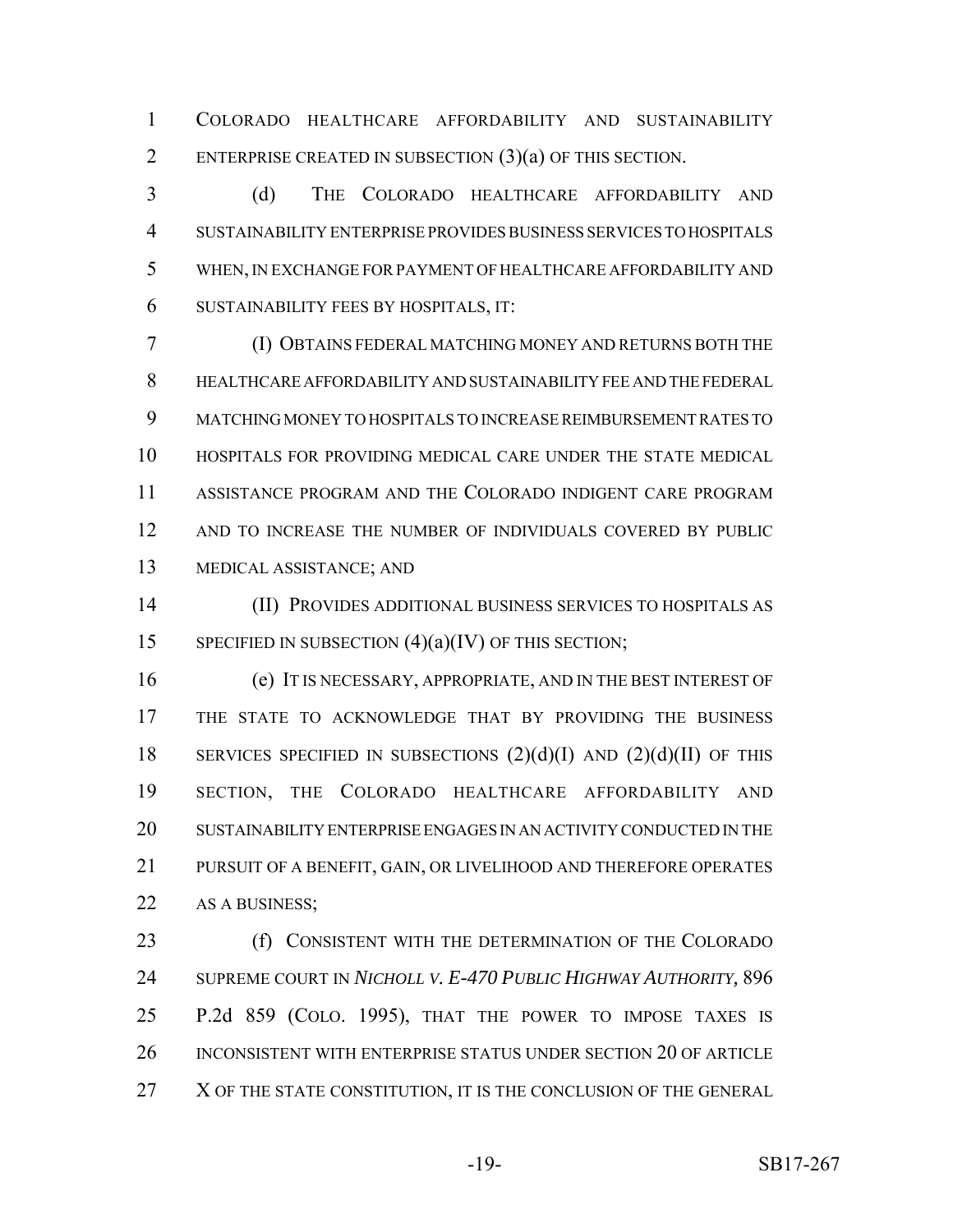ASSEMBLY THAT THE HEALTHCARE AFFORDABILITY AND SUSTAINABILITY FEE CHARGED AND COLLECTED BY THE COLORADO HEALTHCARE AFFORDABILITY AND SUSTAINABILITY ENTERPRISE IS A FEE, NOT A TAX, BECAUSE THE FEE IS IMPOSED FOR THE SPECIFIC PURPOSES OF ALLOWING THE ENTERPRISE TO DEFRAY THE COSTS OF PROVIDING THE BUSINESS 6 SERVICES SPECIFIED IN SUBSECTIONS  $(2)(d)(I)$  AND  $(2)(d)(II)$  OF THIS SECTION TO HOSPITALS THAT PAY THE FEE AND IS COLLECTED AT RATES THAT ARE REASONABLY CALCULATED BASED ON THE BENEFITS RECEIVED BY THOSE HOSPITALS; AND

 (g) SO LONG AS THE COLORADO HEALTHCARE AFFORDABILITY AND SUSTAINABILITY ENTERPRISE QUALIFIES AS AN ENTERPRISE FOR PURPOSES OF SECTION 20 OF ARTICLE X OF THE STATE CONSTITUTION, THE REVENUES FROM THE HEALTHCARE AFFORDABILITY AND SUSTAINABILITY FEE CHARGED AND COLLECTED BY THE ENTERPRISE ARE NOT STATE FISCAL YEAR SPENDING, AS DEFINED IN SECTION 24-77-102 (17), OR STATE REVENUES, AS DEFINED IN SECTION 24-77-103.6 (6)(c), AND DO NOT COUNT AGAINST EITHER THE STATE FISCAL YEAR SPENDING LIMIT IMPOSED 18 BY SECTION 20 OF ARTICLE X OF THE STATE CONSTITUTION OR THE EXCESS STATE REVENUES CAP, AS DEFINED IN SECTION 24-77-103.6 (6)(b)(I).

 (3) (a) THE COLORADO HEALTHCARE AFFORDABILITY AND SUSTAINABILITY ENTERPRISE, REFERRED TO IN THIS SECTION AS THE "ENTERPRISE", IS CREATED. THE ENTERPRISE IS AND OPERATES AS A GOVERNMENT-OWNED BUSINESS WITHIN THE STATE DEPARTMENT FOR THE PURPOSE OF CHARGING AND COLLECTING THE HEALTHCARE AFFORDABILITY AND SUSTAINABILITY FEE, LEVERAGING HEALTHCARE AFFORDABILITY AND SUSTAINABILITY FEE REVENUE TO OBTAIN FEDERAL MATCHING MONEY, AND UTILIZING AND DEPLOYING THE HEALTHCARE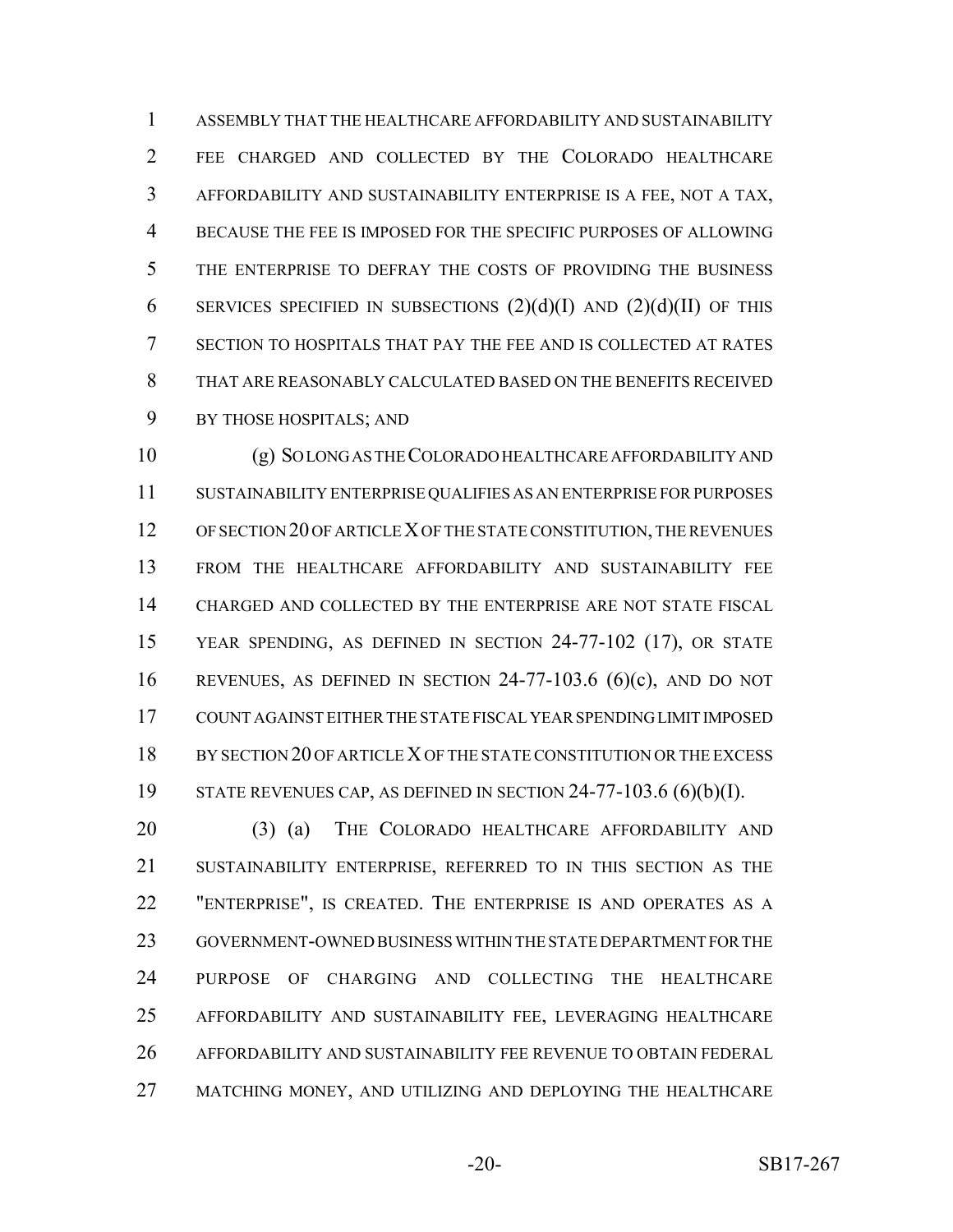AFFORDABILITY AND SUSTAINABILITY FEE REVENUE AND FEDERAL 2 MATCHING MONEY TO PROVIDE THE BUSINESS SERVICES SPECIFIED IN SUBSECTIONS (2)(d)(I) AND (2)(d)(II) OF THIS SECTION TO HOSPITALS THAT PAY THE HEALTHCARE AFFORDABILITY AND SUSTAINABILITY FEE.

 (b) THE ENTERPRISE CONSTITUTES AN ENTERPRISE FOR PURPOSES OF SECTION 20 OF ARTICLE X OF THE STATE CONSTITUTION SO LONG AS IT RETAINS THE AUTHORITY TO ISSUE REVENUE BONDS AND RECEIVES LESS THAN TEN PERCENT OF ITS TOTAL REVENUES IN GRANTS FROM ALL COLORADO STATE AND LOCAL GOVERNMENTS COMBINED. SO LONG AS IT CONSTITUTES AN ENTERPRISE PURSUANT TO THIS SUBSECTION (3)(b), THE ENTERPRISE IS NOT SUBJECT TO ANY PROVISIONS OF SECTION 20 OF 12 ARTICLE X OF THE STATE CONSTITUTION.

 (c) (I) THE REPEAL OF THE HOSPITAL PROVIDER FEE PROGRAM, AS IT EXISTED PURSUANT TO SECTION 25.5-4-402.3 BEFORE ITS REPEAL, 15 EFFECTIVE JULY 1, 2017, BY SENATE BILL 17 , ENACTED IN 2017, AND THE CREATION OF THE COLORADO HEALTHCARE AFFORDABILITY AND SUSTAINABILITY ENTERPRISE AS A NEW ENTERPRISE TO CHARGE AND COLLECT A NEW HEALTHCARE AFFORDABILITY AND SUSTAINABILITY FEE AS AUTHORIZED BY SUBSECTION (4) OF THIS SECTION AND PROVIDE HEALTHCARE AFFORDABILITY AND SUSTAINABILITY FEE-FUNDED BUSINESS SERVICES TO HOSPITALS THAT REPLACE AND SUPPLEMENT SERVICES PREVIOUSLY FUNDED BY HOSPITAL PROVIDER FEES IS THE CREATION OF A NEW GOVERNMENT-OWNED BUSINESS THAT PROVIDES BUSINESS SERVICES TO HOSPITALS AS A NEW ENTERPRISE FOR PURPOSES OF SECTION 20 OF ARTICLE X OF THE STATE CONSTITUTION, DOES NOT CONSTITUTE THE QUALIFICATION OF AN EXISTING GOVERNMENT-OWNED BUSINESS AS AN ENTERPRISE FOR PURPOSES OF SECTION 20 OF ARTICLE X OF THE STATE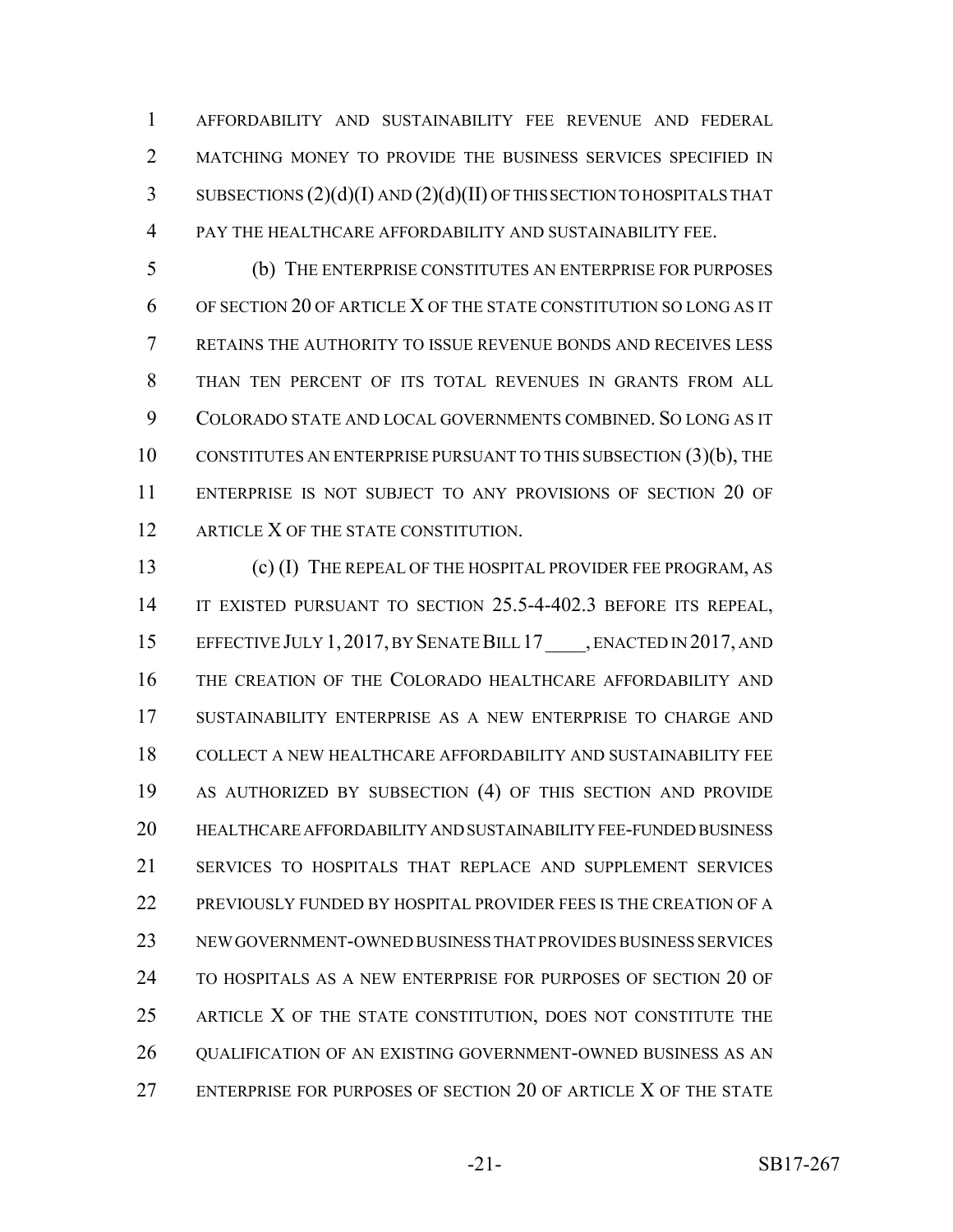CONSTITUTION OR SECTION 24-77-103.6 (6)(b)(II), AND, THEREFORE, DOES 2 NOT REQUIRE OR AUTHORIZE ADJUSTMENT OF THE STATE FISCAL YEAR SPENDING LIMIT CALCULATED PURSUANT TO SECTION 20 OF ARTICLE X OF 4 THE STATE CONSTITUTION OR THE EXCESS STATE REVENUES CAP, AS DEFINED IN SECTION 24-77-103.6 (6)(b)(I).

6 (II) NOTWITHSTANDING SUBSECTION  $(3)(c)(I)$  OF THIS SECTION, BECAUSE THE REPEAL OF THE HOSPITAL PROVIDER FEE PROGRAM, AS IT EXISTED PURSUANT TO SECTION 25.5-4-402.3 BEFORE ITS REPEAL BY 9 SENATE BILL 17, ENACTED IN 2017, WILL ALLOW THE STATE TO SPEND MORE GENERAL FUND MONEY FOR GENERAL GOVERNMENTAL PURPOSES THAN IT WOULD OTHERWISE BE ABLE TO SPEND BELOW THE EXCESS STATE REVENUES CAP, AS DEFINED IN SECTION 24-77-103.6 (6)(b)(I), IT IS APPROPRIATE TO RESTRAIN THE GROWTH OF GOVERNMENT BY LOWERING THE BASE AMOUNT USED TO CALCULATE THE EXCESS STATE REVENUES CAP FOR THE 2017-18 STATE FISCAL YEAR BY SIX HUNDRED SEVENTY MILLION THREE HUNDRED THOUSAND DOLLARS.

(d) THE ENTERPRISE'S PRIMARY POWERS AND DUTIES ARE:

 (I) TO CHARGE AND COLLECT THE HEALTHCARE AFFORDABILITY AND SUSTAINABILITY FEE AS SPECIFIED IN SUBSECTION (4) OF THIS SECTION;

 (II) TO LEVERAGE HEALTHCARE AFFORDABILITY AND SUSTAINABILITY FEE REVENUE COLLECTED TO OBTAIN FEDERAL MATCHING 23 MONEY, WORKING WITH OR THROUGH THE STATE DEPARTMENT AND THE 24 STATE BOARD TO THE EXTENT REQUIRED BY FEDERAL LAW OR OTHERWISE NECESSARY;

 (III) TO EXPEND HEALTHCARE AFFORDABILITY AND SUSTAINABILITY FEE REVENUE, MATCHING FEDERAL MONEY, AND ANY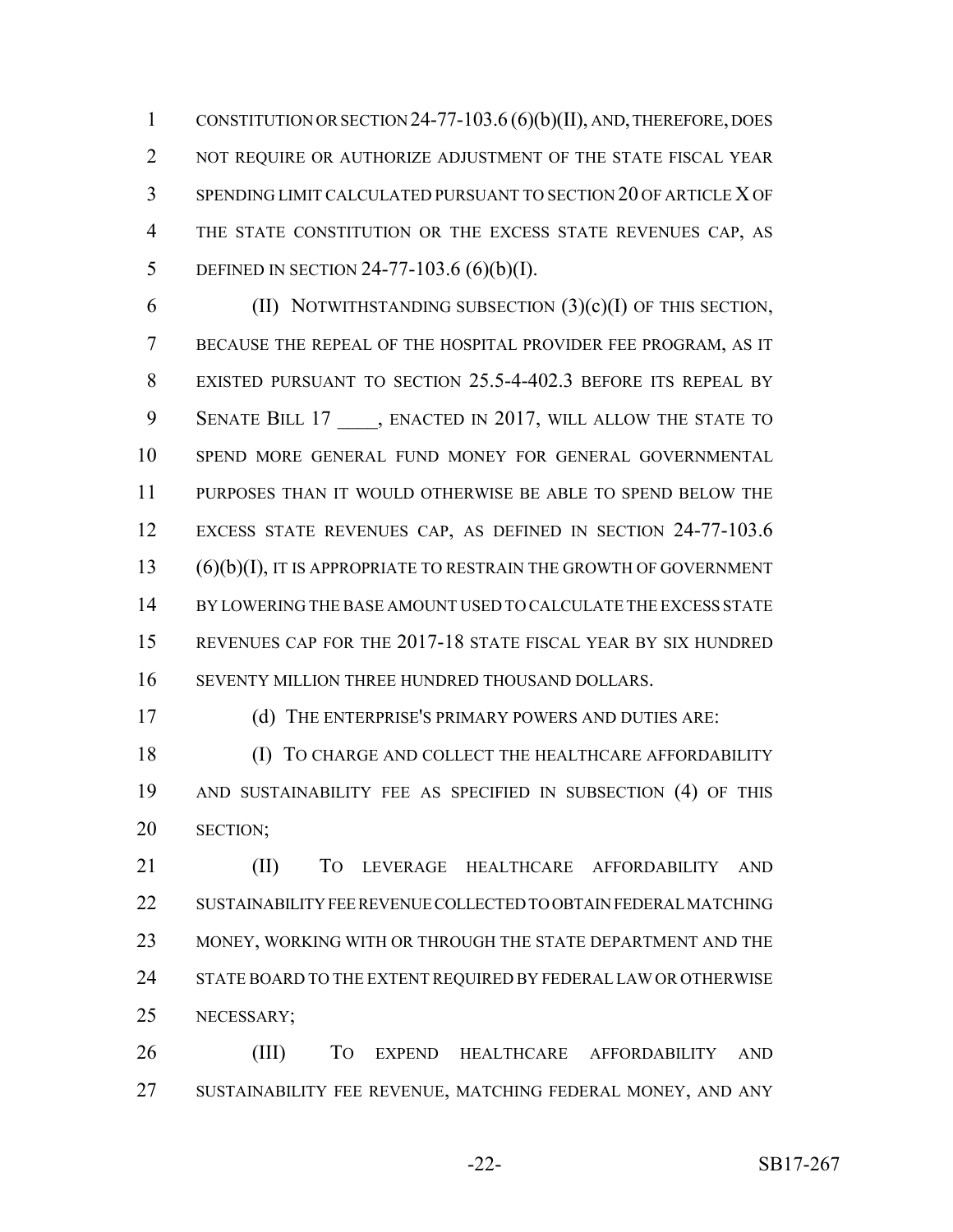OTHER MONEY FROM THE HEALTHCARE AFFORDABILITY AND 2 SUSTAINABILITY FEE CASH FUND AS SPECIFIED IN SUBSECTIONS (4) AND (5) OF THIS SECTION;

 (IV) TO ISSUE REVENUE BONDS PAYABLE FROM THE REVENUES OF THE ENTERPRISE;

 (V) TO ENTER INTO AGREEMENTS WITH THE STATE DEPARTMENT TO THE EXTENT NECESSARY TO COLLECT AND EXPEND HEALTHCARE AFFORDABILITY AND SUSTAINABILITY FEE REVENUE;

 (VI) TO ENGAGE THE SERVICES OF PRIVATE PERSONS OR ENTITIES SERVING AS CONTRACTORS, CONSULTANTS, AND LEGAL COUNSEL FOR PROFESSIONAL AND TECHNICAL ASSISTANCE AND ADVICE AND TO SUPPLY OTHER SERVICES RELATED TO THE CONDUCT OF THE AFFAIRS OF THE ENTERPRISE, INCLUDING THE PROVISION OF ADDITIONAL BUSINESS 14 SERVICES TO HOSPITALS AS SPECIFIED IN SUBSECTION  $(4)(a)(IV)$  OF THIS SECTION, WITHOUT REGARD TO THE PROVISIONS OF THE "PROCUREMENT CODE", ARTICLES 101 TO 112 OF TITLE 24; AND

 (VII) TO ADOPT AND AMEND OR REPEAL POLICIES FOR THE REGULATION OF ITS AFFAIRS AND THE CONDUCT OF ITS BUSINESS CONSISTENT WITH THE PROVISIONS OF THIS SECTION.

 (e) THE ENTERPRISE SHALL EXERCISE ITS POWERS AND PERFORM ITS DUTIES AS IF THE SAME WERE TRANSFERRED TO THE STATE DEPARTMENT BY A **TYPE 2** TRANSFER, AS DEFINED IN SECTION 24-1-105.

 (4) **Healthcare affordability and sustainability fee.** (a) FOR THE 24 FISCAL YEAR COMMENCING JULY 1, 2017, AND FOR EACH FISCAL YEAR THEREAFTER, THE ENTERPRISE IS AUTHORIZED TO CHARGE AND COLLECT A HEALTHCARE AFFORDABILITY AND SUSTAINABILITY FEE, AS DESCRIBED 27 IN 42 CFR 433.68 (b), ON OUTPATIENT AND INPATIENT SERVICES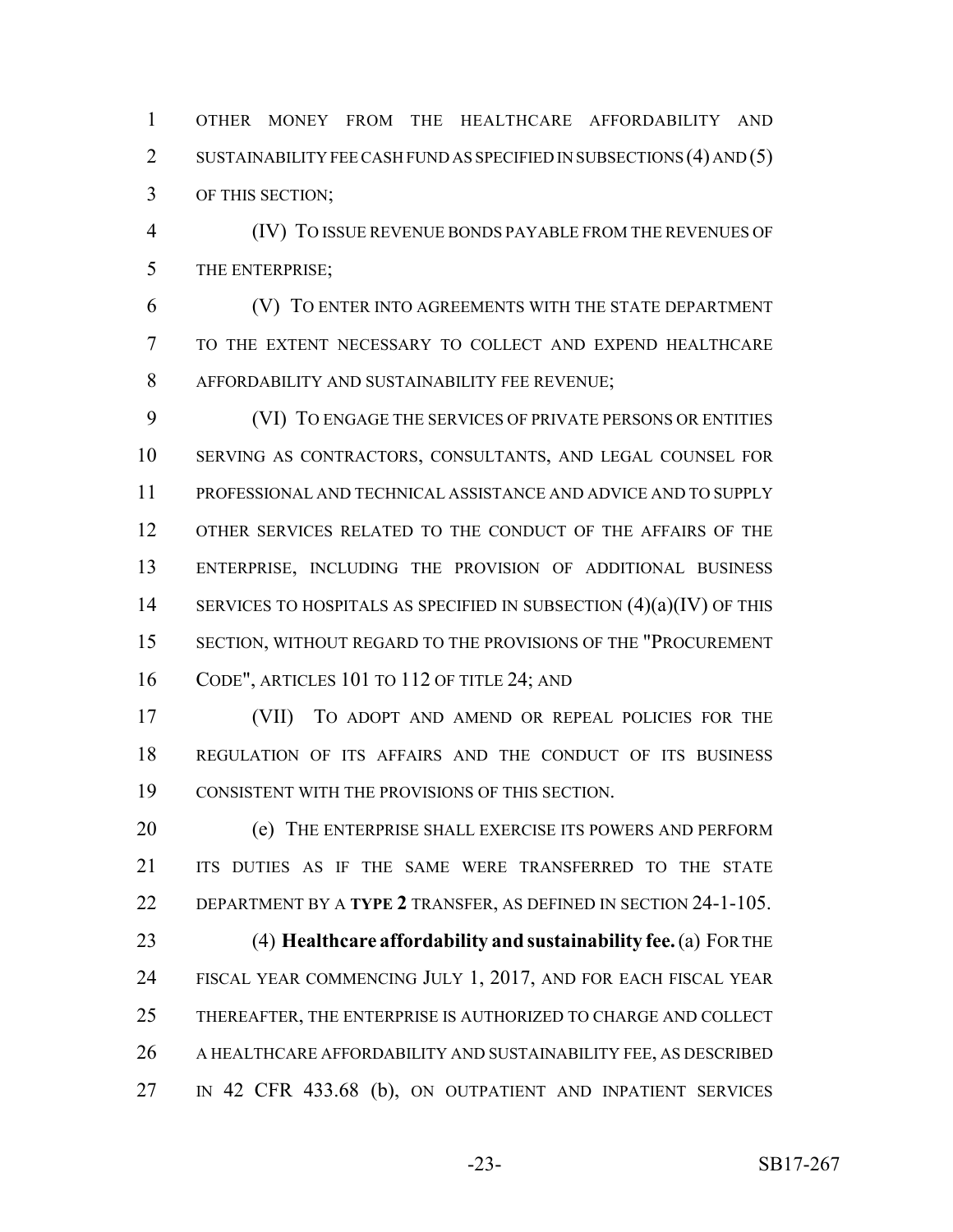PROVIDED BY ALL LICENSED OR CERTIFIED HOSPITALS, REFERRED TO IN THIS SECTION AS "HOSPITALS", FOR THE PURPOSE OF OBTAINING FEDERAL FINANCIAL PARTICIPATION UNDER THE STATE MEDICAL ASSISTANCE PROGRAM AS DESCRIBED IN THIS ARTICLE 4 AND ARTICLES 5 AND 6 OF THIS TITLE 25.5, REFERRED TO IN THIS SECTION AS THE "STATE MEDICAL ASSISTANCE PROGRAM", AND THE COLORADO INDIGENT CARE PROGRAM DESCRIBED IN PART 1 OF ARTICLE 3 OF THIS TITLE 25.5, REFERRED TO IN THIS SECTION AS THE "COLORADO INDIGENT CARE PROGRAM". THE ENTERPRISE SHALL USE THE HEALTHCARE AFFORDABILITY AND SUSTAINABILITY FEE REVENUE TO:

 (I) PROVIDE A BUSINESS SERVICE TO HOSPITALS BY INCREASING REIMBURSEMENT TO HOSPITALS FOR PROVIDING MEDICAL CARE UNDER:

(A) THE STATE MEDICAL ASSISTANCE PROGRAM; AND

**(B) THE COLORADO INDIGENT CARE PROGRAM;** 

 (II) PROVIDE A BUSINESS SERVICE TO HOSPITALS BY INCREASING THE NUMBER OF INDIVIDUALS COVERED BY PUBLIC MEDICAL ASSISTANCE AND THEREBY REDUCING THE AMOUNT OF UNCOMPENSATED CARE THAT 18 THE HOSPITALS MUST PROVIDE;

 (III) PAY THE ADMINISTRATIVE COSTS TO THE ENTERPRISE IN IMPLEMENTING AND ADMINISTERING THIS SECTION; AND

 (IV) PROVIDE OR CONTRACT FOR OR ARRANGE THE PROVISION OF ADDITIONAL BUSINESS SERVICES TO HOSPITALS BY:

 (A) CONSULTING WITH HOSPITALS TO HELP THEM IMPROVE BOTH COST EFFICIENCY AND PATIENT SAFETY IN PROVIDING MEDICAL SERVICES 25 AND THE CLINICAL EFFECTIVENESS OF THOSE SERVICES;

 (B) ADVISING HOSPITALS REGARDING POTENTIAL CHANGES TO FEDERAL AND STATE LAWS AND REGULATIONS THAT GOVERN THE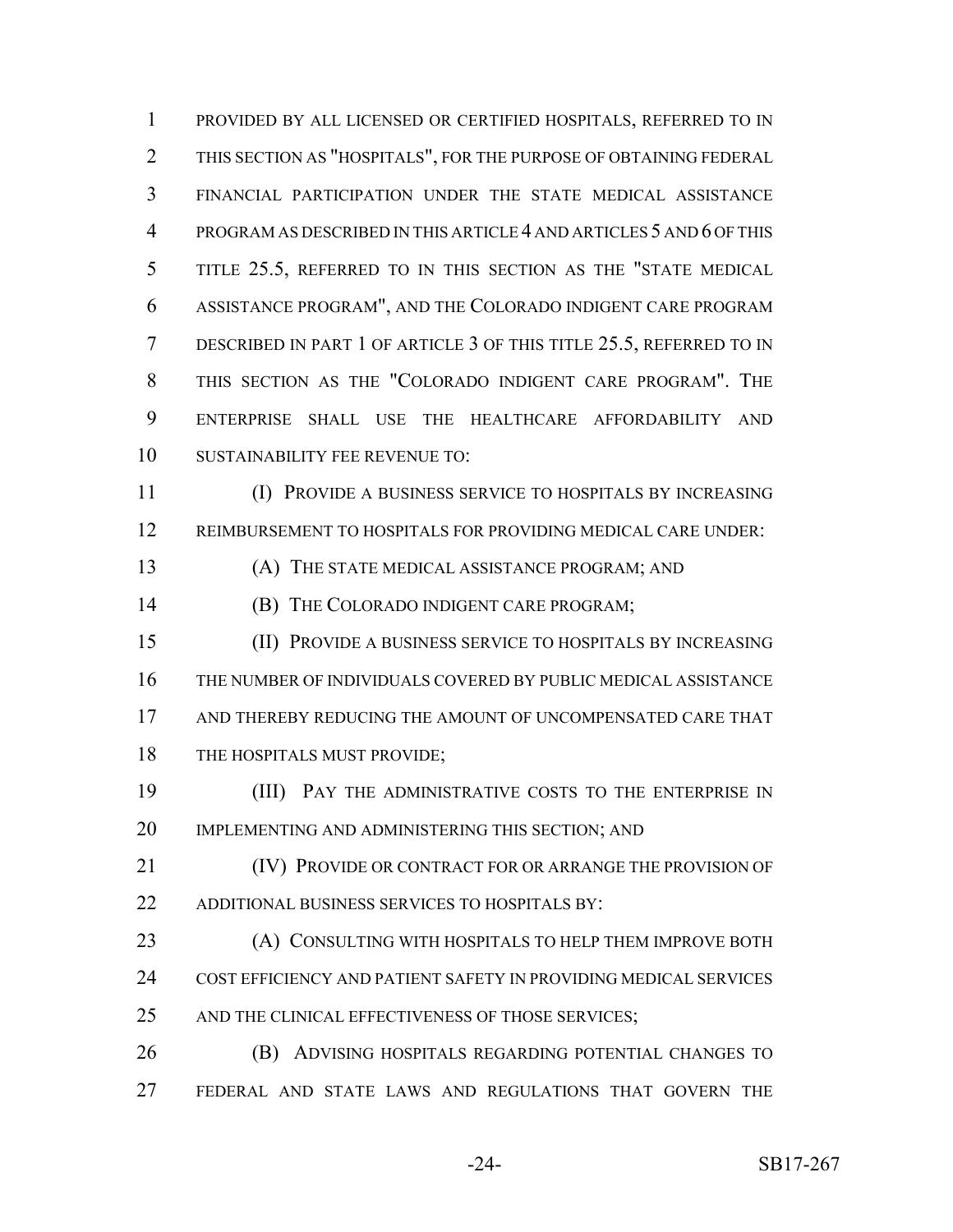PROVISION OF AND REIMBURSEMENT PAID FOR MEDICAL SERVICES UNDER THE PROGRAMS ADMINISTERED PURSUANT TO THIS ARTICLE 4 AND 3 ARTICLES 5 AND 6 OF THIS TITLE 25.5;

 (C) PROVIDING COORDINATED SERVICES TO HOSPITALS TO HELP THEM ADAPT AND TRANSITION TO ANY NEW OR MODIFIED PERFORMANCE TRACKING AND PAYMENT SYSTEMS FOR THE PROGRAMS ADMINISTERED PURSUANT TO THIS ARTICLE 4 AND ARTICLES 5 AND 6 OF THIS TITLE 25.5, WHICH MAY INCLUDE DATA SHARING, TELEHEALTH COORDINATION AND SUPPORT, ESTABLISHMENT OF PERFORMANCE METRICS, BENCHMARKING TO SUCH METRICS, AND CLINICAL AND ADMINISTRATIVE PROCESS CONSULTING 11 AND OTHER APPROPRIATE SERVICES;

 (D) PROVIDING ANY OTHER SERVICES TO HOSPITALS THAT AID THEM IN EFFICIENTLY AND EFFECTIVELY PARTICIPATING IN THE PROGRAMS ADMINISTERED PURSUANT TO THIS ARTICLE 4 AND ARTICLES 5 AND 6 OF 15 THIS TITLE 25.5; AND

 (E) PROVIDING FUNDING FOR, AND IN COOPERATION WITH THE STATE DEPARTMENT AND HOSPITALS SUPPORTING THE IMPLEMENTATION OF, A HEALTH CARE DELIVERY SYSTEM REFORM INCENTIVE PAYMENTS PROGRAM AS DESCRIBED IN SUBSECTION (8) OF THIS SECTION.

20 (b) THE ENTERPRISE SHALL RECOMMEND FOR APPROVAL AND ESTABLISHMENT BY THE STATE BOARD THE AMOUNT OF THE HEALTHCARE AFFORDABILITY AND SUSTAINABILITY FEE THAT IT INTENDS TO CHARGE AND COLLECT.THE STATE BOARD MUST ESTABLISH THE FINAL AMOUNT OF THE FEE BY RULES PROMULGATED IN ACCORDANCE WITH ARTICLE 4 OF TITLE 24. THE STATE BOARD SHALL NOT ESTABLISH ANY AMOUNT THAT EXCEEDS THE FEDERAL LIMIT FOR SUCH FEES. THE STATE BOARD MAY DEVIATE FROM THE RECOMMENDATIONS OF THE ENTERPRISE, BUT SHALL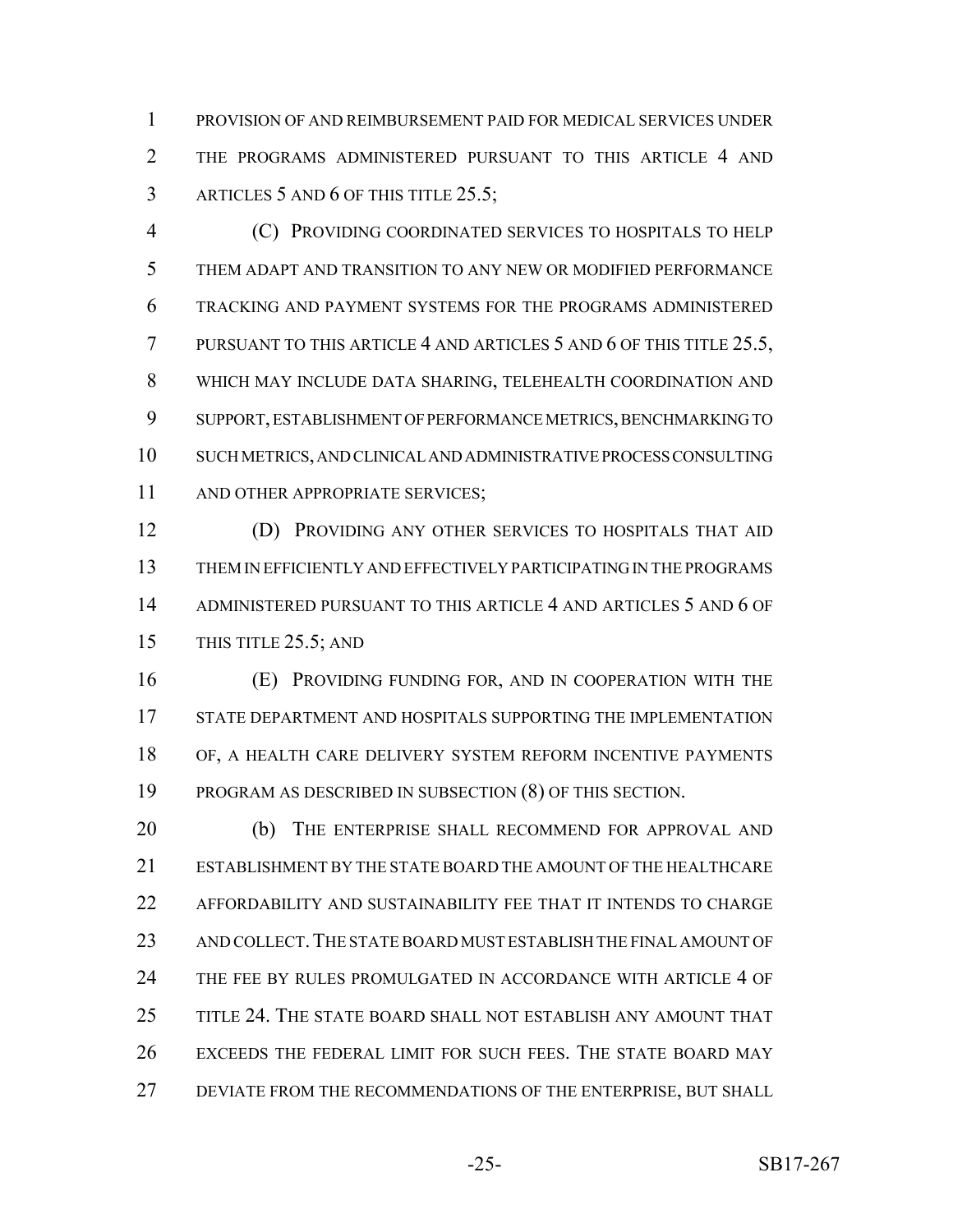EXPRESS IN WRITING THE REASONS FOR ANY DEVIATIONS.IN ESTABLISHING 2 THE AMOUNT OF THE FEE AND IN PROMULGATING THE RULES GOVERNING THE FEE, THE STATE BOARD SHALL:

(I) CONSIDER RECOMMENDATIONS OF THE ENTERPRISE;

 (II) ESTABLISH THE AMOUNT OF THE HEALTHCARE AFFORDABILITY AND SUSTAINABILITY FEE SO THAT THE AMOUNT COLLECTED FROM THE FEE AND FEDERAL MATCHING FUNDS ASSOCIATED WITH THE FEE ARE 8 SUFFICIENT TO PAY FOR THE ITEMS DESCRIBED IN SUBSECTION (4)(a) OF THIS SECTION, BUT NOTHING IN THIS SUBSECTION (4)(b)(II) REQUIRES THE STATE BOARD TO INCREASE THE FEE ABOVE THE AMOUNT RECOMMENDED BY THE ENTERPRISE; AND

 (III) FOR THE 2017-18 FISCAL YEAR, ESTABLISH THE AMOUNT OF THE HEALTHCARE AFFORDABILITY AND SUSTAINABILITY FEE SO THAT THE AMOUNT COLLECTED FROM THE FEE IS APPROXIMATELY EQUAL TO THE 15 SUM OF THE AMOUNTS OF THE APPROPRIATIONS SPECIFIED FOR THE FEE IN 16 THE GENERAL APPROPRIATION ACT, SENATE BILL 17- , ENACTED IN 2017, AND ANY OTHER SUPPLEMENTAL APPROPRIATION ACT.

 (c) (I) IN ACCORDANCE WITH THE REDISTRIBUTIVE METHOD SET 19 FORTH IN 42 CFR 433.68 (e)(1) AND (e)(2), THE ENTERPRISE, ACTING IN CONCERT WITH OR THROUGH AN AGREEMENT WITH THE STATE DEPARTMENT IF REQUIRED BY FEDERAL LAW, MAY SEEK A WAIVER FROM THE BROAD-BASED HEALTHCARE AFFORDABILITY AND SUSTAINABILITY FEE REQUIREMENT OR THE UNIFORM HEALTHCARE AFFORDABILITY AND SUSTAINABILITY FEE REQUIREMENT, OR BOTH. IN ADDITION, THE ENTERPRISE, ACTING IN CONCERT WITH OR THROUGH AN AGREEMENT WITH THE STATE DEPARTMENT IF REQUIRED BY FEDERAL LAW, SHALL SEEK ANY FEDERAL WAIVER NECESSARY TO FUND AND, IN COOPERATION WITH THE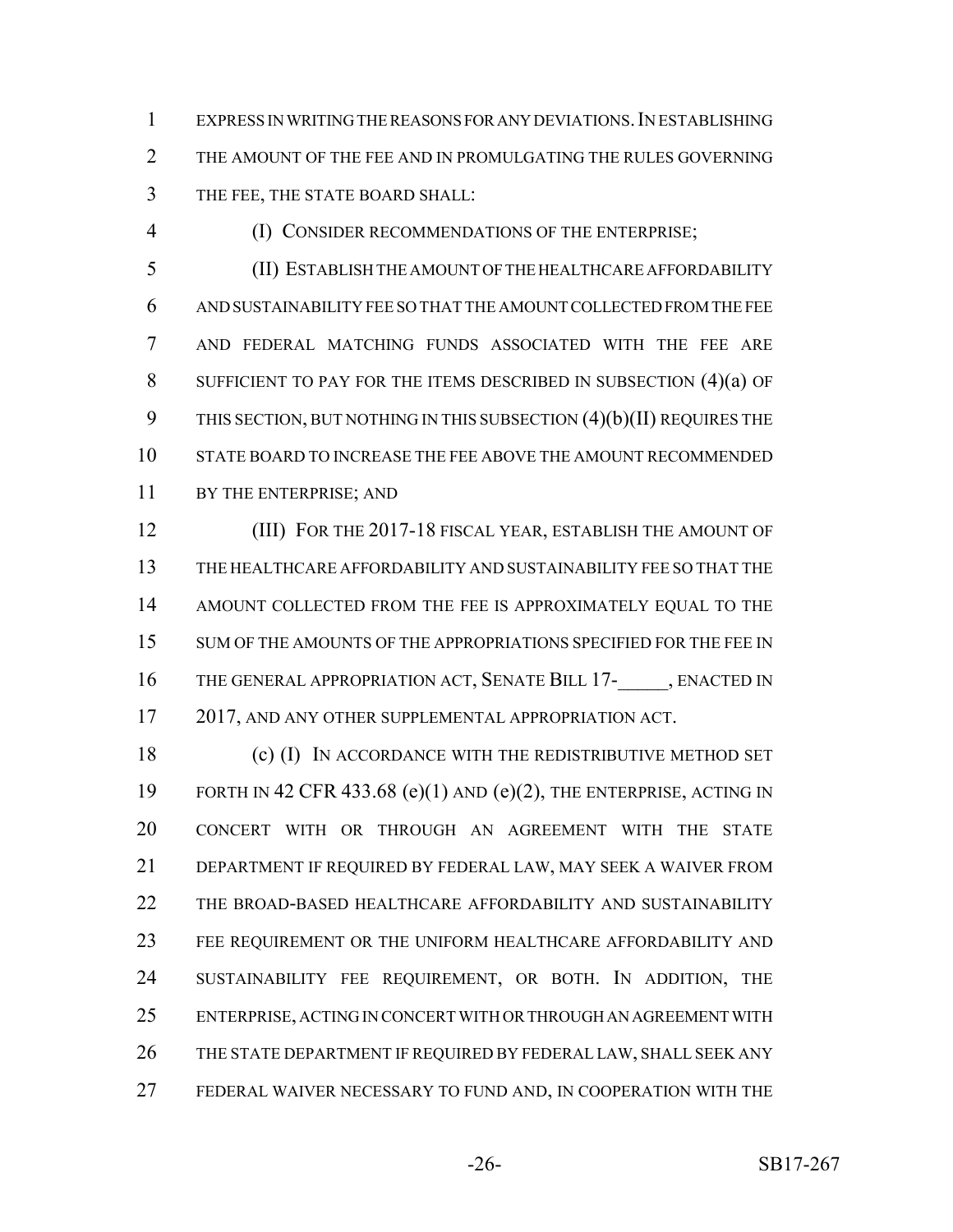STATE DEPARTMENT AND HOSPITALS, SUPPORT THE IMPLEMENTATION OF A HEALTH CARE DELIVERY SYSTEM REFORM INCENTIVE PAYMENTS 3 PROGRAM AS DESCRIBED IN SUBSECTION (8) OF THIS SECTION. SUBJECT TO FEDERAL APPROVAL AND TO MINIMIZE THE FINANCIAL IMPACT ON CERTAIN HOSPITALS, THE ENTERPRISE MAY EXEMPT FROM PAYMENT OF THE HEALTHCARE AFFORDABILITY AND SUSTAINABILITY FEE CERTAIN TYPES OF HOSPITALS, INCLUDING BUT NOT LIMITED TO:

 (A) PSYCHIATRIC HOSPITALS, AS LICENSED BY THE DEPARTMENT OF PUBLIC HEALTH AND ENVIRONMENT;

 (B) HOSPITALS THAT ARE LICENSED AS GENERAL HOSPITALS AND CERTIFIED AS LONG-TERM CARE HOSPITALS BY THE DEPARTMENT OF 12 PUBLIC HEALTH AND ENVIRONMENT;

 (C) CRITICAL ACCESS HOSPITALS THAT ARE LICENSED AS GENERAL HOSPITALS AND ARE CERTIFIED BY THE DEPARTMENT OF PUBLIC HEALTH 15 AND ENVIRONMENT UNDER 42 CFR PART 485, SUBPART F;

(D) INPATIENT REHABILITATION FACILITIES; OR

 (E) HOSPITALS SPECIFIED FOR EXEMPTION UNDER 42 CFR 433.68 (e).

 (II) IN DETERMINING WHETHER A HOSPITAL MAY BE EXCLUDED, THE ENTERPRISE SHALL USE ONE OR MORE OF THE FOLLOWING CRITERIA:

(A) A HOSPITAL THAT IS LOCATED IN A RURAL AREA;

 (B) A HOSPITAL WITH WHICH THE STATE DEPARTMENT DOES NOT CONTRACT TO PROVIDE SERVICES UNDER THE STATE MEDICAL ASSISTANCE PROGRAM;

 (C) A HOSPITAL WHOSE INCLUSION OR EXCLUSION WOULD NOT SIGNIFICANTLY AFFECT THE NET BENEFIT TO HOSPITALS PAYING THE HEALTHCARE AFFORDABILITY AND SUSTAINABILITY FEE; OR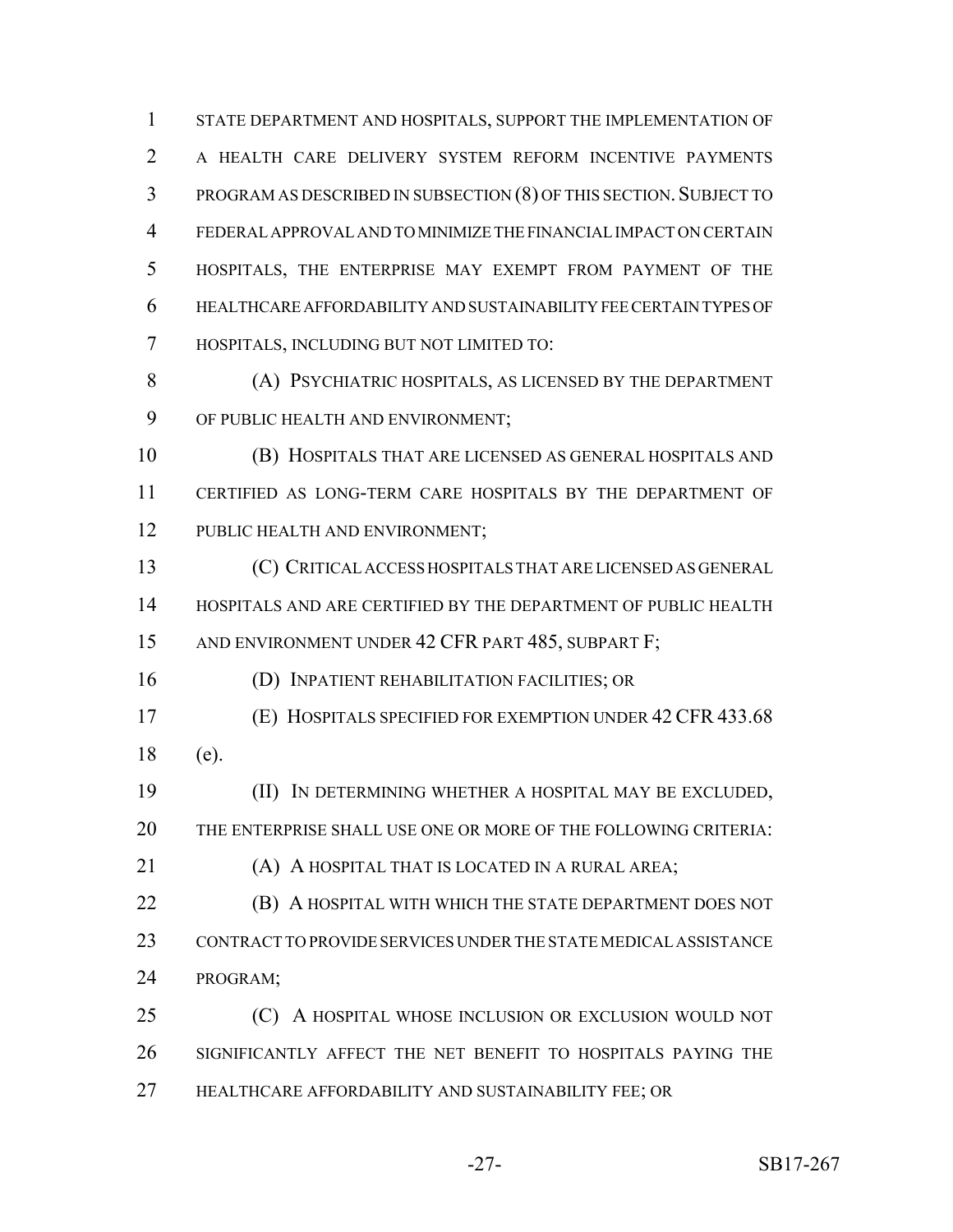(D) A HOSPITAL THAT MUST BE INCLUDED TO RECEIVE FEDERAL APPROVAL.

 (III) THE ENTERPRISE MAY REDUCE THE AMOUNT OF THE HEALTHCARE AFFORDABILITY AND SUSTAINABILITY FEE FOR CERTAIN HOSPITALS TO OBTAIN FEDERAL APPROVAL AND TO MINIMIZE THE FINANCIAL IMPACT ON CERTAIN HOSPITALS. IN DETERMINING FOR WHICH HOSPITALS THE ENTERPRISE MAY REDUCE THE AMOUNT OF THE HEALTHCARE AFFORDABILITY AND SUSTAINABILITY FEE, THE ENTERPRISE SHALL USE ONE OR MORE OF THE FOLLOWING CRITERIA:

 (A) THE HOSPITAL IS A TYPE OF HOSPITAL DESCRIBED IN 11 SUBSECTION  $(4)(c)(I)$  OF THIS SECTION;

(B) THE HOSPITAL IS LOCATED IN A RURAL AREA;

 (C) THE HOSPITAL SERVES A HIGHER PERCENTAGE THAN THE AVERAGE HOSPITAL OF PERSONS COVERED BY THE STATE MEDICAL ASSISTANCE PROGRAM, MEDICARE, OR COMMERCIAL INSURANCE OR PERSONS ENROLLED IN A MANAGED CARE ORGANIZATION;

 (D) THE HOSPITAL DOES NOT CONTRACT WITH THE STATE DEPARTMENT TO PROVIDE SERVICES UNDER THE STATE MEDICAL ASSISTANCE PROGRAM;

 (E) IF THE HOSPITAL PAID A REDUCED HEALTHCARE AFFORDABILITY AND SUSTAINABILITY FEE, THE REDUCED FEE WOULD NOT 22 SIGNIFICANTLY AFFECT THE NET BENEFIT TO HOSPITALS PAYING THE HEALTHCARE AFFORDABILITY AND SUSTAINABILITY FEE; OR

 (F) THE HOSPITAL IS REQUIRED NOT TO PAY A REDUCED HEALTHCARE AFFORDABILITY AND SUSTAINABILITY FEE AS A CONDITION OF FEDERAL APPROVAL.

**(IV)** THE ENTERPRISE MAY CHANGE HOW IT PAYS HOSPITAL

-28- SB17-267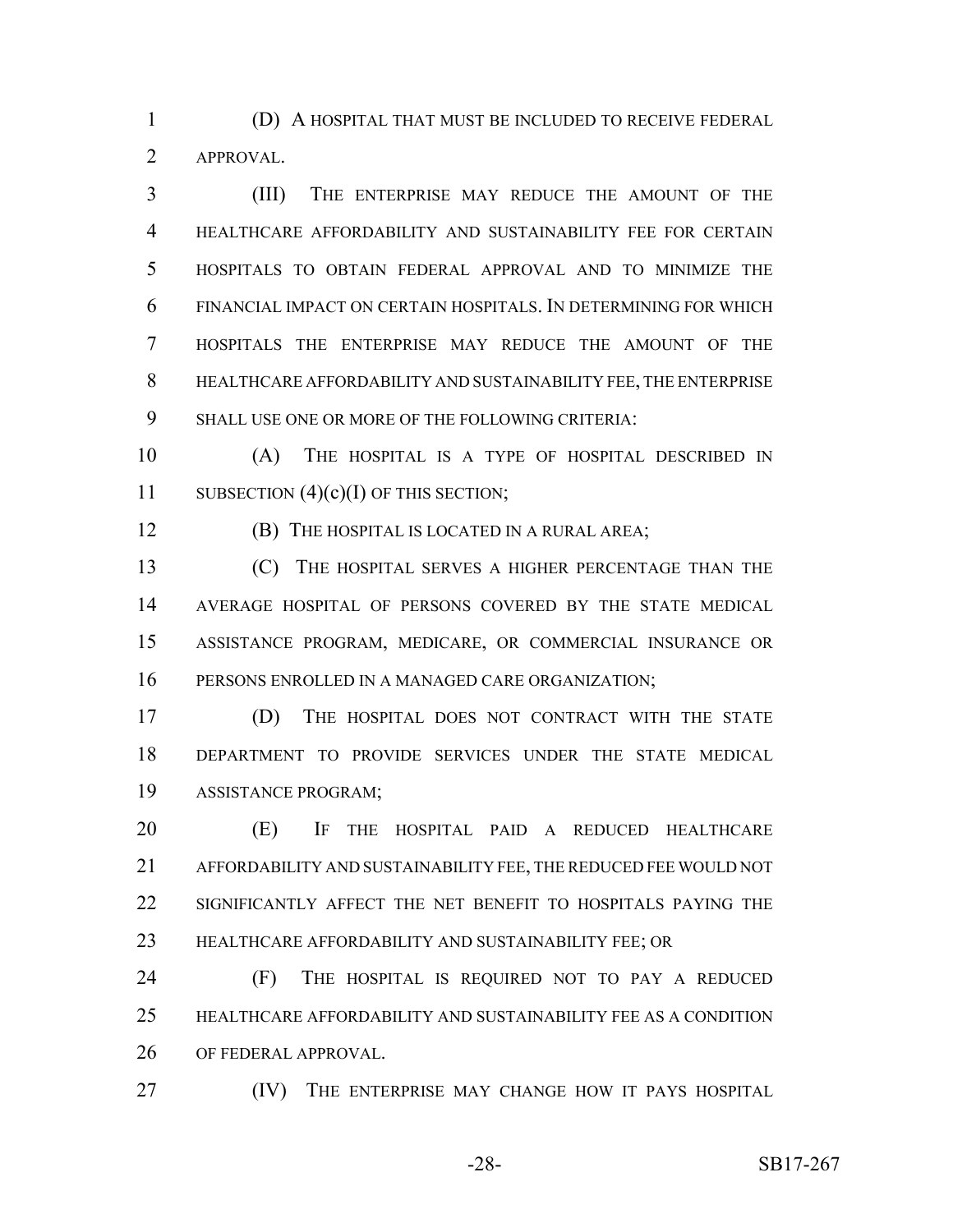REIMBURSEMENT OR QUALITY INCENTIVE PAYMENTS, OR BOTH, IN WHOLE OR IN PART, UNDER THE AUTHORITY OF A FEDERAL WAIVER IF THE TOTAL REIMBURSEMENT TO HOSPITALS IS EQUAL TO OR ABOVE THE FEDERAL UPPER PAYMENT LIMIT CALCULATION UNDER THE WAIVER.

 (d) THE ENTERPRISE MAY ALTER THE PROCESS PRESCRIBED IN THIS SUBSECTION (4) TO THE EXTENT NECESSARY TO MEET THE FEDERAL REQUIREMENTS AND TO OBTAIN FEDERAL APPROVAL.

 (e) (I) THE ENTERPRISE SHALL ESTABLISH POLICIES ON THE CALCULATION, ASSESSMENT, AND TIMING OF THE HEALTHCARE AFFORDABILITY AND SUSTAINABILITY FEE.THE ENTERPRISE SHALL ASSESS THE HEALTHCARE AFFORDABILITY AND SUSTAINABILITY FEE ON A SCHEDULE TO BE SET BY THE ENTERPRISE BOARD AS PROVIDED IN 13 SUBSECTION (7)(d) OF THIS SECTION. THE PERIODIC HEALTHCARE AFFORDABILITY AND SUSTAINABILITY FEE PAYMENTS FROM A HOSPITAL AND THE ENTERPRISE'S REIMBURSEMENT TO THE HOSPITAL UNDER 16 SUBSECTIONS  $(5)(b)(I)$  AND  $(5)(b)(II)$  OF THIS SECTION ARE DUE AS NEARLY SIMULTANEOUSLY AS FEASIBLE; EXCEPT THAT THE ENTERPRISE'S REIMBURSEMENT TO THE HOSPITAL IS DUE NO MORE THAN TWO DAYS AFTER THE PERIODIC HEALTHCARE AFFORDABILITY AND SUSTAINABILITY FEE PAYMENT IS RECEIVED FROM THE HOSPITAL. THE HEALTHCARE AFFORDABILITY AND SUSTAINABILITY FEE MUST BE IMPOSED ON EACH HOSPITAL EVEN IF MORE THAN ONE HOSPITAL IS OWNED BY THE SAME ENTITY. THE FEE MUST BE PRORATED AND ADJUSTED FOR THE EXPECTED VOLUME OF SERVICE FOR ANY YEAR IN WHICH A HOSPITAL OPENS OR CLOSES.

26 (II) THE ENTERPRISE IS AUTHORIZED TO REFUND ANY UNUSED PORTION OF THE HEALTHCARE AFFORDABILITY AND SUSTAINABILITY FEE.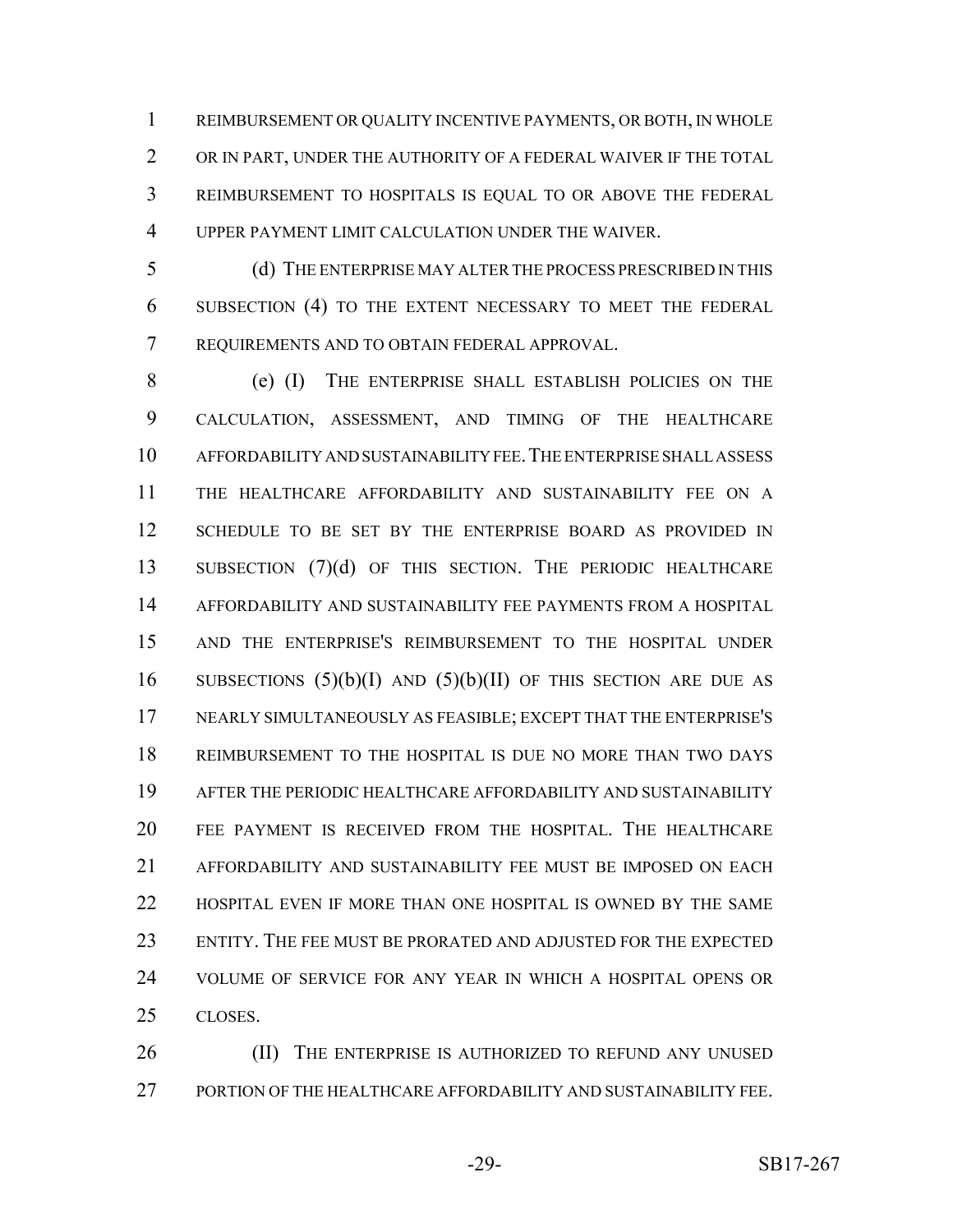FOR ANY PORTION OF THE HEALTHCARE AFFORDABILITY AND 2 SUSTAINABILITY FEE THAT HAS BEEN COLLECTED BY THE ENTERPRISE BUT FOR WHICH THE ENTERPRISE HAS NOT RECEIVED FEDERAL MATCHING FUNDS, THE ENTERPRISE SHALL REFUND BACK TO THE HOSPITAL THAT PAID THE FEE THE AMOUNT OF THAT PORTION OF THE FEE WITHIN FIVE BUSINESS DAYS AFTER THE FEE IS COLLECTED.

 (III) THE ENTERPRISE SHALL ESTABLISH REQUIREMENTS FOR THE REPORTS THAT HOSPITALS MUST SUBMIT TO THE ENTERPRISE TO ALLOW THE ENTERPRISE TO CALCULATE THE AMOUNT OF THE HEALTHCARE AFFORDABILITY AND SUSTAINABILITY FEE. NOTWITHSTANDING THE 11 PROVISIONS OF PART 2 OF ARTICLE 72 OF TITLE 24 OR SUBSECTION (7)(f) OF THIS SECTION, INFORMATION PROVIDED TO THE ENTERPRISE PURSUANT TO THIS SECTION IS CONFIDENTIAL AND IS NOT A PUBLIC RECORD. NONETHELESS, THE ENTERPRISE MAY PREPARE AND RELEASE SUMMARIES OF THE REPORTS TO THE PUBLIC.

 (f) A HOSPITAL SHALL NOT INCLUDE ANY AMOUNT OF THE HEALTHCARE AFFORDABILITY AND SUSTAINABILITY FEE AS A SEPARATE LINE ITEM IN ITS BILLING STATEMENTS.

 (g) THE STATE BOARD SHALL PROMULGATE ANY RULES PURSUANT 20 TO THE "STATE ADMINISTRATIVE PROCEDURE ACT", ARTICLE 4 OF TITLE 24, NECESSARY FOR THE ADMINISTRATION AND IMPLEMENTATION OF THIS SECTION. PRIOR TO SUBMITTING ANY PROPOSED RULES CONCERNING THE ADMINISTRATION OR IMPLEMENTATION OF THE HEALTHCARE AFFORDABILITY AND SUSTAINABILITY FEE TO THE STATE BOARD, THE ENTERPRISE SHALL CONSULT WITH THE STATE BOARD ON THE PROPOSED RULES AS SPECIFIED IN SUBSECTION (7)(d) OF THIS SECTION.

(5) **Healthcare affordability and sustainability fee cash fund.**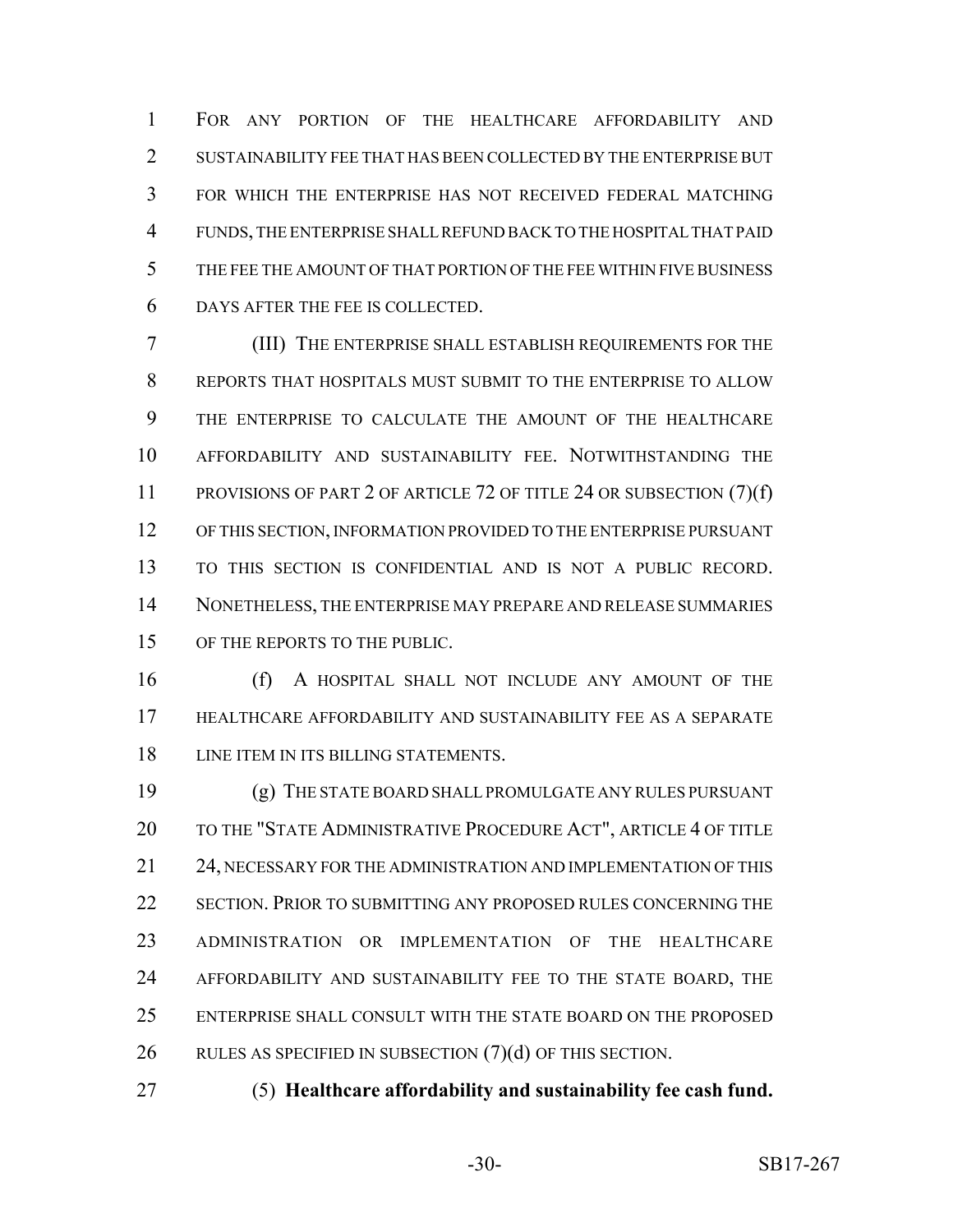(a) ANY HEALTHCARE AFFORDABILITY AND SUSTAINABILITY FEE COLLECTED PURSUANT TO THIS SECTION BY THE ENTERPRISE MUST BE TRANSMITTED TO THE STATE TREASURER, WHO SHALL CREDIT THE FEE TO THE HEALTHCARE AFFORDABILITY AND SUSTAINABILITY FEE CASH FUND, WHICH FUND IS HEREBY CREATED AND REFERRED TO IN THIS SECTION AS THE "FUND". MONEY IN THE FUND SHALL NOT BE TRANSFERRED TO ANY OTHER FUND AND SHALL NOT BE USED FOR ANY PURPOSE OTHER THAN THE 8 PURPOSES SPECIFIED IN THIS SUBSECTION (5) AND IN SUBSECTION (4) OF THIS SECTION.

 (b) ALL MONEYS IN THE FUND ARE SUBJECT TO FEDERAL MATCHING AS AUTHORIZED UNDER FEDERAL LAW AND ARE CONTINUOUSLY 12 APPROPRIATED TO THE ENTERPRISE FOR THE FOLLOWING PURPOSES:

 (I) TO MAXIMIZE THE INPATIENT AND OUTPATIENT HOSPITAL REIMBURSEMENTS TO UP TO THE UPPER PAYMENT LIMITS AS DEFINED IN 42 15 CFR 447.272 AND 42 CFR 447.321;

 (II) TO INCREASE HOSPITAL REIMBURSEMENTS UNDER THE COLORADO INDIGENT CARE PROGRAM TO UP TO ONE HUNDRED PERCENT OF THE HOSPITAL'S COSTS OF PROVIDING MEDICAL CARE UNDER THE PROGRAM;

**(III)** TO PAY THE QUALITY INCENTIVE PAYMENTS PROVIDED IN SECTION 25.5-4-402 (3);

**(IV) SUBJECT TO AVAILABLE REVENUE FROM THE HEALTHCARE**  AFFORDABILITY AND SUSTAINABILITY FEE AND FEDERAL MATCHING FUNDS, TO EXPAND ELIGIBILITY FOR PUBLIC MEDICAL ASSISTANCE BY:

 (A) INCREASING THE ELIGIBILITY LEVEL FOR PARENTS AND CARETAKER RELATIVES OF CHILDREN WHO ARE ELIGIBLE FOR MEDICAL ASSISTANCE, PURSUANT TO SECTION 25.5-5-201 (1)(m), FROM SIXTY-ONE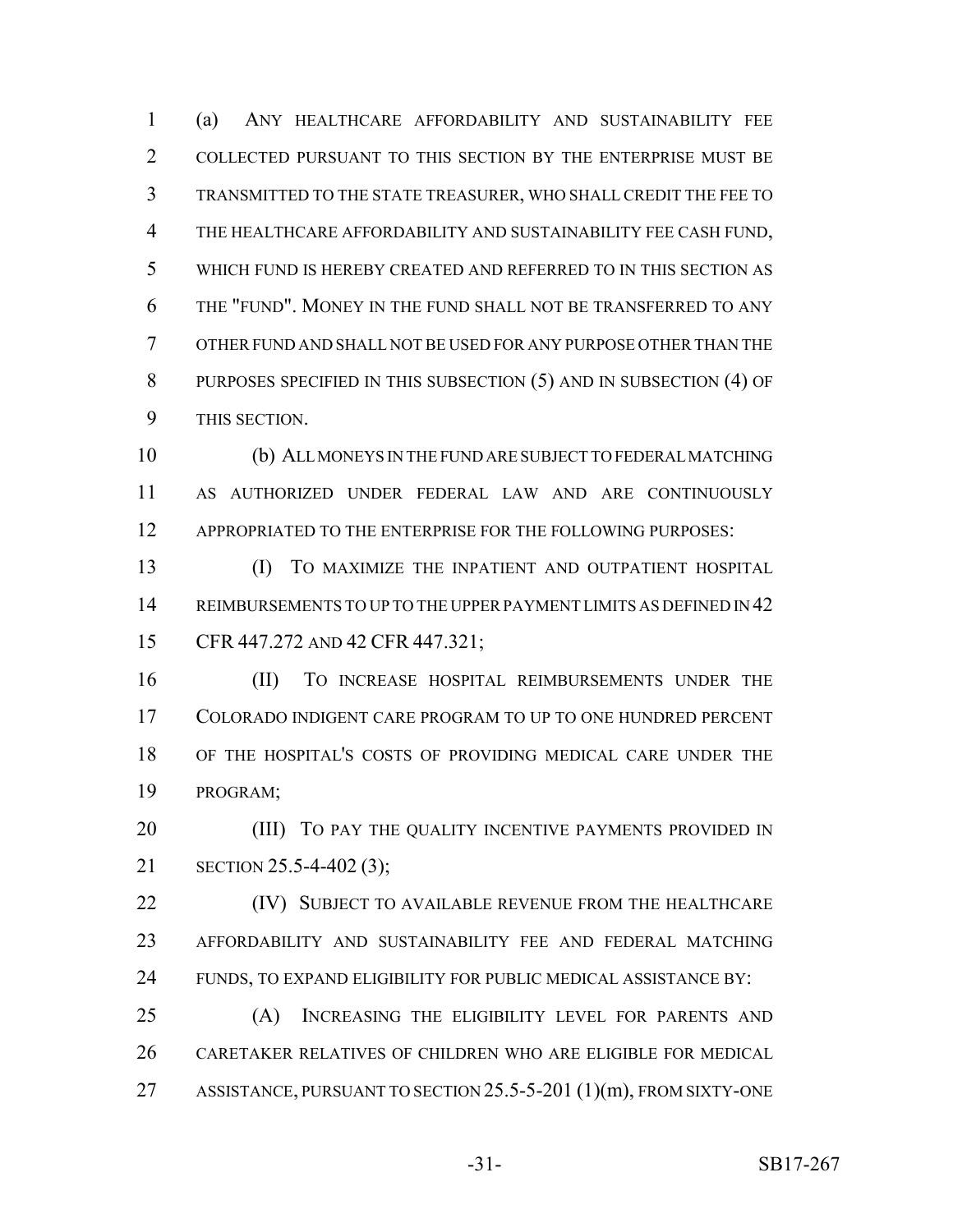PERCENT TO ONE HUNDRED THIRTY-THREE PERCENT OF THE FEDERAL POVERTY LINE;

 (B) INCREASING THE ELIGIBILITY LEVEL FOR CHILDREN AND PREGNANT WOMEN UNDER THE CHILDREN'S BASIC HEALTH PLAN TO UP TO TWO HUNDRED FIFTY PERCENT OF THE FEDERAL POVERTY LINE;

 (C) PROVIDING ELIGIBILITY UNDER THE STATE MEDICAL ASSISTANCE PROGRAM FOR A CHILDLESS ADULT OR AN ADULT WITHOUT A 8 DEPENDENT CHILD IN THE HOME, PURSUANT TO SECTION 25.5-5-201 (1)(p), WHO EARNS UP TO ONE HUNDRED THIRTY-THREE PERCENT OF THE FEDERAL POVERTY LINE; AND

 (D) PROVIDING A BUY-IN PROGRAM IN THE STATE MEDICAL ASSISTANCE PROGRAM FOR DISABLED ADULTS AND CHILDREN WHOSE FAMILIES HAVE INCOME OF UP TO FOUR HUNDRED FIFTY PERCENT OF THE FEDERAL POVERTY LINE;

 (V) TO PROVIDE CONTINUOUS ELIGIBILITY FOR TWELVE MONTHS 16 FOR CHILDREN ENROLLED IN THE STATE MEDICAL ASSISTANCE PROGRAM; (VI) TO PAY THE ENTERPRISE'S ACTUAL ADMINISTRATIVE COSTS OF IMPLEMENTING AND ADMINISTERING THIS SECTION, INCLUDING BUT NOT LIMITED TO THE FOLLOWING COSTS:

**(A) ADMINISTRATIVE EXPENSES OF THE ENTERPRISE;** 

 (B) THE ENTERPRISE'S ACTUAL COSTS RELATED TO IMPLEMENTING AND MAINTAINING THE HEALTHCARE AFFORDABILITY AND SUSTAINABILITY FEE, INCLUDING PERSONAL SERVICES, OPERATING, AND CONSULTING EXPENSES;

25 (C) THE ENTERPRISE'S ACTUAL COSTS FOR THE CHANGES AND UPDATES TO THE MEDICAID MANAGEMENT INFORMATION SYSTEM FOR THE 27 IMPLEMENTATION OF SUBSECTIONS  $(5)(b)(I)$  to  $(5)(b)(III)$  of this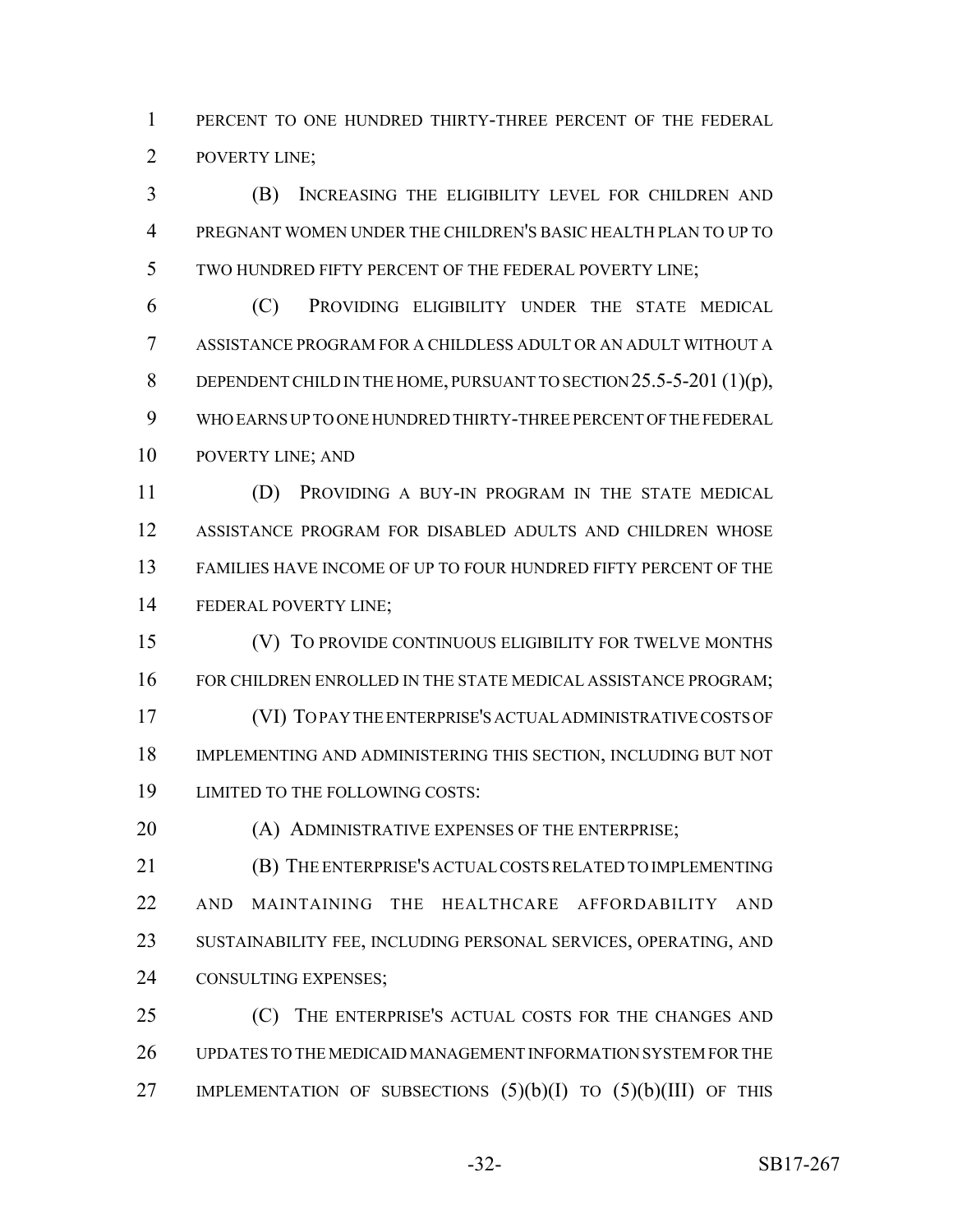SECTION;

 (D) THE ENTERPRISE'S PERSONAL SERVICES AND OPERATING COSTS RELATED TO PERSONNEL, CONSULTING SERVICES, AND FOR REVIEW OF HOSPITAL COSTS NECESSARY TO IMPLEMENT AND ADMINISTER THE INCREASES IN INPATIENT AND OUTPATIENT HOSPITAL PAYMENTS MADE 6 PURSUANT TO SUBSECTION  $(5)(b)(I)$  OF THIS SECTION, INCREASES IN THE COLORADO INDIGENT CARE PROGRAM PAYMENTS MADE PURSUANT TO SUBSECTION (5)(b)(II) OF THIS SECTION, AND QUALITY INCENTIVE 9 PAYMENTS MADE PURSUANT TO SUBSECTION  $(5)(b)(III)$  OF THIS SECTION; (E) THE ENTERPRISE'S ACTUAL COSTS FOR THE CHANGES AND UPDATES TO THE COLORADO BENEFITS MANAGEMENT SYSTEM AND

 MEDICAID MANAGEMENT INFORMATION SYSTEM TO IMPLEMENT AND MAINTAIN THE EXPANDED ELIGIBILITY PROVIDED FOR IN SUBSECTIONS 14  $(5)(b)(IV)$  AND  $(5)(b)(V)$  OF THIS SECTION;

 (F) THE ENTERPRISE'S PERSONAL SERVICES AND OPERATING COSTS RELATED TO PERSONNEL NECESSARY TO IMPLEMENT AND ADMINISTER THE EXPANDED ELIGIBILITY FOR PUBLIC MEDICAL ASSISTANCE PROVIDED FOR 18 IN SUBSECTIONS  $(5)(b)(IV)$  AND  $(5)(b)(V)$  OF THIS SECTION, INCLUDING BUT NOT LIMITED TO ADMINISTRATIVE COSTS ASSOCIATED WITH THE DETERMINATION OF ELIGIBILITY FOR PUBLIC MEDICAL ASSISTANCE BY COUNTY DEPARTMENTS; AND

22 (G) THE ENTERPRISE'S PERSONAL SERVICES, OPERATING, AND SYSTEMS COSTS RELATED TO EXPANDING THE OPPORTUNITY FOR INDIVIDUALS TO APPLY FOR PUBLIC MEDICAL ASSISTANCE DIRECTLY AT HOSPITALS OR THROUGH ANOTHER ENTITY OUTSIDE THE COUNTY DEPARTMENTS, IN CONNECTION WITH SECTION 25.5-4-205, THAT WOULD INCREASE ACCESS TO PUBLIC MEDICAL ASSISTANCE AND REDUCE THE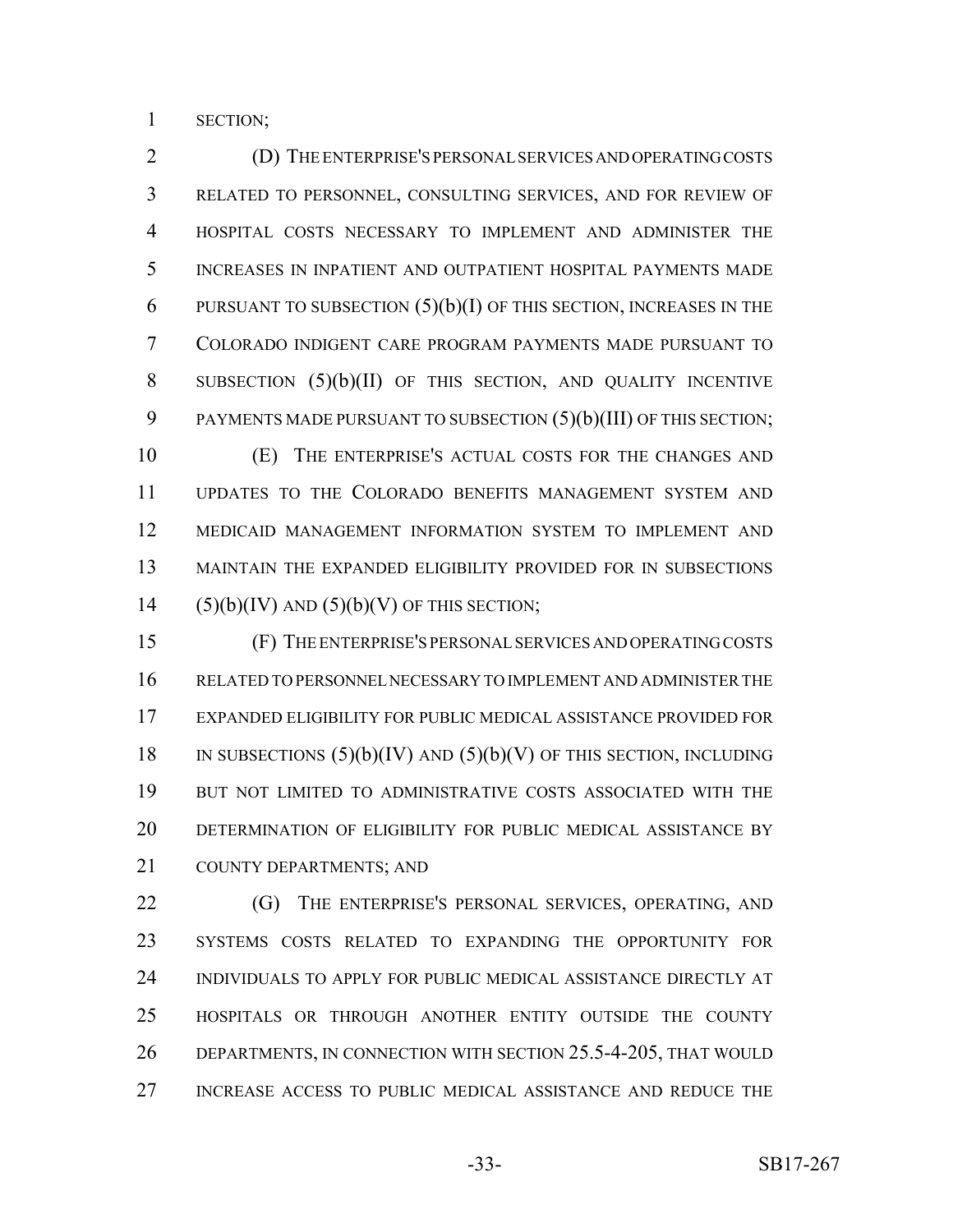NUMBER OF UNINSURED SERVED BY HOSPITALS;

 (VII) TO OFFSET THE LOSS OF ANY FEDERAL MATCHING MONEYS DUE TO A DECREASE IN THE CERTIFICATION OF THE PUBLIC EXPENDITURE PROCESS FOR OUTPATIENT HOSPITAL SERVICES FOR MEDICAL SERVICES 5 PREMIUMS THAT WERE IN EFFECT AS OF JULY 1, 2008;

 (VIII) SUBJECT TO ANY NECESSARY FEDERAL WAIVERS BEING OBTAINED, TO PROVIDE FUNDING FOR A HEALTH CARE DELIVERY SYSTEM REFORM INCENTIVE PAYMENTS PROGRAM AS DESCRIBED IN SUBSECTION (8) OF THIS SECTION; AND

 (IX) TO PROVIDE ADDITIONAL BUSINESS SERVICES TO HOSPITALS 11 AS SPECIFIED IN SUBSECTION (4)(a)(IV) OF THIS SECTION.

 (6) **Appropriations.** (a) (I) THE HEALTHCARE AFFORDABILITY AND SUSTAINABILITY FEE IS TO SUPPLEMENT, NOT SUPPLANT, GENERAL FUND APPROPRIATIONS TO SUPPORT HOSPITAL REIMBURSEMENTS. GENERAL FUND APPROPRIATIONS FOR HOSPITAL REIMBURSEMENTS SHALL BE MAINTAINED AT THE LEVEL OF APPROPRIATIONS IN THE MEDICAL SERVICES PREMIUM LINE ITEM MADE FOR THE FISCAL YEAR COMMENCING JULY 1, 2008; EXCEPT THAT GENERAL FUND APPROPRIATIONS FOR HOSPITAL REIMBURSEMENTS MAY BE REDUCED IF AN INDEX OF APPROPRIATIONS TO OTHER PROVIDERS SHOWS THAT GENERAL FUND APPROPRIATIONS ARE REDUCED FOR OTHER PROVIDERS. IF THE INDEX SHOWS THAT GENERAL FUND APPROPRIATIONS ARE REDUCED FOR OTHER PROVIDERS, THE GENERAL FUND APPROPRIATIONS FOR HOSPITAL REIMBURSEMENTS SHALL NOT BE REDUCED BY A GREATER PERCENTAGE THAN THE REDUCTIONS OF APPROPRIATIONS FOR THE OTHER PROVIDERS AS SHOWN BY THE INDEX.

(II) IF GENERAL FUND APPROPRIATIONS FOR HOSPITAL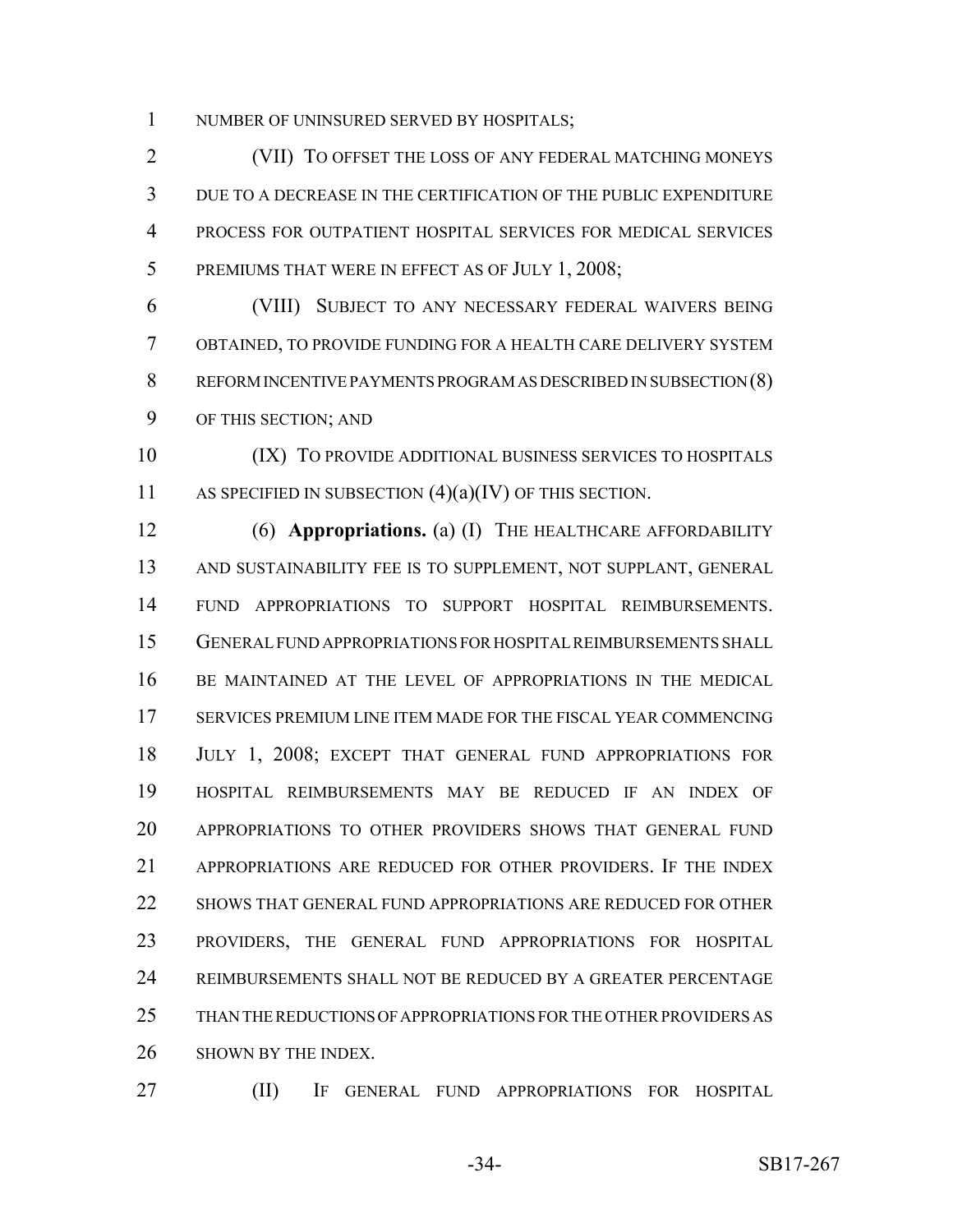REIMBURSEMENTS ARE REDUCED BELOW THE LEVEL OF APPROPRIATIONS 2 IN THE MEDICAL SERVICES PREMIUM LINE ITEM MADE FOR THE FISCAL YEAR COMMENCING JULY 1, 2008, THE GENERAL FUND APPROPRIATIONS WILL BE INCREASED BACK TO THE LEVEL OF APPROPRIATIONS IN THE MEDICAL SERVICES PREMIUM LINE ITEM MADE FOR THE FISCAL YEAR COMMENCING JULY 1, 2008, AT THE SAME PERCENTAGE AS THE APPROPRIATIONS FOR OTHER PROVIDERS AS SHOWN BY THE INDEX. THE GENERAL ASSEMBLY IS NOT OBLIGATED TO INCREASE THE GENERAL FUND APPROPRIATIONS BACK TO THE LEVEL OF APPROPRIATIONS IN THE MEDICAL SERVICES PREMIUM LINE ITEM IN A SINGLE FISCAL YEAR AND SUCH 11 INCREASES MAY OCCUR OVER NONCONSECUTIVE FISCAL YEARS.

**(III)** FOR PURPOSES OF THIS SUBSECTION (6)(a), THE "INDEX OF APPROPRIATIONS TO OTHER PROVIDERS" OR "INDEX" MEANS THE AVERAGE PERCENT CHANGE IN REIMBURSEMENT RATES THROUGH APPROPRIATIONS OR LEGISLATION ENACTED BY THE GENERAL ASSEMBLY TO HOME HEALTH PROVIDERS, PHYSICIAN SERVICES, AND OUTPATIENT PHARMACIES, EXCLUDING DISPENSING FEES. THE STATE BOARD, AFTER CONSULTATION WITH THE ENTERPRISE BOARD, IS AUTHORIZED TO CLARIFY THIS DEFINITION AS NECESSARY BY RULE.

20 (b) IF THE REVENUE FROM THE HEALTHCARE AFFORDABILITY AND SUSTAINABILITY FEE IS INSUFFICIENT TO FULLY FUND ALL OF THE 22 PURPOSES DESCRIBED IN SUBSECTION (5)(b) OF THIS SECTION:

23 (I) THE GENERAL ASSEMBLY IS NOT OBLIGATED TO APPROPRIATE GENERAL FUND REVENUES TO FUND SUCH PURPOSES;

25 (II) THE HOSPITAL PROVIDER REIMBURSEMENT AND QUALITY 26 INCENTIVE PAYMENT INCREASES DESCRIBED IN SUBSECTIONS (5)(b)(I) TO (5)(b)(III) OF THIS SECTION AND THE COSTS DESCRIBED IN SUBSECTION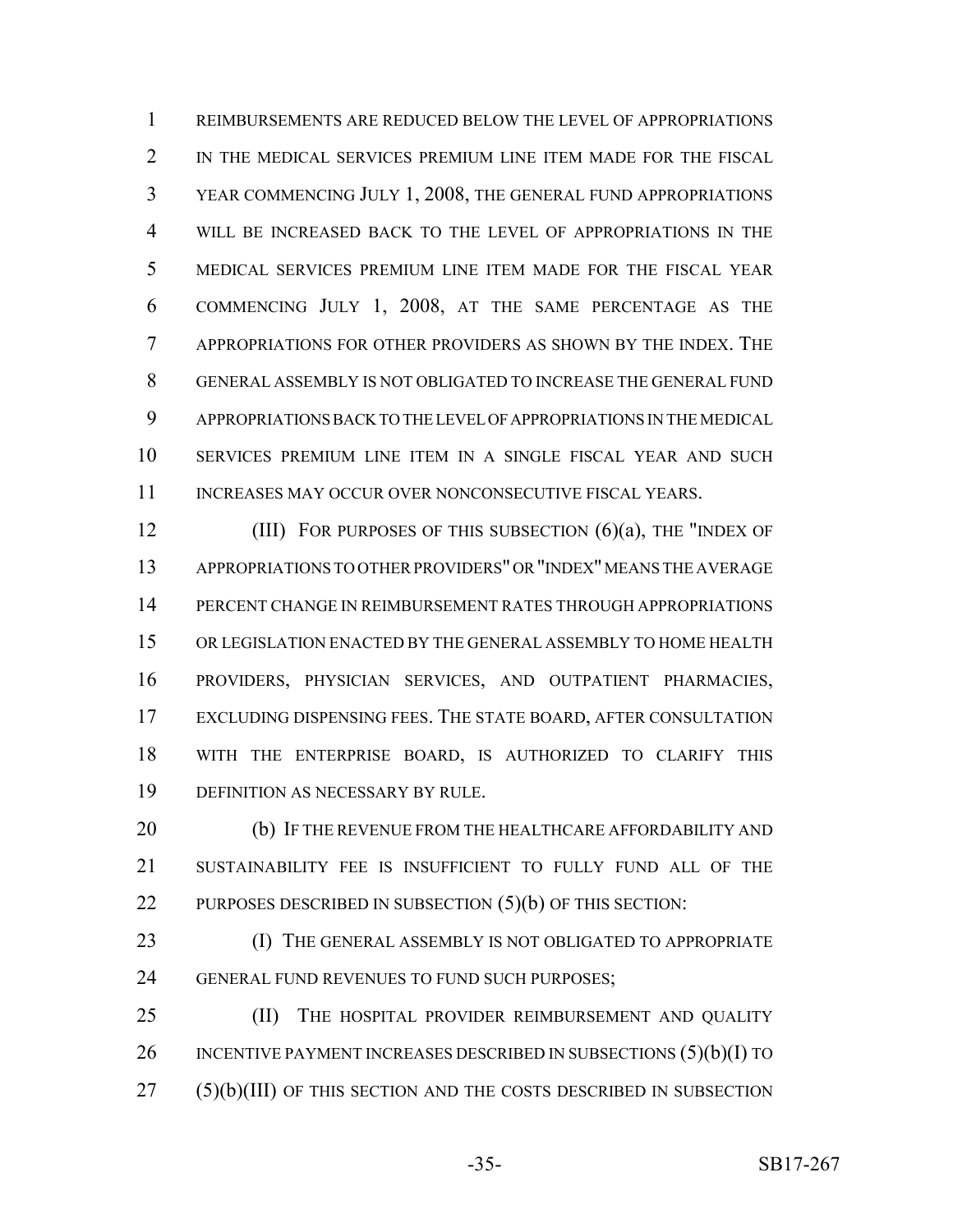(5)(b)(VI) OF THIS SECTION SHALL BE FULLY FUNDED USING REVENUE FROM THE HEALTHCARE AFFORDABILITY AND SUSTAINABILITY FEE AND FEDERAL MATCHING FUNDS BEFORE ANY ELIGIBILITY EXPANSION IS FUNDED; AND

 (III) (A) IF THE STATE BOARD PROMULGATES RULES THAT EXPAND ELIGIBILITY FOR MEDICAL ASSISTANCE TO BE PAID FOR PURSUANT TO SUBSECTION (5)(b)(IV) OF THIS SECTION, AND THE STATE DEPARTMENT THEREAFTER NOTIFIES THE ENTERPRISE BOARD THAT THE REVENUE AVAILABLE FROM THE HEALTHCARE AFFORDABILITY AND SUSTAINABILITY FEE AND THE FEDERAL MATCHING FUNDS WILL NOT BE SUFFICIENT TO PAY FOR ALL OR PART OF THE EXPANDED ELIGIBILITY, THE ENTERPRISE BOARD SHALL RECOMMEND TO THE STATE BOARD REDUCTIONS IN MEDICAL BENEFITS OR ELIGIBILITY SO THAT THE REVENUE WILL BE SUFFICIENT TO PAY FOR ALL OF THE REDUCED BENEFITS OR ELIGIBILITY.AFTER RECEIVING THE RECOMMENDATIONS OF THE ENTERPRISE BOARD, THE STATE BOARD SHALL ADOPT RULES PROVIDING FOR REDUCED BENEFITS OR REDUCED ELIGIBILITY FOR WHICH THE REVENUE WILL BE SUFFICIENT AND SHALL FORWARD ANY ADOPTED RULES TO THE JOINT BUDGET COMMITTEE. 19 NOTWITHSTANDING THE PROVISIONS OF SECTION 24-4-103 (8) AND (12), FOLLOWING THE ADOPTION OF RULES PURSUANT TO THIS SUBSECTION (6)(b)(III)(A), THE STATE BOARD SHALL NOT SUBMIT THE RULES TO THE ATTORNEY GENERAL AND SHALL NOT FILE THE RULES WITH THE SECRETARY OF STATE UNTIL THE JOINT BUDGET COMMITTEE APPROVES THE 24 RULES PURSUANT TO SUBSECTION  $(6)(b)(III)(B)$  OF THIS SECTION.

 (B) THE JOINT BUDGET COMMITTEE SHALL PROMPTLY CONSIDER ANY RULES ADOPTED BY THE STATE BOARD PURSUANT TO SUBSECTION (6)(b)(III)(A) OF THIS SECTION. THE JOINT BUDGET COMMITTEE SHALL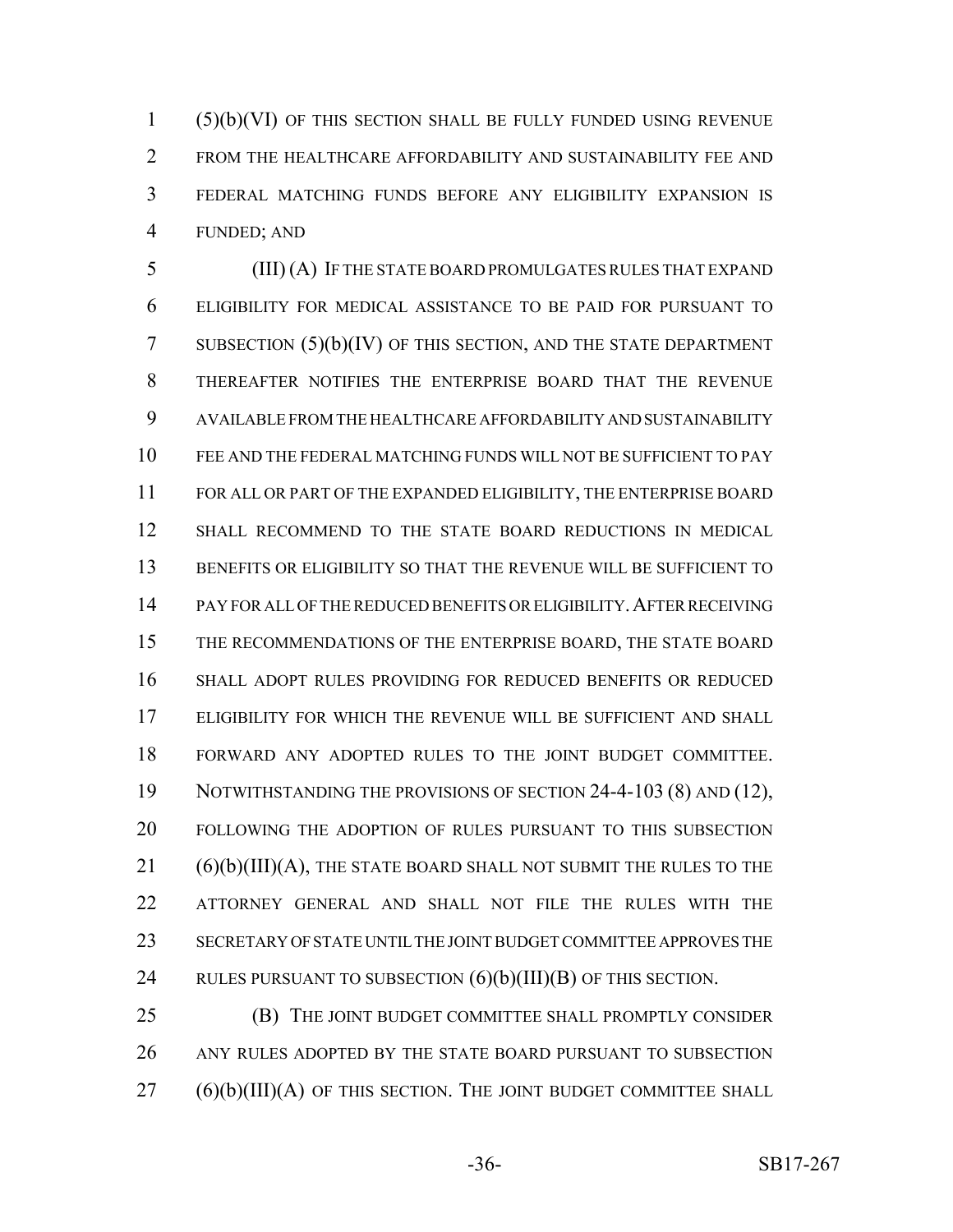PROMPTLY NOTIFY THE STATE DEPARTMENT, THE STATE BOARD, AND THE ENTERPRISE BOARD OF ANY ACTION ON THE RULES. IF THE JOINT BUDGET COMMITTEE DOES NOT APPROVE THE RULES, THE JOINT BUDGET COMMITTEE SHALL RECOMMEND A REDUCTION IN BENEFITS OR ELIGIBILITY SO THAT THE REVENUE FROM THE HEALTHCARE AFFORDABILITY AND SUSTAINABILITY FEE AND THE MATCHING FEDERAL FUNDS WILL BE SUFFICIENT TO PAY FOR THE REDUCED BENEFITS OR ELIGIBILITY. AFTER APPROVING THE RULES PURSUANT TO THIS SUBSECTION (6)(b)(III)(B), THE JOINT BUDGET COMMITTEE SHALL REQUEST THAT THE COMMITTEE ON LEGAL SERVICES, CREATED PURSUANT TO SECTION 2-3-501, EXTEND THE RULES AS PROVIDED FOR IN SECTION 24-4-103(8) UNLESS THE COMMITTEE ON LEGAL SERVICES FINDS AFTER REVIEW THAT THE RULES DO NOT CONFORM WITH SECTION 24-4-103 (8)(a).

 (C) AFTER THE STATE BOARD HAS RECEIVED NOTIFICATION OF THE APPROVAL OF RULES ADOPTED PURSUANT TO SUBSECTION (6)(b)(III)(A) OF THIS SECTION, THE STATE BOARD SHALL SUBMIT THE RULES TO THE ATTORNEY GENERAL PURSUANT TO SECTION 24-4-103 (8)(b) AND SHALL FILE THE RULES AND THE OPINION OF THE ATTORNEY GENERAL WITH THE SECRETARY OF STATE PURSUANT TO SECTION 24-4-103(12) AND WITH THE OFFICE OF LEGISLATIVE LEGAL SERVICES.PURSUANT TO SECTION 24-4-103 (5), THE RULES ARE EFFECTIVE TWENTY DAYS AFTER PUBLICATION OF THE RULES AND ARE ONLY EFFECTIVE UNTIL THE FOLLOWING MAY 15 UNLESS THE RULES ARE EXTENDED PURSUANT TO A BILL ENACTED PURSUANT TO SECTION 24-4-103 (8).

 (c) NOTWITHSTANDING ANY OTHER PROVISION OF THIS SECTION, IF, AFTER RECEIPT OF AUTHORIZATION TO RECEIVE FEDERAL MATCHING FUNDS FOR MONEYS IN THE FUND, THE AUTHORIZATION IS WITHDRAWN OR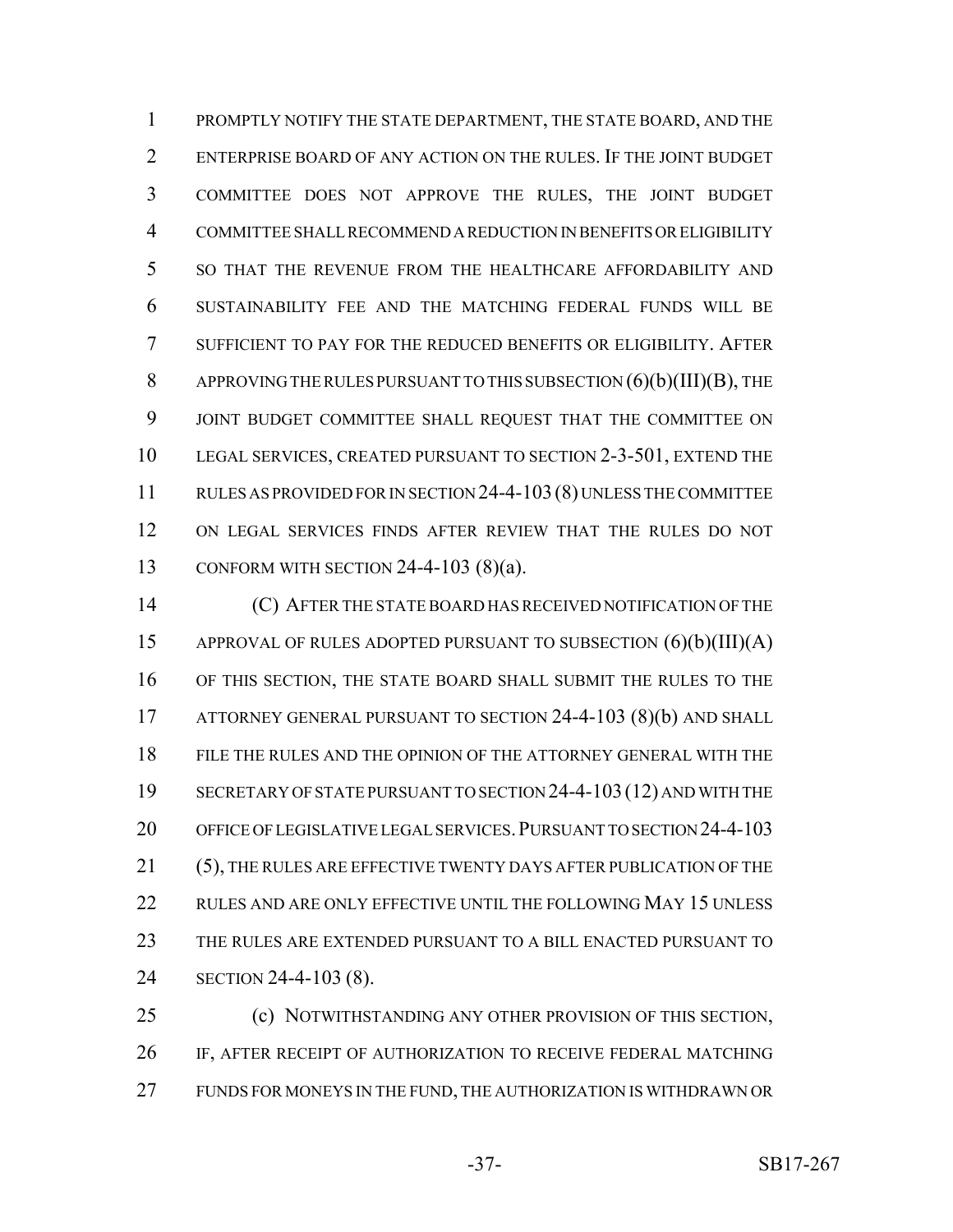CHANGED SO THAT FEDERAL MATCHING FUNDS ARE NO LONGER AVAILABLE, THE ENTERPRISE SHALL CEASE COLLECTING THE HEALTHCARE AFFORDABILITY AND SUSTAINABILITY FEE AND SHALL REPAY TO THE HOSPITALS ANY MONEYS RECEIVED BY THE FUND THAT ARE NOT SUBJECT TO FEDERAL MATCHING FUNDS.

 (7) **Colorado healthcare affordability and sustainability enterprise board.** (a) (I) EXCEPT AS OTHERWISE PROVIDED IN SUBSECTION (7)(a)(II) OF THIS SECTION, THE ENTERPRISE BOARD CONSISTS OF THIRTEEN MEMBERS APPOINTED BY THE GOVERNOR, WITH THE ADVICE AND CONSENT OF THE SENATE, AS FOLLOWS:

 (A) FIVE MEMBERS WHO ARE EMPLOYED BY HOSPITALS IN COLORADO, INCLUDING AT LEAST ONE PERSON WHO IS EMPLOYED BY A HOSPITAL IN A RURAL AREA, ONE PERSON WHO IS EMPLOYED BY A SAFETY-NET HOSPITAL FOR WHICH THE PERCENT OF MEDICAID-ELIGIBLE INPATIENT DAYS RELATIVE TO ITS TOTAL INPATIENT DAYS IS EQUAL TO OR GREATER THAN ONE STANDARD DEVIATION ABOVE THE MEAN, AND ONE PERSON WHO IS EMPLOYED BY A HOSPITAL IN AN URBAN AREA;

 (B) ONE MEMBER WHO IS A REPRESENTATIVE OF A STATEWIDE ORGANIZATION OF HOSPITALS;

**(C) ONE MEMBER WHO REPRESENTS A STATEWIDE ORGANIZATION**  OF HEALTH INSURANCE CARRIERS OR A HEALTH INSURANCE CARRIER LICENSED PURSUANT TO TITLE 10 AND WHO IS NOT A REPRESENTATIVE OF A HOSPITAL;

 (D) ONE MEMBER OF THE HEALTH CARE INDUSTRY WHO DOES NOT REPRESENT A HOSPITAL OR A HEALTH INSURANCE CARRIER;

 (E) ONE MEMBER WHO IS A CONSUMER OF HEALTH CARE AND WHO IS NOT A REPRESENTATIVE OR AN EMPLOYEE OF A HOSPITAL, HEALTH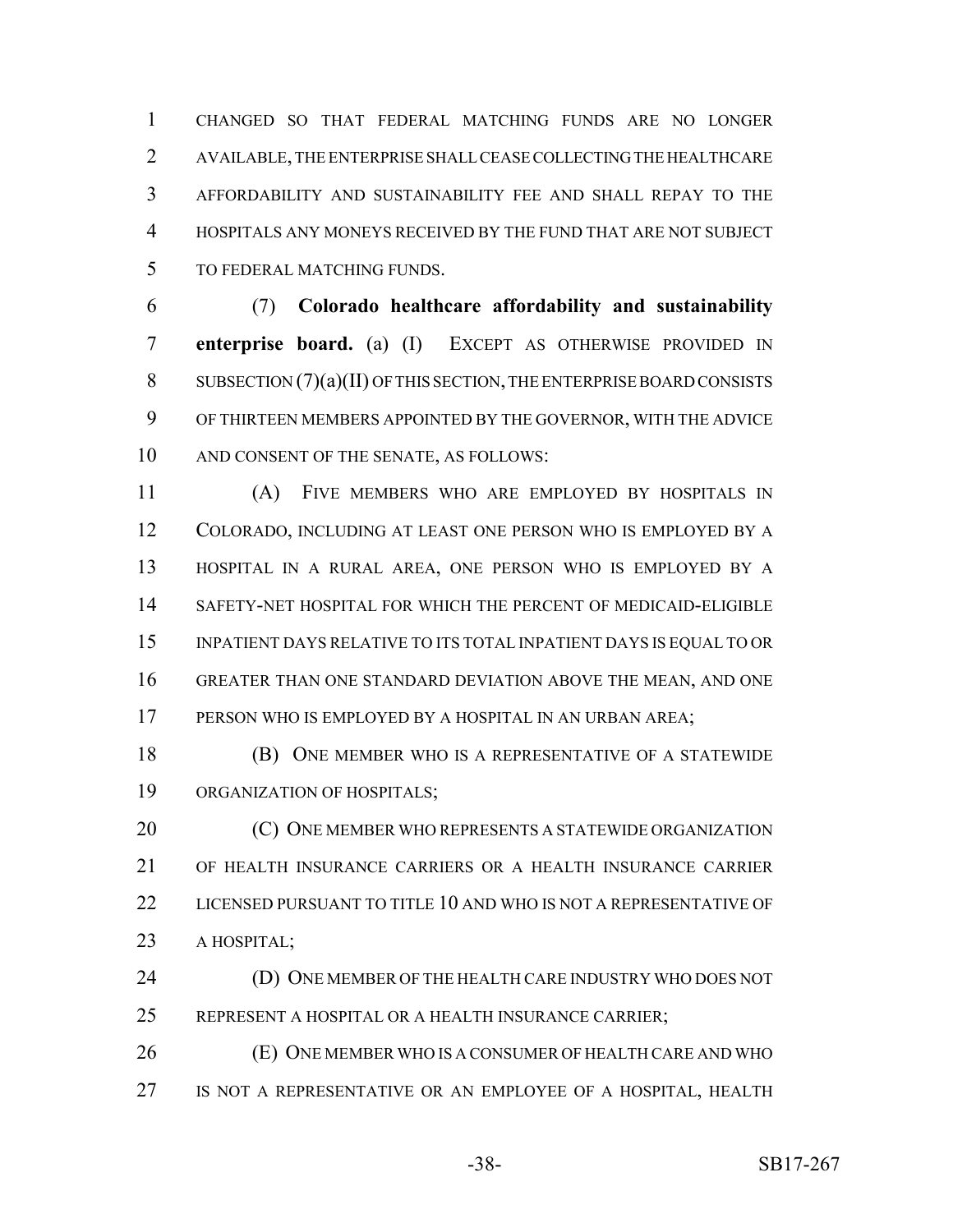INSURANCE CARRIER, OR OTHER HEALTH CARE INDUSTRY ENTITY;

 (F) ONE MEMBER WHO IS A REPRESENTATIVE OF PERSONS WITH DISABILITIES, WHO IS LIVING WITH A DISABILITY, AND WHO IS NOT A REPRESENTATIVE OR AN EMPLOYEE OF A HOSPITAL, HEALTH INSURANCE CARRIER, OR OTHER HEALTH CARE INDUSTRY ENTITY;

 (G) ONE MEMBER WHO IS A REPRESENTATIVE OF A BUSINESS THAT PURCHASES OR OTHERWISE PROVIDES HEALTH INSURANCE FOR ITS EMPLOYEES; AND

(H) TWO EMPLOYEES OF THE STATE DEPARTMENT.

 (II) THE INITIAL MEMBERS OF THE ENTERPRISE BOARD ARE THE MEMBERS OF THE HOSPITAL PROVIDER FEE OVERSIGHT AND ADVISORY BOARD THAT WAS CREATED AND EXISTED PURSUANT TO SECTION 25.5-4-402.3 (6), PRIOR TO JULY 1, 2017, AND SUCH MEMBERS SHALL 14 SERVE ON AND AFTER JULY 1, 2017, FOR THE REMAINDER OF THE TERMS FOR WHICH THEY WERE APPOINTED AS MEMBERS OF THE ADVISORY BOARD. THE POWERS, DUTIES, AND FUNCTIONS OF THE HOSPITAL PROVIDER FEE OVERSIGHT AND ADVISORY BOARD ARE TRANSFERRED BY A **TYPE 3** TRANSFER, AS DEFINED IN SECTION 24-1-105, TO THE ENTERPRISE, AND THE HOSPITAL PROVIDER FEE OVERSIGHT AND ADVISORY BOARD IS ABOLISHED.

**III)** THE GOVERNOR SHALL CONSULT WITH REPRESENTATIVES OF A STATEWIDE ORGANIZATION OF HOSPITALS IN MAKING THE 23 APPOINTMENTS PURSUANT TO SUBSECTIONS  $(7)(a)(I)(A)$  AND  $(7)(a)(I)(B)$  OF THIS SECTION.NO MORE THAN SIX MEMBERS OF THE ENTERPRISE BOARD MAY BE MEMBERS OF THE SAME POLITICAL PARTY.

26 (IV) MEMBERS OF THE ENTERPRISE BOARD SERVE AT THE 27 PLEASURE OF THE GOVERNOR. ALL TERMS ARE FOR FOUR YEARS. A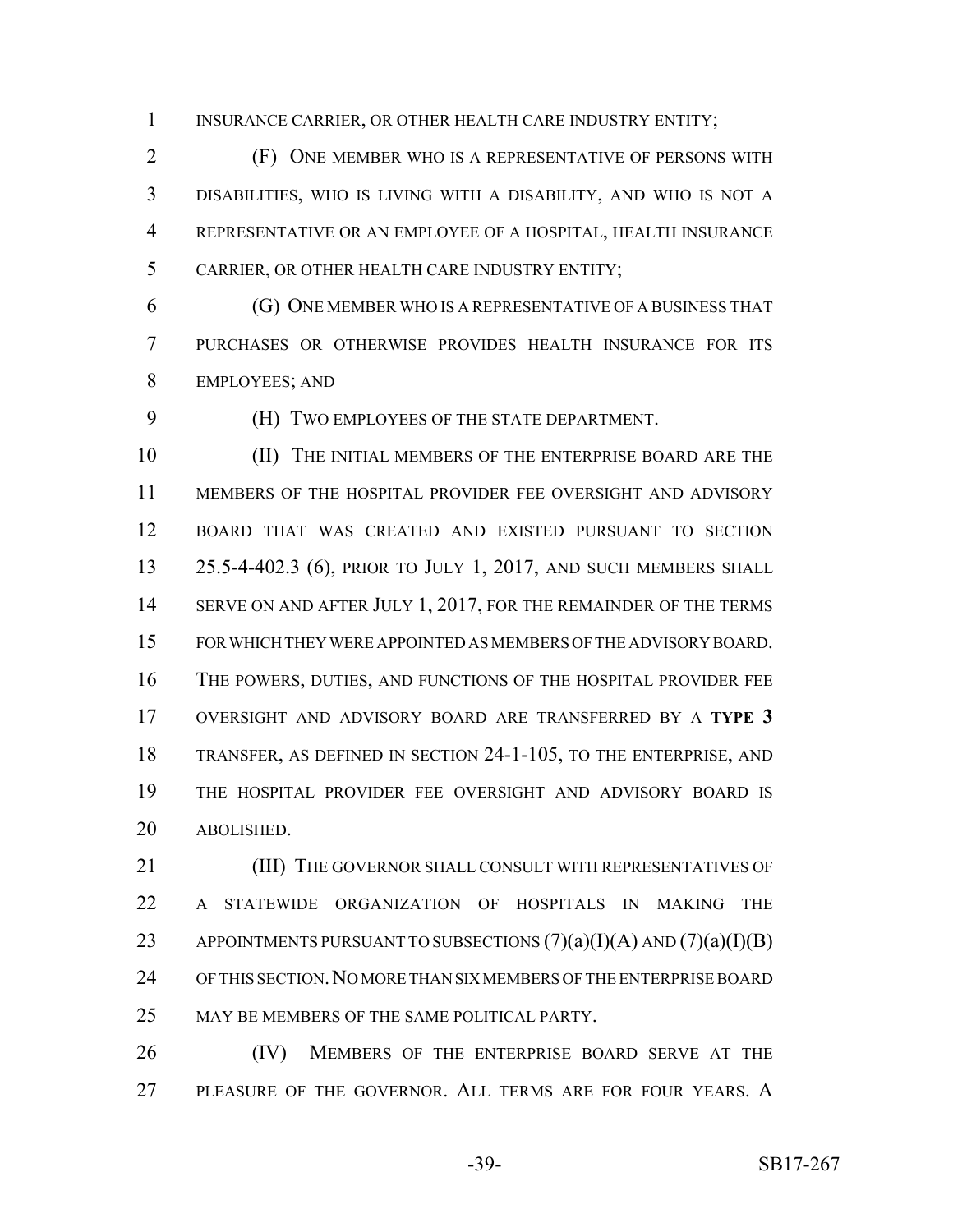MEMBER WHO IS APPOINTED TO FILL A VACANCY SHALL SERVE THE 2 REMAINDER OF THE UNEXPIRED TERM OF THE FORMER MEMBER.

 (V) THE GOVERNOR SHALL DESIGNATE A CHAIR FROM AMONG THE MEMBERS OF THE ENTERPRISE BOARD APPOINTED PURSUANT TO 5 SUBSECTIONS  $(7)(a)(I)(A)$  to  $(7)(a)(I)(G)$  of this section. The ENTERPRISE BOARD SHALL ELECT A VICE-CHAIR FROM AMONG ITS MEMBERS.

 (b) MEMBERS OF THE ENTERPRISE BOARD SERVE WITHOUT COMPENSATION BUT MUST BE REIMBURSED FROM MONEYS IN THE FUND FOR ACTUAL AND NECESSARY EXPENSES INCURRED IN THE PERFORMANCE OF THEIR DUTIES PURSUANT TO THIS SECTION.

 (c) THE ENTERPRISE BOARD MAY CONTRACT FOR A GROUP FACILITATOR TO ASSIST THE MEMBERS OF THE ENTERPRISE BOARD IN PERFORMING THEIR REQUIRED DUTIES.

 (d) THE ENTERPRISE BOARD HAS, AT A MINIMUM, THE FOLLOWING DUTIES:

 (I) TO DETERMINE THE TIMING AND METHOD BY WHICH THE ENTERPRISE ASSESSES THE HEALTHCARE AFFORDABILITY AND SUSTAINABILITY FEE AND THE AMOUNT OF THE FEE;

**(II)** IF REQUESTED BY THE HEALTH AND HUMAN SERVICES COMMITTEE OF THE SENATE OR THE PUBLIC HEALTH CARE AND HUMAN SERVICES COMMITTEE OF THE HOUSE OF REPRESENTATIVES, OR ANY SUCCESSOR COMMITTEES, TO CONSULT WITH THE COMMITTEES ON ANY LEGISLATION THAT MAY IMPACT THE HEALTHCARE AFFORDABILITY AND SUSTAINABILITY FEE OR HOSPITAL REIMBURSEMENTS ESTABLISHED PURSUANT TO THIS SECTION;

(III) TO DETERMINE CHANGES IN THE HEALTHCARE AFFORDABILITY

-40- SB17-267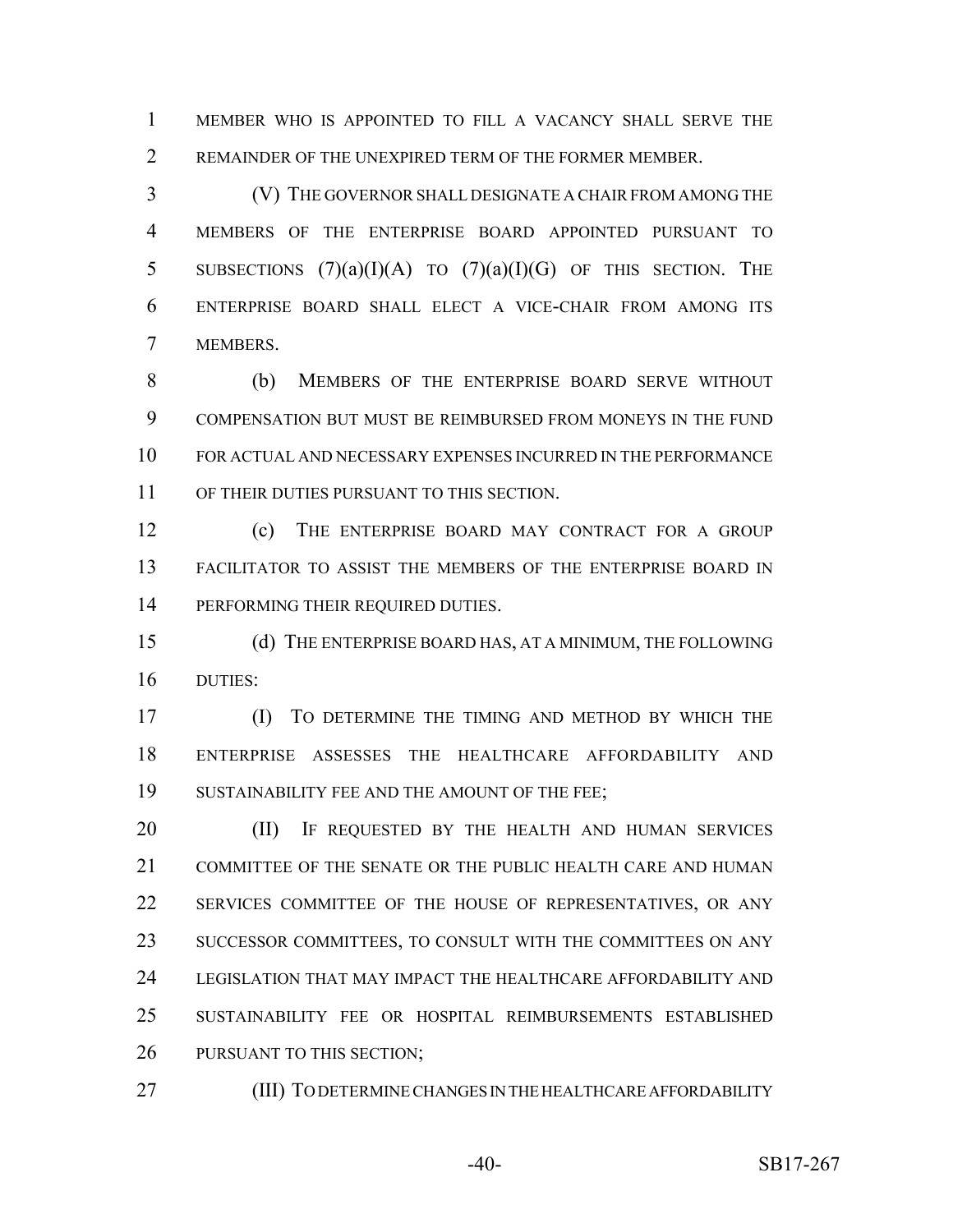AND SUSTAINABILITY FEE THAT INCREASE THE NUMBER OF HOSPITALS BENEFITTING FROM THE USES OF THE HEALTHCARE AFFORDABILITY AND SUSTAINABILITY FEE DESCRIBED IN SUBSECTIONS (5)(b)(I) TO (5)(b)(IV) OF THIS SECTION OR THAT MINIMIZE THE NUMBER OF HOSPITALS THAT SUFFER LOSSES AS A RESULT OF PAYING THE HEALTHCARE AFFORDABILITY AND SUSTAINABILITY FEE;

 (IV) TO RECOMMEND TO THE STATE DEPARTMENT REFORMS OR CHANGES TO THE INPATIENT HOSPITAL AND OUTPATIENT HOSPITAL REIMBURSEMENTS AND QUALITY INCENTIVE PAYMENTS MADE UNDER THE STATE MEDICAL ASSISTANCE PROGRAM TO INCREASE PROVIDER ACCOUNTABILITY, PERFORMANCE, AND REPORTING;

**(V)** TO DIRECT AND OVERSEE THE ENTERPRISE IN SEEKING, IN CONCERT WITH OR THROUGH AN AGREEMENT WITH THE STATE DEPARTMENT IF REQUIRED BY FEDERAL LAW, ANY FEDERAL WAIVER NECESSARY TO FUND AND, IN COOPERATION WITH THE STATE DEPARTMENT AND HOSPITALS, SUPPORT THE IMPLEMENTATION OF A HEALTH CARE DELIVERY SYSTEM REFORM INCENTIVE PAYMENTS PROGRAM AS DESCRIBED 18 IN SUBSECTION (8) OF THIS SECTION;

 (VI) TO RECOMMEND TO THE STATE DEPARTMENT THE SCHEDULE 20 AND APPROACH TO THE IMPLEMENTATION OF SUBSECTIONS  $(5)(b)(IV)$  and (5)(b)(V) OF THIS SECTION;

22 (VII) IF MONEYS IN THE FUND ARE INSUFFICIENT TO FULLY FUND 23 ALL OF THE PURPOSES SPECIFIED IN SUBSECTION (5)(b) OF THIS SECTION, TO RECOMMEND TO THE STATE BOARD CHANGES TO THE EXPANDED 25 ELIGIBILITY PROVISIONS DESCRIBED IN SUBSECTION  $(5)(b)(IV)$  OF THIS SECTION;

27 (VIII) TO PREPARE THE REPORTS SPECIFIED IN SUBSECTION (7)(e)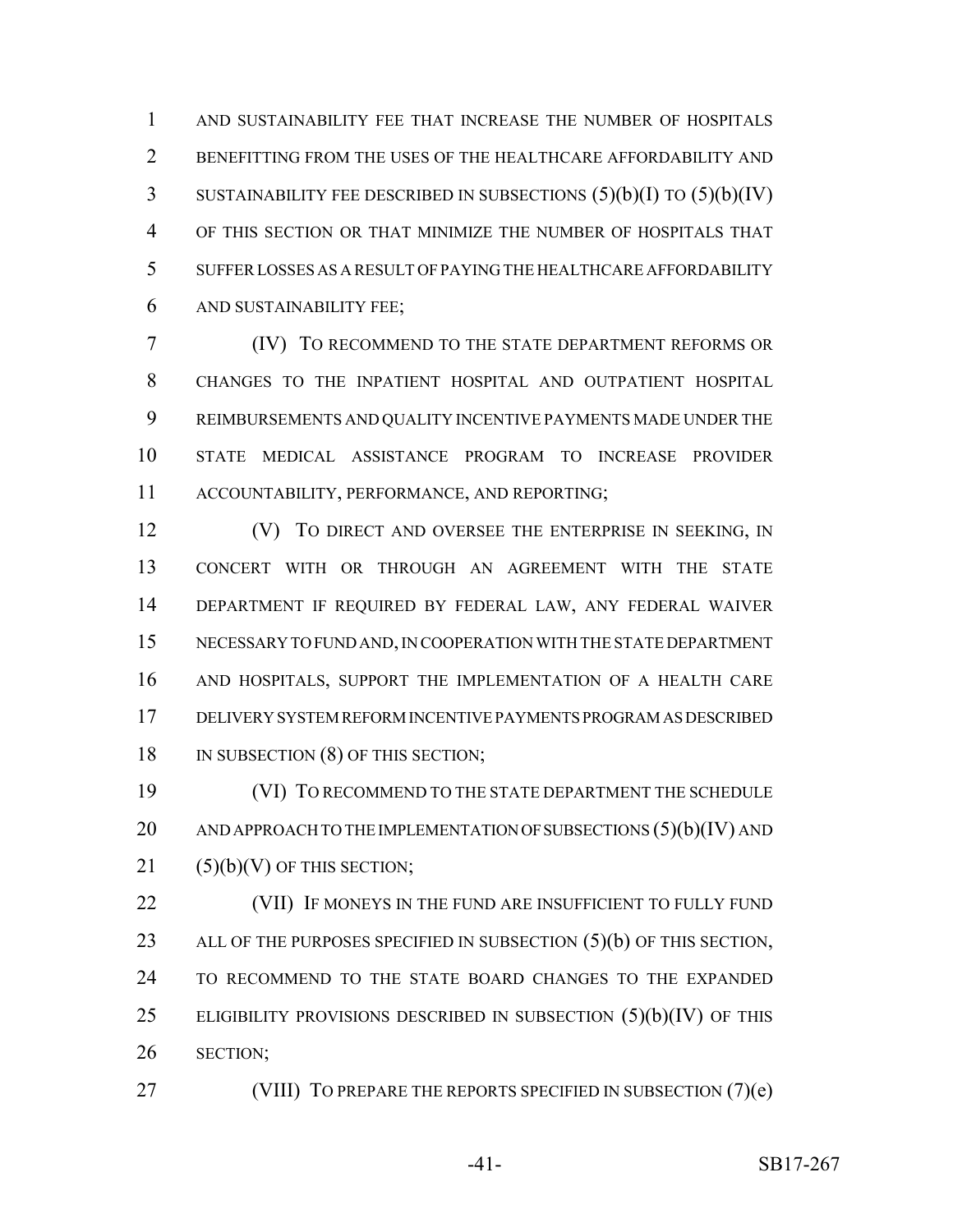OF THIS SECTION;

 (IX) TO MONITOR THE IMPACT OF THE HEALTHCARE AFFORDABILITY AND SUSTAINABILITY FEE ON THE BROADER HEALTH CARE MARKETPLACE;

 (X) TO ESTABLISH REQUIREMENTS FOR THE REPORTS THAT HOSPITALS MUST SUBMIT TO THE ENTERPRISE TO ALLOW THE ENTERPRISE TO CALCULATE THE AMOUNT OF THE HEALTHCARE AFFORDABILITY AND SUSTAINABILITY FEE; AND

 (XI) TO PERFORM ANY OTHER DUTIES REQUIRED TO FULFILL THE ENTERPRISE BOARD'S CHARGE OR THOSE ASSIGNED TO IT BY THE STATE 11 BOARD OR THE EXECUTIVE DIRECTOR.

 (e) ON OR BEFORE JANUARY 15, 2018, AND ON OR BEFORE JANUARY 15 EACH YEAR THEREAFTER, THE ENTERPRISE BOARD SHALL SUBMIT A WRITTEN REPORT TO THE HEALTH AND HUMAN SERVICES COMMITTEE OF THE SENATE AND THE PUBLIC HEALTH CARE AND HUMAN SERVICES COMMITTEE OF THE HOUSE OF REPRESENTATIVES, OR ANY SUCCESSOR COMMITTEES, THE JOINT BUDGET COMMITTEE OF THE GENERAL ASSEMBLY, THE GOVERNOR, AND THE STATE BOARD. THE REPORT SHALL INCLUDE, BUT NEED NOT BE LIMITED TO:

20 (I) THE RECOMMENDATIONS MADE TO THE STATE BOARD 21 PURSUANT TO THIS SECTION:

**(II) A DESCRIPTION OF THE FORMULA FOR HOW THE HEALTHCARE**  AFFORDABILITY AND SUSTAINABILITY FEE IS CALCULATED AND THE PROCESS BY WHICH THE HEALTHCARE AFFORDABILITY AND SUSTAINABILITY FEE IS ASSESSED AND COLLECTED;

 (III) AN ITEMIZATION OF THE TOTAL AMOUNT OF THE HEALTHCARE AFFORDABILITY AND SUSTAINABILITY FEE PAID BY EACH HOSPITAL AND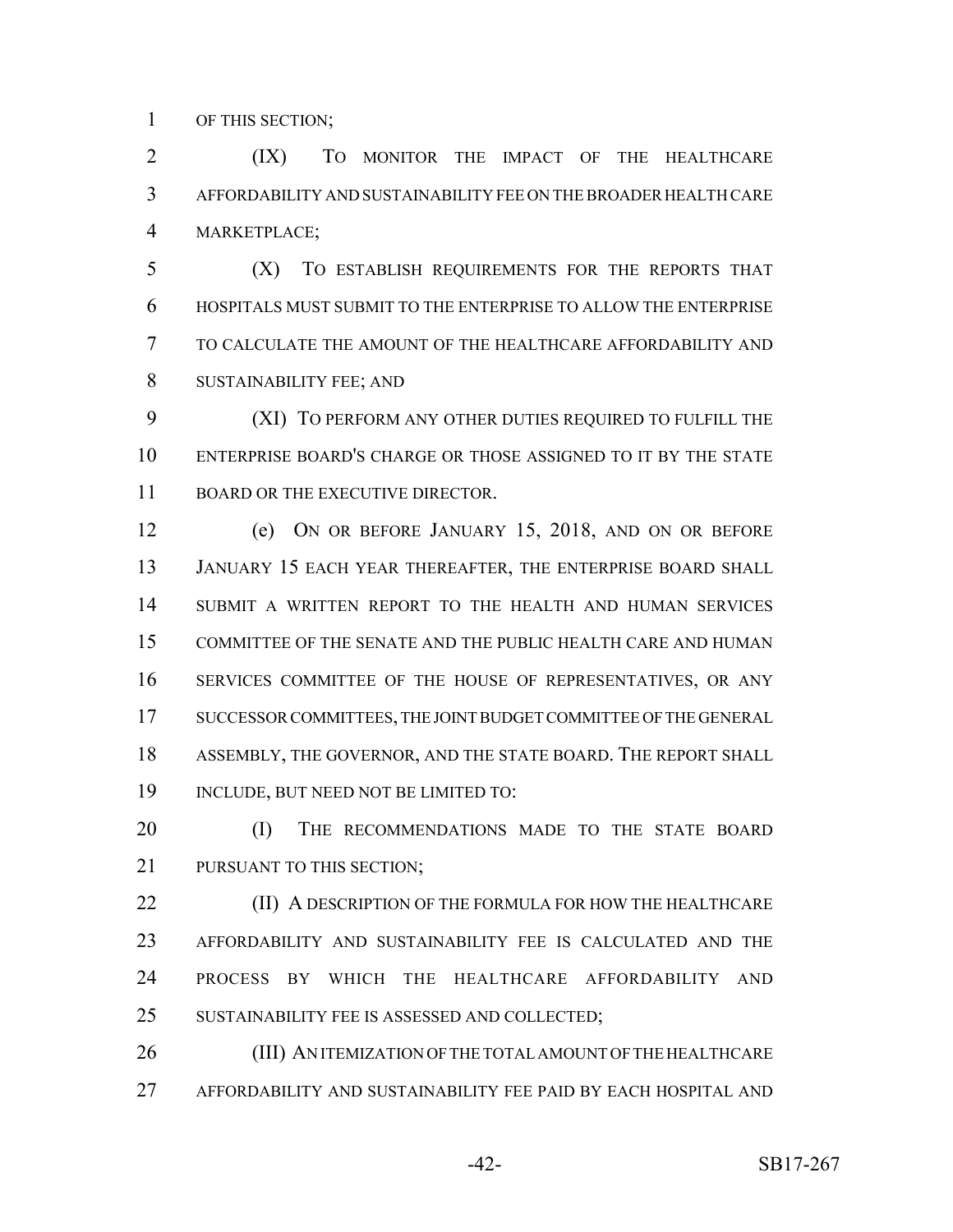ANY PROJECTED REVENUE THAT EACH HOSPITAL IS EXPECTED TO RECEIVE 2 DUE TO:

 (A) THE INCREASED REIMBURSEMENTS MADE PURSUANT TO SUBSECTIONS (5)(b)(I) AND (5)(b)(II) OF THIS SECTION AND THE QUALITY INCENTIVE PAYMENTS MADE PURSUANT TO SUBSECTION (5)(b)(III) OF THIS SECTION; AND

 (B) THE INCREASED ELIGIBILITY DESCRIBED IN SUBSECTIONS 8 (5)(b)(IV) AND (5)(b)(V) OF THIS SECTION;

 (IV) AN ITEMIZATION OF THE COSTS INCURRED BY THE ENTERPRISE IN IMPLEMENTING AND ADMINISTERING THE HEALTHCARE AFFORDABILITY AND SUSTAINABILITY FEE;

(V) ESTIMATES OF THE DIFFERENCES BETWEEN THE COST OF CARE

PROVIDED AND THE PAYMENT RECEIVED BY HOSPITALS ON A PER-PATIENT

BASIS, AGGREGATED FOR ALL HOSPITALS, FOR PATIENTS COVERED BY EACH

## OF THE FOLLOWING:

- (A) MEDICAID;
- (B) MEDICARE; AND
- (C) ALL OTHER PAYERS; AND
- (VI) A SUMMARY OF:

20 (A) THE EFFORTS MADE BY THE ENTERPRISE, ACTING IN CONCERT 21 WITH OR THROUGH AN AGREEMENT WITH THE STATE DEPARTMENT IF REQUIRED BY FEDERAL LAW, TO SEEK ANY FEDERAL WAIVER NECESSARY 23 TO FUND AND, IN COOPERATION WITH THE STATE DEPARTMENT AND HOSPITALS, SUPPORT THE IMPLEMENTATION OF A HEALTH CARE DELIVERY SYSTEM REFORM INCENTIVE PAYMENTS PROGRAM AS DESCRIBED IN 26 SUBSECTION (8) OF THIS SECTION; AND

**(B)** THE PROGRESS ACTUALLY MADE BY THE ENTERPRISE, IN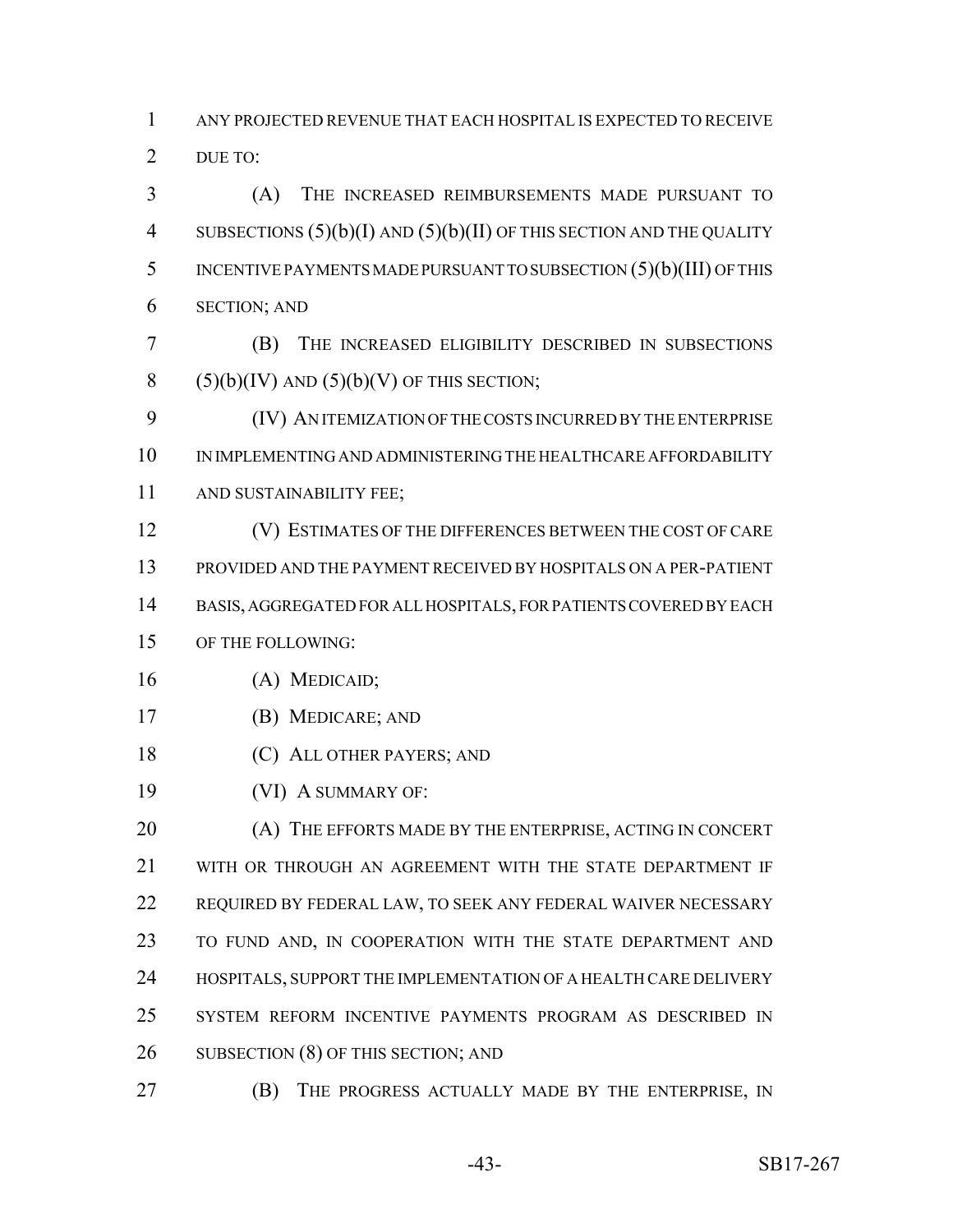COOPERATION WITH THE STATE DEPARTMENT AND HOSPITALS, TOWARDS 2 THE GOAL OF IMPLEMENTING SUCH A PROGRAM.

 (f) (I) THE ENTERPRISE IS SUBJECT TO THE OPEN MEETINGS PROVISIONS OF THE "COLORADO SUNSHINE ACT OF 1972", CONTAINED IN PART 4 OF ARTICLE 6 OF TITLE 24, AND THE "COLORADO OPEN RECORDS ACT", PART 2 OF ARTICLE 72 OF TITLE 24.

 (II) FOR PURPOSES OF THE "COLORADO OPEN RECORDS ACT", 8 PART 2 OF ARTICLE 72 OF TITLE 24, AND EXCEPT AS MAY OTHERWISE BE PROVIDED BY FEDERAL LAW OR REGULATION OR STATE LAW, THE RECORDS OF THE ENTERPRISE ARE PUBLIC RECORDS, AS DEFINED IN SECTION 11 24-72-202 (6), REGARDLESS OF WHETHER THE ENTERPRISE RECEIVES LESS THAN TEN PERCENT OF ITS TOTAL ANNUAL REVENUES IN GRANTS, AS DEFINED IN SECTION 24-77-102 (7), FROM ALL COLORADO STATE AND LOCAL GOVERNMENTS COMBINED.

 (III) THE ENTERPRISE IS A PUBLIC ENTITY FOR PURPOSES OF PART 16 2 OF ARTICLE 57 OF TITLE 11.

 (8) **Health care delivery system reform incentive payments program - funding and implementation.** THE ENTERPRISE, ACTING IN CONCERT WITH OR THROUGH AN AGREEMENT WITH THE STATE DEPARTMENT IF REQUIRED BY FEDERAL LAW, SHALL SEEK ANY FEDERAL WAIVER NECESSARY TO FUND AND, IN COOPERATION WITH THE STATE DEPARTMENT AND HOSPITALS, SUPPORT THE IMPLEMENTATION, NO EARLIER THAN OCTOBER 1, 2019, OF A HEALTH CARE DELIVERY SYSTEM REFORM INCENTIVE PAYMENTS PROGRAM THAT WILL IMPROVE HEALTH CARE ACCESS AND OUTCOMES FOR INDIVIDUALS SERVED BY THE STATE DEPARTMENT WHILE EFFICIENTLY UTILIZING AVAILABLE FINANCIAL RESOURCES. SUCH A PROGRAM MUST, AT A MINIMUM: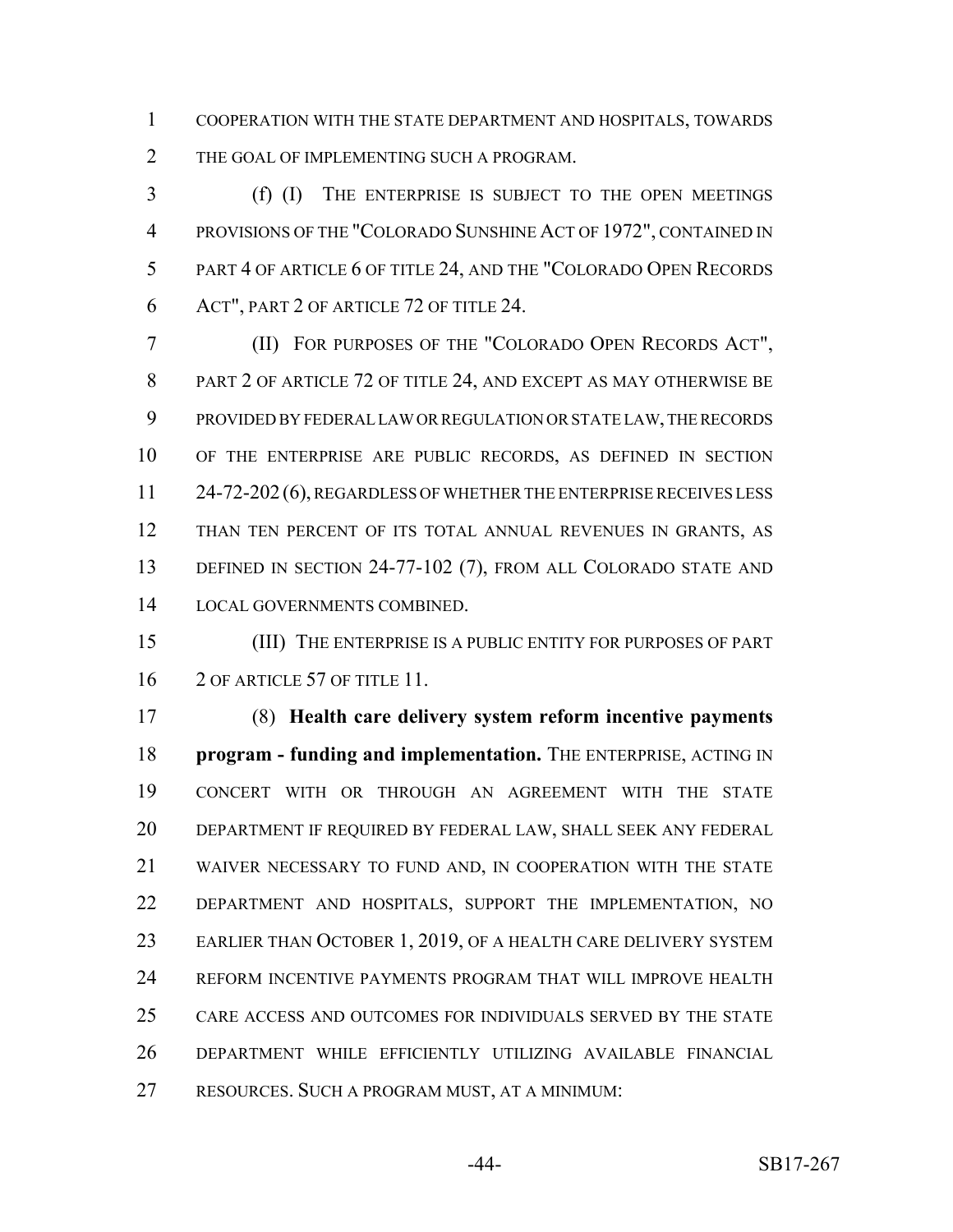(a) INCLUDE AN INITIAL PLANNING PHASE TO: (I) ASSESS NEEDS; AND (II) DEVELOP ACHIEVABLE OUTCOME-BASED METRICS TO BE USED TO MEASURE PROGRESS TOWARDS PROGRAM GOALS, INCLUDING THE GOALS OF HEALTH CARE DELIVERY SYSTEM INTEGRATION, IMPROVED PATIENT OUTCOMES, AND MORE EFFICIENT PROVISION OF CARE; AND (b) ADDRESS THE FOLLOWING FOCUS AREAS: 8 (I) CARE COORDINATION AND CARE TRANSITION MANAGEMENT; (II) INTEGRATION OF PHYSICAL AND BEHAVIORAL HEALTH CARE SERVICES; 11 (III) CHRONIC CONDITION MANAGEMENT; (IV) TARGETED POPULATION HEALTH; AND (V) DATA-DRIVEN ACCOUNTABILITY AND OUTCOME MEASUREMENT. **SECTION 7.** In Colorado Revised Statutes, **add** 25.5-4-402.7 as follows: **25.5-4-402.7. Unexpended hospital provider fee cash fund - creation - transfer from hospital provider fee cash fund - use of fund - repeal.** (1) THE UNEXPENDED HOSPITAL PROVIDER FEE CASH FUND, REFERRED TO IN THIS SECTION AS THE "FUND", IS HEREBY CREATED IN THE 21 STATE TREASURY. ON JUNE 30, 2017, THE STATE TREASURER SHALL TRANSFER TO THE FUND ALL MONEY IN THE HOSPITAL PROVIDER FEE CASH 23 FUND CREATED IN SECTION 25.5-4-402.3 (4)(a), AS THAT SECTION EXISTED 24 BEFORE ITS REPEAL BY SENATE BILL 17- , ENACTED IN 2017. THE STATE TREASURER SHALL CREDIT ALL INTEREST AND INCOME DERIVED FROM THE DEPOSIT AND INVESTMENT OF MONEY IN THE FUND TO THE GENERAL FUND. MONEY IN THE FUND IS CONTINUOUSLY APPROPRIATED TO THE STATE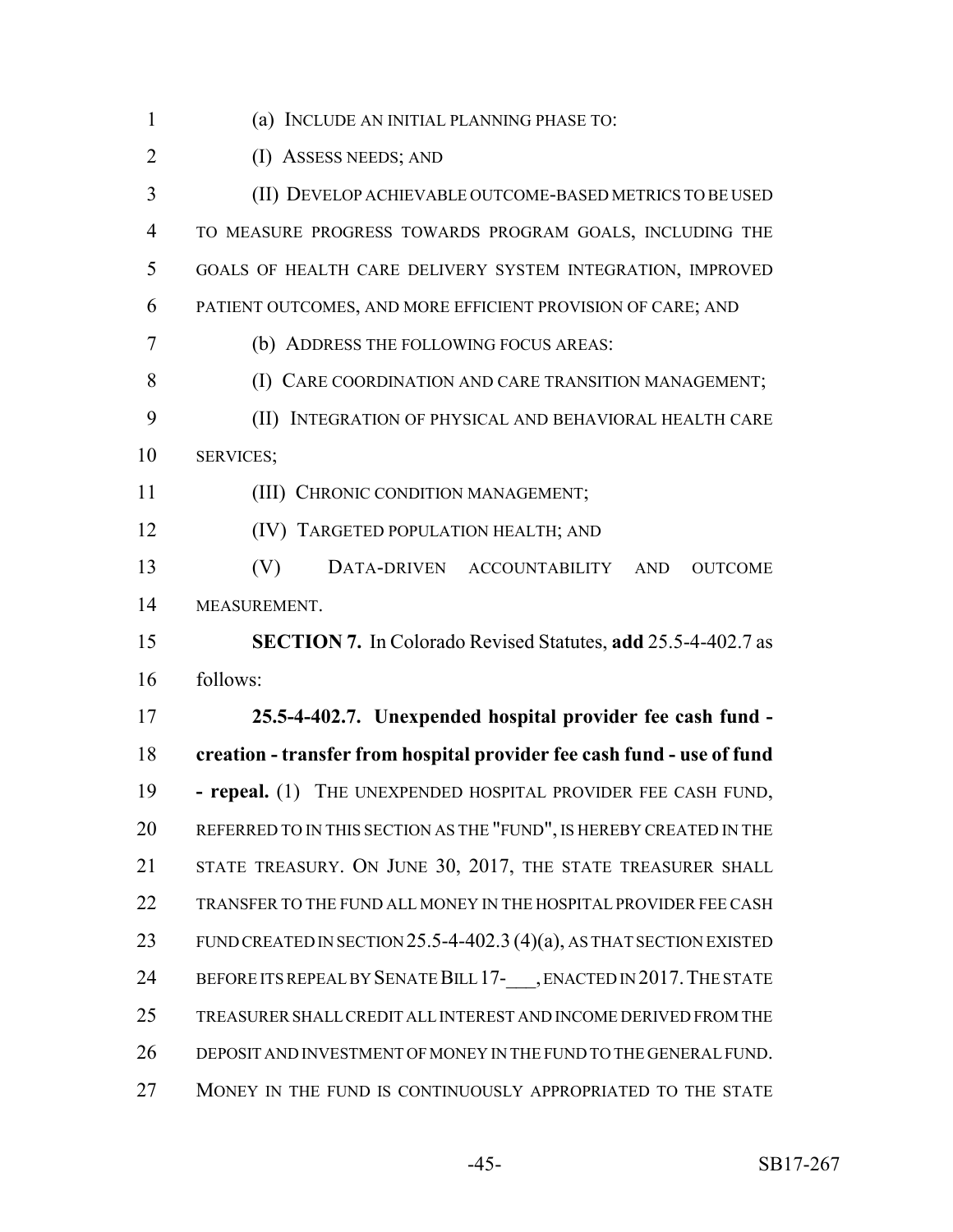DEPARTMENT THROUGH OCTOBER 30, 2018, FOR THE PURPOSE OF PAYING CLAIMS INCURRED BEFORE JULY 1, 2017, THAT WERE PAYABLE PURSUANT TO SECTION 25.5-5-402.3 (4), AS THAT SECTION EXISTED BEFORE ITS 4 REPEAL BY SENATE BILL 17- , ENACTED IN 2017. THE STATE DEPARTMENT SHALL REFUND ANY MONEY IN THE FUND DERIVED FROM HOSPITAL PROVIDER FEES THAT IS NOT EXPENDED FOR THE PURPOSE OF PAYING CLAIMS TO THE HOSPITALS THAT PAID THE FEES.

8 (2) THIS SECTION IS REPEALED, EFFECTIVE NOVEMBER 1, 2018. **SECTION 8.** In Colorado Revised Statutes, 24-1-119.5, **add** (9) as follows:

 **24-1-119.5. Department of health care policy and financing - creation.** (9) THE COLORADO HEALTHCARE AFFORDABILITY AND 13 SUSTAINABILITY ENTERPRISE CREATED IN SECTION 25.5-4-402.4(3) SHALL EXERCISE ITS POWERS AND PERFORM ITS DUTIES AND FUNCTIONS AS IF THE SAME WERE TRANSFERRED BY A **TYPE 2** TRANSFER, AS DEFINED IN SECTION 24-1-105, TO THE DEPARTMENT OF HEALTH CARE POLICY AND FINANCING. **SECTION 9.** In Colorado Revised Statutes, **amend** 2-3-119 as

follows:

 **2-3-119. Audit of healthcare affordability and sustainability fee - cost shift.** Starting with the second full state fiscal year following 21 the receipt of the notice from the executive director of the department of 22 health care policy and financing pursuant to section 25.5-4-402.3 (7), 23 C.R.S., and thereafter At the discretion of the legislative audit committee, the state auditor shall conduct or cause to be conducted a performance 25 and fiscal audit of the hospital provider HEALTHCARE AFFORDABILITY AND 26 SUSTAINABILITY fee established pursuant to section 25.5-4-402.3, C.R.S. SECTION 25.5-4-402.4.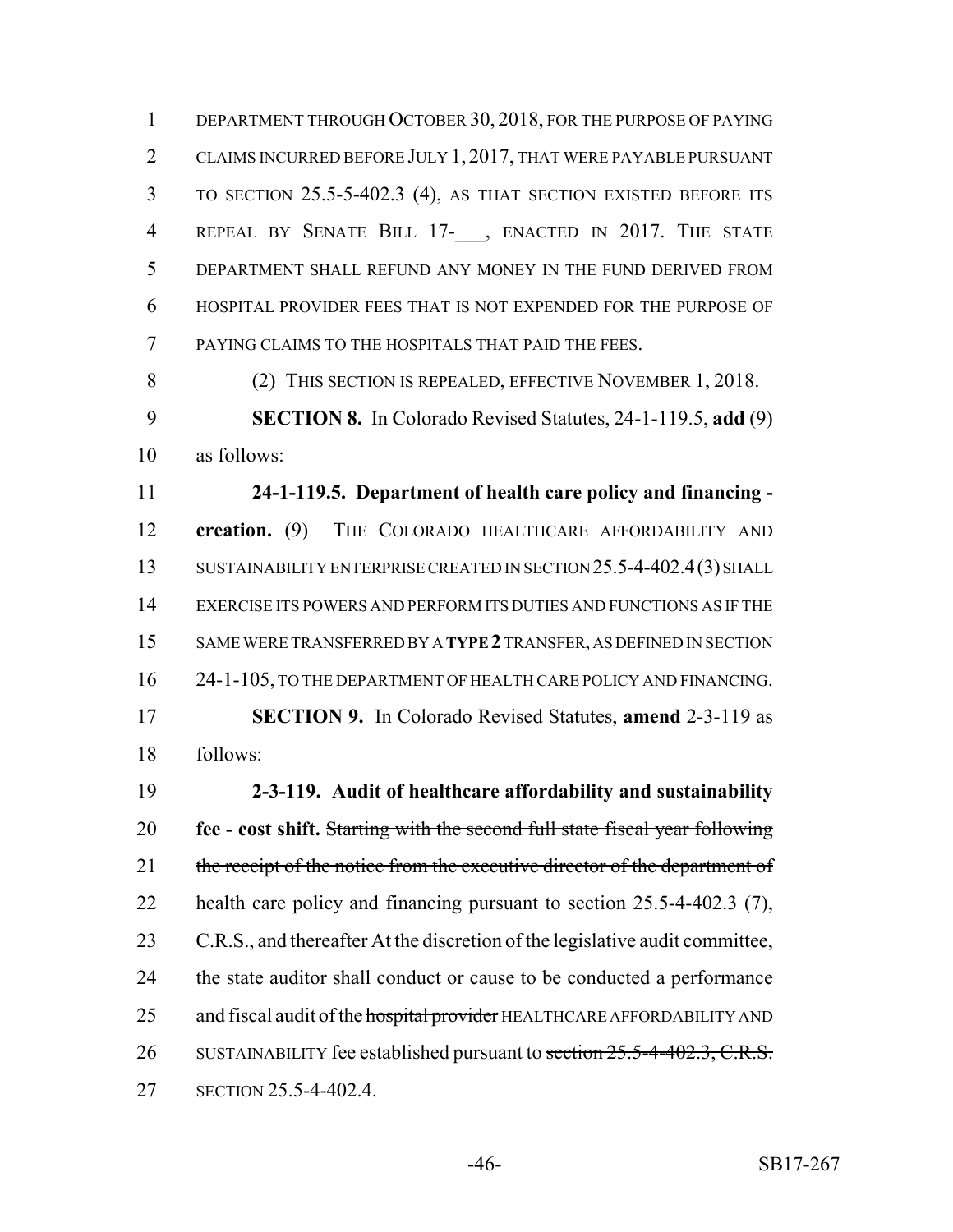| SECTION 10. In Colorado Revised Statutes, 2-3-1203, repeal                              |
|-----------------------------------------------------------------------------------------|
| $(8)(a)(V)$ as follows:                                                                 |
| 2-3-1203. Sunset review of advisory committees - legislative                            |
| <b>declaration</b> - <b>definition</b> - <b>repeal.</b> (8) (a) The following statutory |
| authorizations for the designated advisory committees will repeal on July               |
| 1, 2019:                                                                                |
| The hospital provider fee oversight and advisory board<br>(V)                           |
| created in section 25.5-4-402.3, C.R.S.;                                                |
| <b>SECTION 11.</b> In Colorado Revised Statutes, 24-4-103, amend                        |
| $(8)(c)(I)$ as follows:                                                                 |
| 24-4-103. Rule-making - procedure - definitions - repeal.                               |
| $(8)$ (c) (I) Notwithstanding any other provision of law to the contrary and            |
| the provisions of section 24-4-107, all rules adopted or amended on or                  |
| after January 1, 1993, and before November 1, 1993, shall expire at 11:59               |
| p.m. on May 15 of the year following their adoption unless the general                  |
| assembly by bill acts to postpone the expiration of a specific rule, and                |
| commencing with rules adopted or amended on or after November 1,                        |
| 1993, all rules adopted or amended during any one-year period that begins               |
| each November 1 and continues through the following October 31 shall                    |
| expire at 11:59 p.m. on the May 15 that follows such one-year period                    |
| unless the general assembly by bill acts to postpone the expiration of a                |
| specific rule; except that a rule adopted pursuant to section $25.5-4-402.3$            |
| $(5)(b)(III)$ , C.R.S., shall expire SECTION 25.5-4-402.4 (6)(b)(III) EXPIRES           |
| at $11:59$ p.m. on the May 15 following the adoption of the rule unless the             |
| general assembly acts by bill to postpone the expiration of a specific rule.            |
| The general assembly, in its discretion, may postpone such expiration, in               |
| which case, the provisions of section 24-4-108 or 24-34-104 shall apply,                |
|                                                                                         |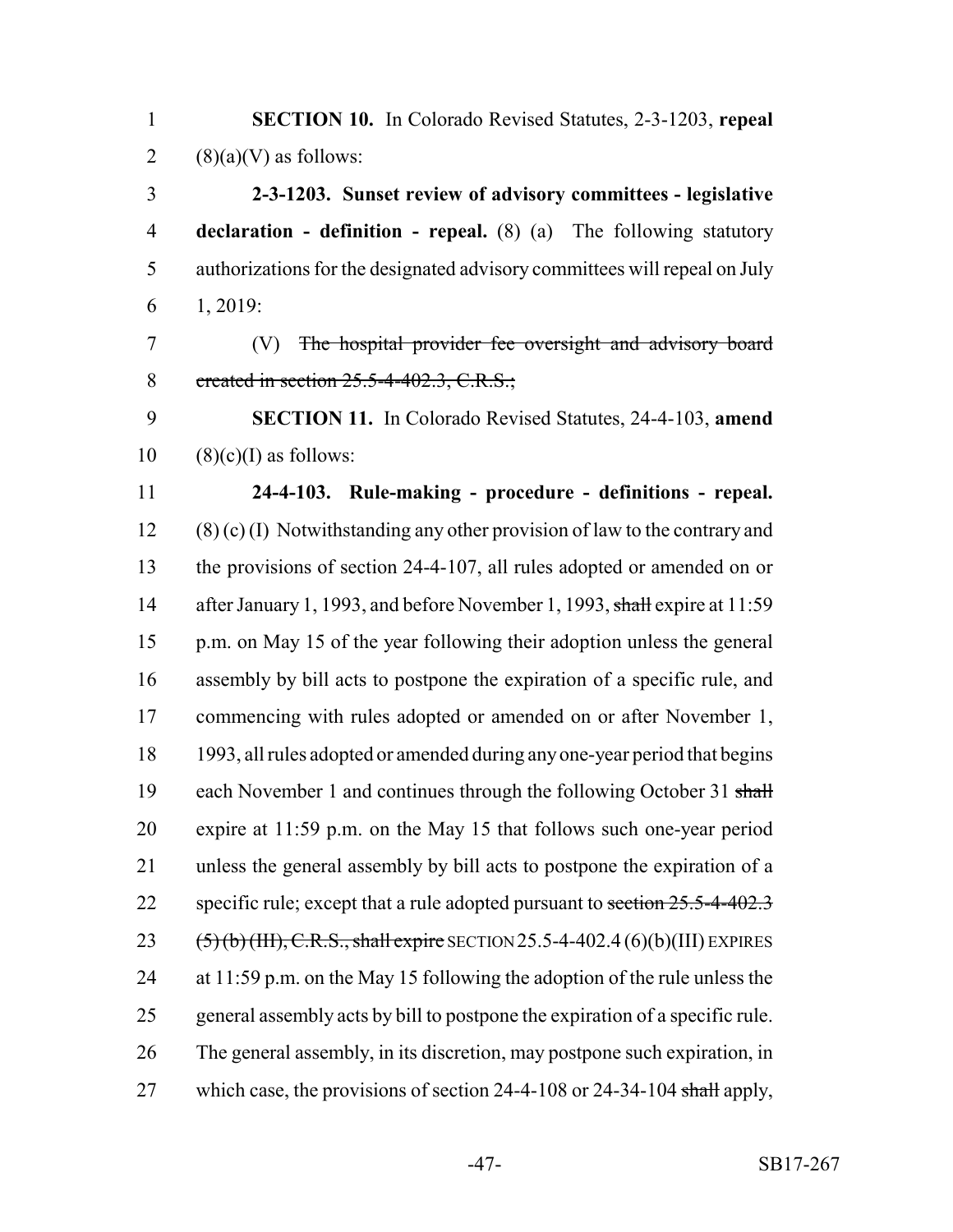1 and the rules shall expire or be ARE subject to review as provided in said 2 THOSE sections. The postponement of the expiration of a rule shall DOES 3 not constitute legislative approval of the rule nor be AND IS NOT 4 admissible in any court as evidence of legislative intent. The 5 postponement of the expiration date of a specific rule shall DOES not 6 prohibit any action by the general assembly pursuant to the provisions of 7 paragraph (d) of this subsection  $(8)$  SUBSECTION  $(8)(d)$  OF THIS SECTION 8 with respect to such THE rule.

9 **SECTION 12.** In Colorado Revised Statutes, 25.5-3-108, **amend** 10 (17) as follows:

 **25.5-3-108. Responsibility of the department of health care policy and financing - provider reimbursement.** (17) Subject to adequate funding BEING made available under section 25.5-4-402.3 14 SECTION 25.5-4-402.4, the state department COLORADO HEALTHCARE AFFORDABILITY AND SUSTAINABILITY ENTERPRISE CREATED IN SECTION 25.5-4-402.4 (3) shall increase hospital reimbursements up to one hundred percent of hospital costs for providing medical care under the 18 program.

19 **SECTION 13.** In Colorado Revised Statutes, 25.5-4-402, **amend**  $20$  (3)(a) as follows:

21 **25.5-4-402. Providers - hospital reimbursement - rules.** 22 (3) (a) In addition to the reimbursement rate process described in 23 subsection (1) of this section and subject to adequate funding BEING made 24 available pursuant to section 25.5-4-402.3 SECTION 25.5-4-402.4, the state 25 department COLORADO HEALTHCARE AFFORDABILITY AND 26 SUSTAINABILITY ENTERPRISE CREATED IN SECTION 25.5-4-402.4 (3) shall 27 pay an additional amount based upon performance to those hospitals that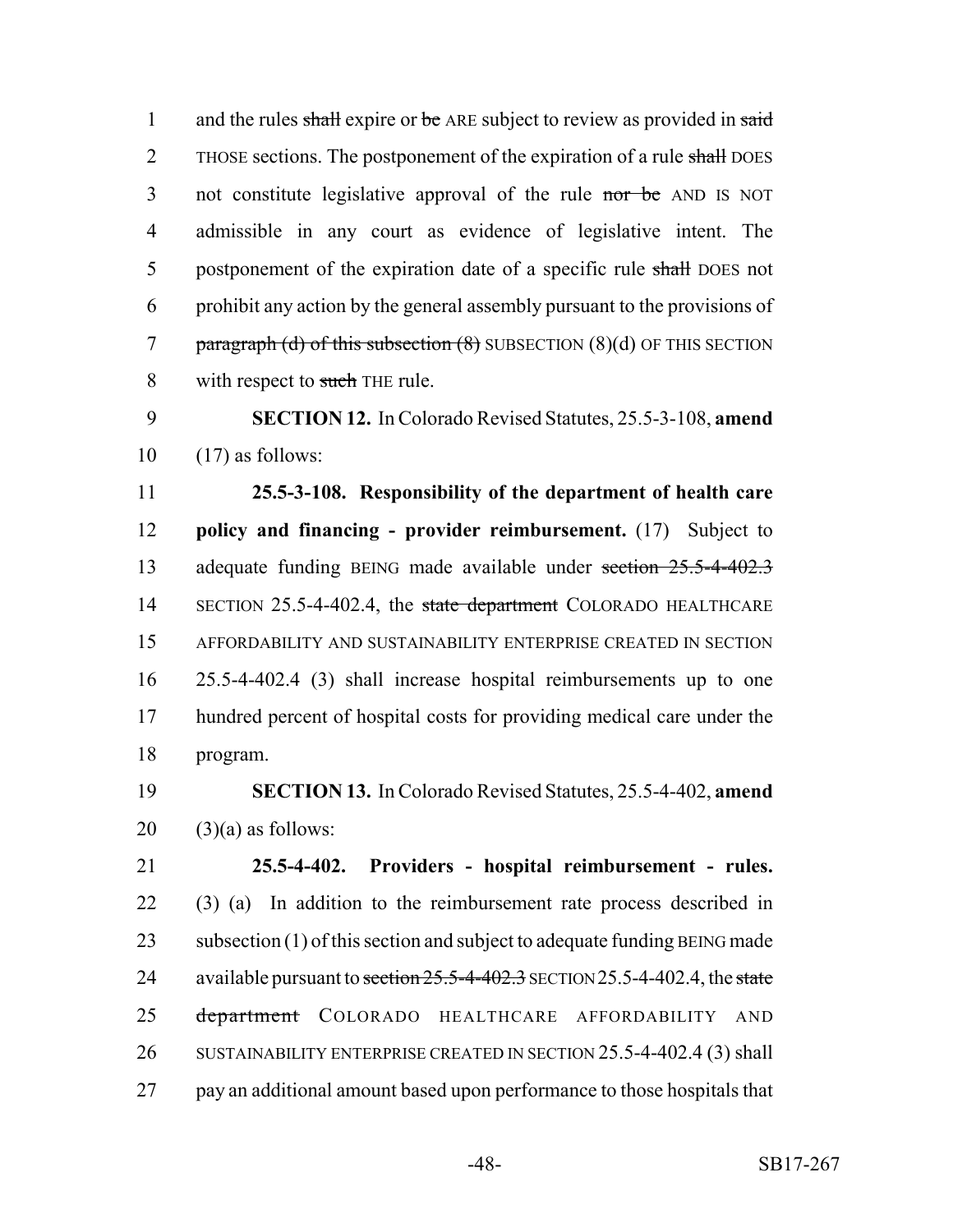1 provide services that improve health care outcomes for their patients. This 2 amount shall be determined by The state department SHALL DETERMINE THIS AMOUNT based upon nationally recognized performance measures established in rules adopted by the state board. The state quality standards 5 shall MUST be consistent with federal quality standards published by an organization with expertise in health care quality, including but not limited to, the centers for medicare and medicaid services, the agency for healthcare research and quality, or the national quality forum.

 **SECTION 14.** In Colorado Revised Statutes, 25.5-5-201, **amend** 10 (1)(o)(II) and (1)(r)(II) as follows:

 **25.5-5-201. Optional provisions - optional groups - repeal.** (1) The federal government allows the state to select optional groups to receive medical assistance. Pursuant to federal law, any person who is eligible for medical assistance under the optional groups specified in this section shall receive both the mandatory services specified in sections 25.5-5-102 and 25.5-5-103 and the optional services specified in sections 25.5-5-202 and 25.5-5-203. Subject to the availability of federal financial aid funds, the following are the individuals or groups that Colorado has selected as optional groups to receive medical assistance pursuant to this article and articles 4 and 6 of this title:

21 (o) (II) Notwithstanding the provisions of subparagraph  $(I)$  of this 22 paragraph  $\overline{(o)}$ , SUBSECTION  $(1)(o)(I)$  OF THIS SECTION, if the moneys in the 23 hospital provider HEALTHCARE AFFORDABILITY AND SUSTAINABILITY fee 24 cash fund established pursuant to section  $25.5$ -4-402.3 (4) SECTION 25.5-4-402.4, together with the corresponding federal matching funds, are insufficient to fully fund all of the purposes described in section 27 25.5-4-402.3 (4) (b) SECTION 25.5-4-402.4 (5)(b), after receiving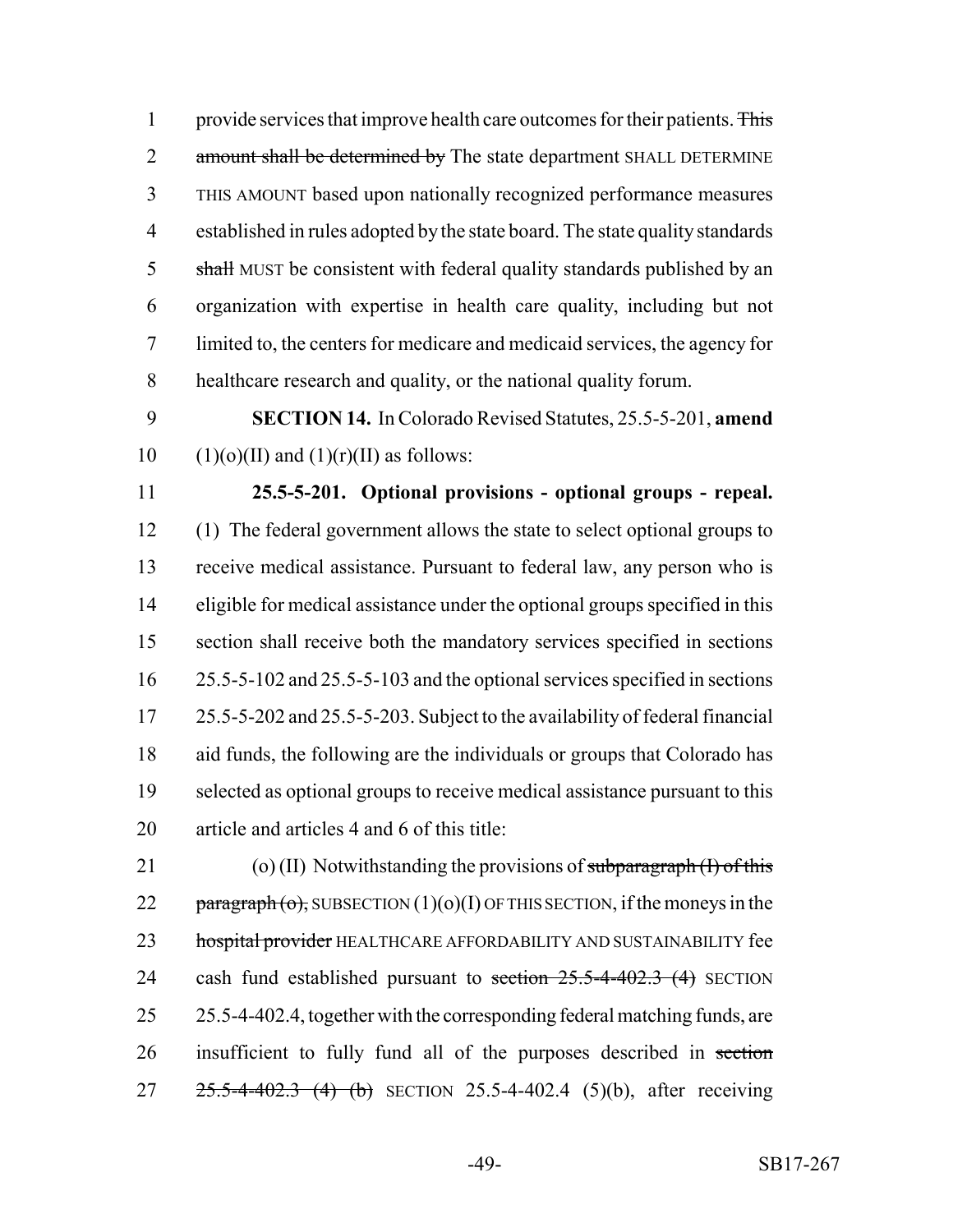1 recommendations from the hospital provider fee oversight and advisory 2 board COLORADO HEALTHCARE AFFORDABILITY AND SUSTAINABILITY 3 ENTERPRISE established pursuant to section 25.5-4-402.3 (6) SECTION 4 25.5-4-402.4 (3), for individuals with disabilities who are participating in 5 the medicaid buy-in program established in part 14 of article 6 of this title 6 TITLE 25.5, the state board by rule adopted pursuant to the provisions of 7 section  $25.5-4-402.3$  (5) (b) (III) SECTION 25.5-4-402.4 (6)(b)(III) may 8 reduce the medical benefits offered or the percentage of the federal 9 poverty line to below four hundred fifty percent or may eliminate this 10 eligibility group.

11 (r) (II) Notwithstanding the provisions of subparagraph  $(I)$  of this 12 paragraph  $(r)$ , SUBSECTION  $(1)(r)(I)$  OF THIS SECTION, if the moneys in the 13 hospital provider HEALTHCARE AFFORDABILITY AND SUSTAINABILITY fee 14 cash fund established pursuant to section 25.5-4-402.3 (4) SECTION 15 25.5-4-402.4, together with the corresponding federal matching funds, are 16 insufficient to fully fund all of the purposes described in section 17 25.5-4-402.3 (4) (b) SECTION 25.5-4-402.4 (5)(b), after receiving 18 recommendations from the hospital provider fee oversight and advisory 19 board COLORADO HEALTHCARE AFFORDABILITY AND SUSTAINABILITY 20 ENTERPRISE established pursuant to section 25.5-4-402.3 (6) SECTION 21 25.5-4-402.4 (3), for persons eligible for a medicaid buy-in program 22 established pursuant to section 25.5-5-206, the state board by rule adopted 23 pursuant to the provisions of section  $25.5$ -4-402.3  $(5)$  (b) (III) SECTION 24 25.5-4-402.4 (6)(b)(III) may reduce the medical benefits offered, or the 25 percentage of the federal poverty line, or may eliminate this eligibility 26 group.

27 **SECTION 15.** In Colorado Revised Statutes, 25.5-5-204.5,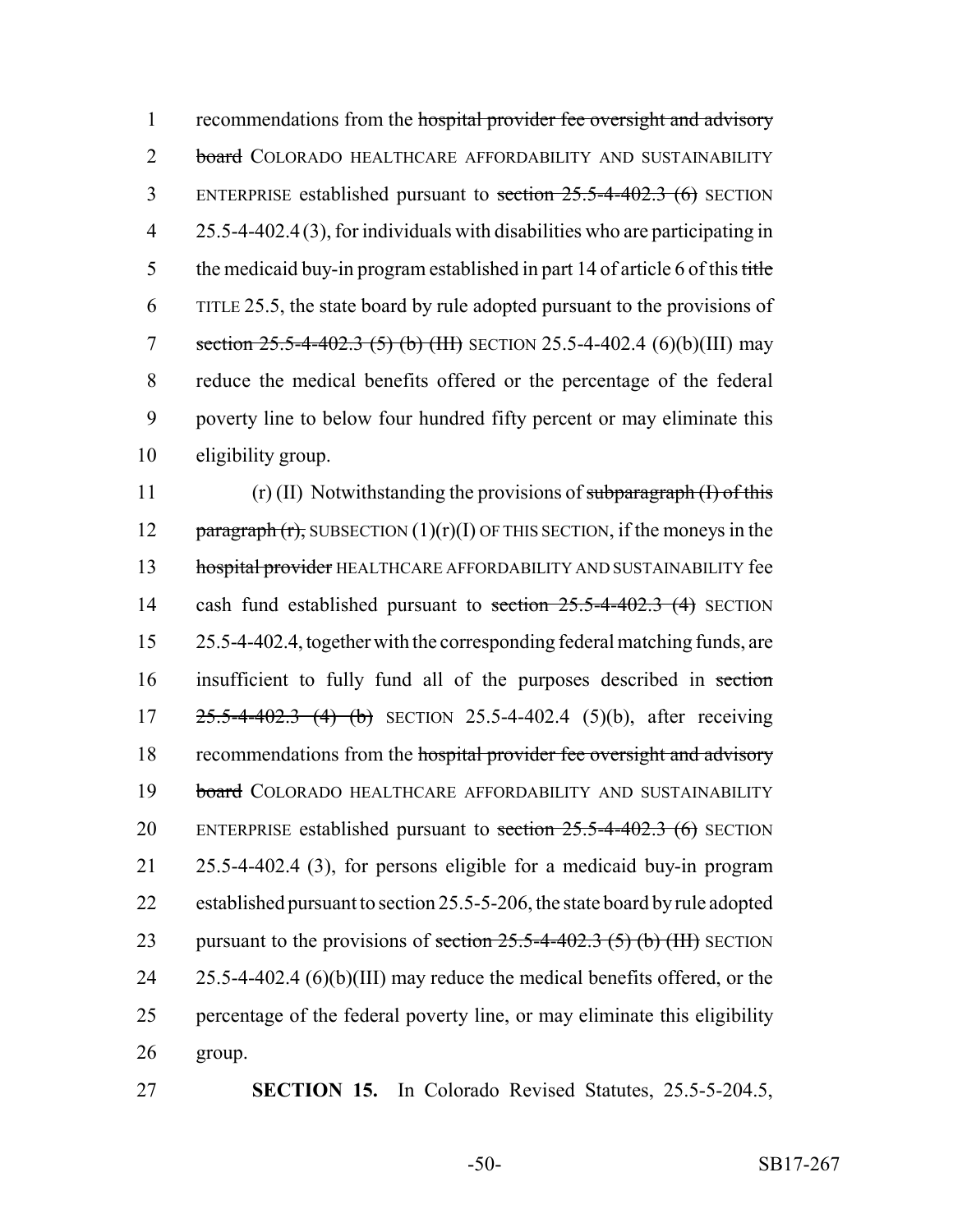**amend** (2) as follows:

 **25.5-5-204.5. Continuous eligibility - children - repeal.** (2) Notwithstanding the provisions of subsection (1) of this section, if the 4 moneys in the hospital provider HEALTHCARE AFFORDABILITY AND 5 SUSTAINABILITY fee cash fund established pursuant to section  $6 \frac{25.5-4-402.3}{4}$  SECTION 25.5-4-402.4, together with the corresponding federal matching funds, are insufficient to fully fund all of the purposes 8 described in section 25.5-4-402.3 (4) (b) SECTION 25.5-4-402.4 (5)(b), 9 after receiving recommendations from the hospital provider fee oversight 10 and advisory board COLORADO HEALTHCARE AFFORDABILITY AND 11 SUSTAINABILITY ENTERPRISE established pursuant to section 25.5-4-402.3 12  $(6)$  SECTION 25.5-4-402.4 (3), the state board by rule adopted pursuant to 13 the provisions of section 25.5-4-402.3 (5) (b) (III) SECTION 25.5-4-402.4 (6)(b)(III) may eliminate the continuous enrollment requirement pursuant to this section. **SECTION 16.** In Colorado Revised Statutes, **add** 25.5-5-419 as follows:

 **25.5-5-419. Advancing care of exceptional kids.** WITHIN ONE HUNDRED TWENTY DAYS OF THE ENACTMENT OF THE FEDERAL "ADVANCING CARE OF EXCEPTIONAL KIDS ACT", THE STATE DEPARTMENT SHALL SEEK ANY FEDERAL WAIVER NECESSARY TO FUND, IN COOPERATION WITH HOSPITALS THAT MEET THE SPECIFIED REQUIREMENTS, THE IMPLEMENTATION OF AN ENHANCED PEDIATRIC HEALTH HOME FOR CHILDREN WITH COMPLEX MEDICAL CONDITIONS. REQUIREMENTS FOR PARTICIPATION BY THE STATE DEPARTMENT, ALONG WITH THE REQUIREMENT OF AN ENHANCED PEDIATRIC HEALTH HOME, ARE STIPULATED BY THE "ADVANCING CARE OF EXCEPTIONAL KIDS ACT" AND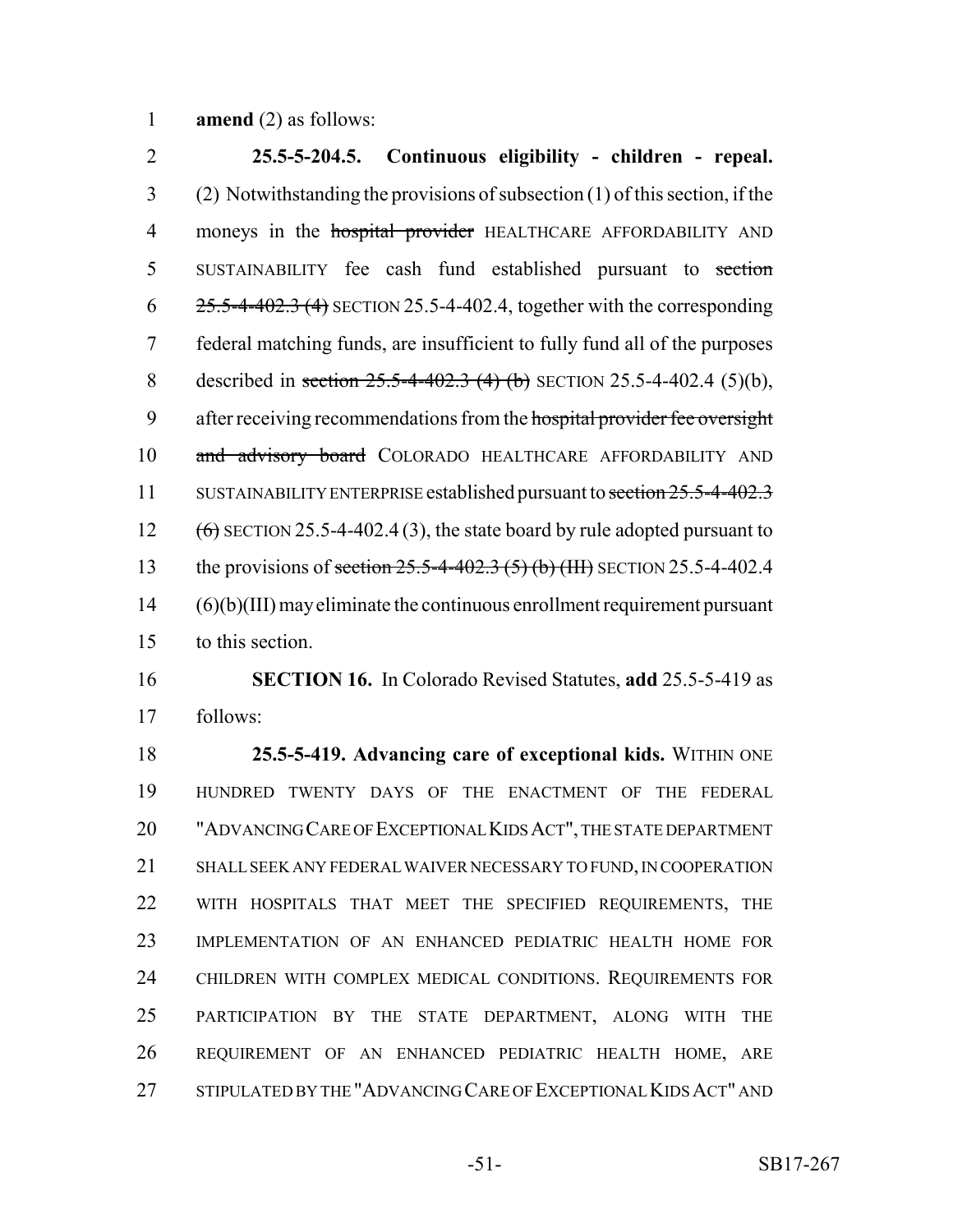1 SHALL BE COMPLIED WITH ACCORDINGLY.

2 **SECTION 17.** In Colorado Revised Statutes, 25.5-8-103, **amend** 3 the introductory portion,  $(4)(a)(II)$ , and  $(4)(b)(II)$  as follows:

4 **25.5-8-103. Definitions - repeal.** As used in this article ARTICLE 5 8, unless the context otherwise requires:

6 (4) "Eligible person" means:

7 (a) (II) Notwithstanding the provisions of subparagraph  $(H)$  of this 8 paragraph (a), SUBSECTION  $(4)(a)(I)$  OF THIS SECTION, if the moneys in the 9 hospital provider HEALTHCARE AFFORDABILITY AND SUSTAINABILITY fee 10 cash fund established pursuant to section 25.5-4-402.3 (4) SECTION 11 25.5-4-402.4(5), together with the corresponding federal matching funds, 12 are insufficient to fully fund all of the purposes described in section 13 25.5-4-402.3 (4) (b) SECTION 25.5-4-402.4 (5)(b), after receiving 14 recommendations from the hospital provider fee oversight and advisory 15 board COLORADO HEALTHCARE AFFORDABILITY AND SUSTAINABILITY 16 ENTERPRISE established pursuant to section 25.5-4-402.3 (6) SECTION 17 25.5-4-402.4 (3), for persons less than nineteen years of age, the state 18 board may by rule adopted pursuant to the provisions of section 19 25.5-4-402.3 (5) (b) (III) SECTION 25.5-4-402.4 (6)(b)(III) reduce the 20 percentage of the federal poverty line to below two hundred fifty percent, 21 but the percentage shall not be reduced to below two hundred five 22 percent.

23 (b) (II) Notwithstanding the provisions of subparagraph  $(I)$  of this 24 paragraph (b) SUBSECTION  $(4)(b)(I)$  OF THIS SECTION, if the moneys in the 25 hospital provider HEALTHCARE AFFORDABILITY AND SUSTAINABILITY fee 26 cash fund established pursuant to section 25.5-4-402.3 (4) SECTION 27 25.5-4-402.4(5), together with the corresponding federal matching funds,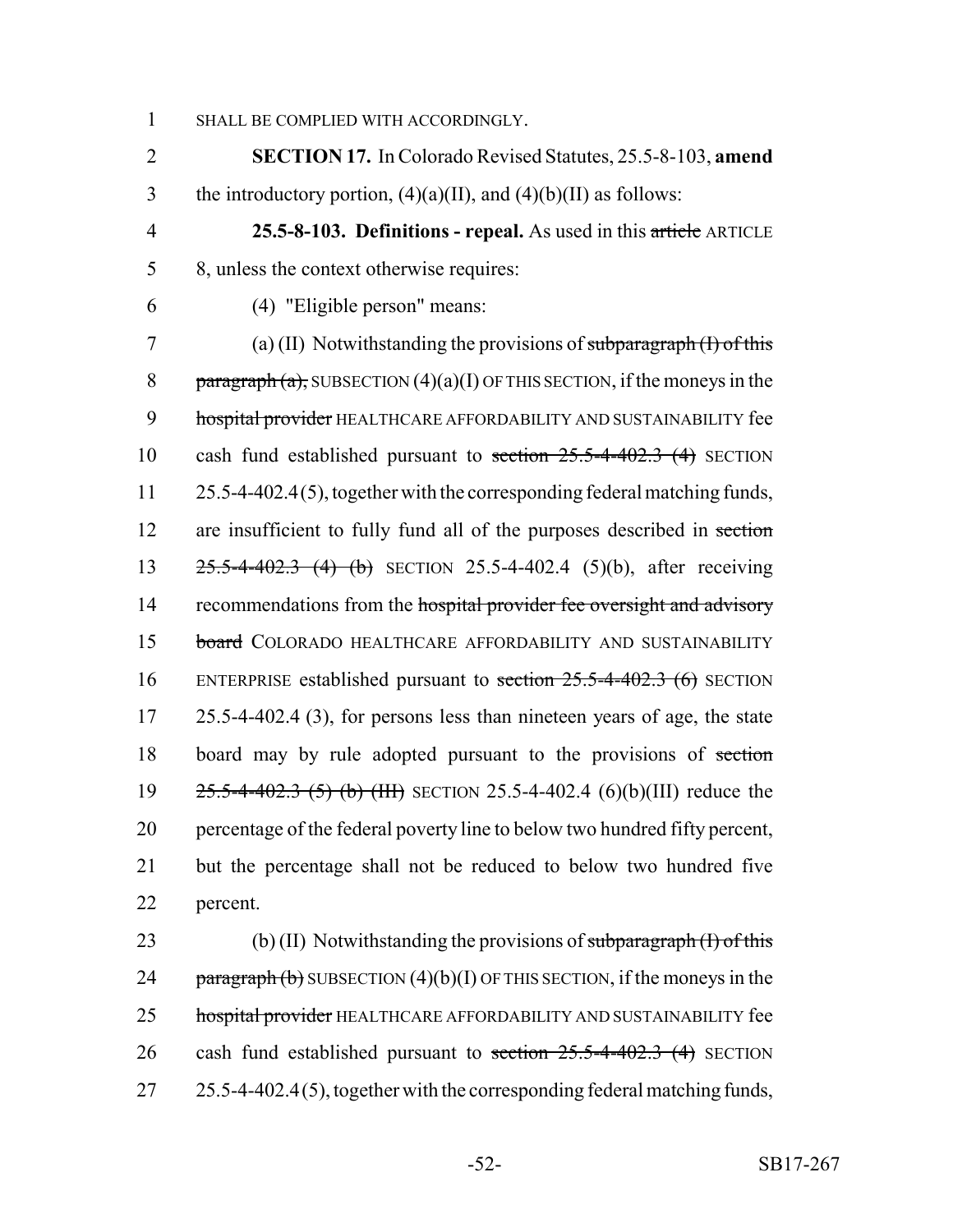1 are insufficient to fully fund all of the purposes described in section 2 25.5-4-402.3 (4) (b) SECTION 25.5-4-402.4 (5)(b), after receiving 3 recommendations from the hospital provider fee oversight and advisory 4 board COLORADO HEALTHCARE AFFORDABILITY AND SUSTAINABILITY 5 ENTERPRISE established pursuant to section 25.5-4-402.3 (6) SECTION 6 25.5-4-402.4 (3), for pregnant women, the state board by rule adopted 7 pursuant to the provisions of section  $25.5-4-402.3$  (5) (b) (HI) SECTION 8 25.5-4-402.4 (6)(b)(III) may reduce the percentage of the federal poverty 9 line to below two hundred fifty percent, but the percentage shall not be 10 reduced to below two hundred five percent.

11 **SECTION 18.** In Colorado Revised Statutes, **repeal** 12 25.5-4-402.3.

13 **SECTION 19.** In Colorado Revised Statutes, 43-4-206, **amend** 14 (1) introductory portion, (1)(b) introductory portion, (1)(b)(V), (2)(a) 15 introductory portion, (2)(b), and (3) as follows:

16 **43-4-206. State allocation.** (1) Except as otherwise provided in 17 subsection  $(2)$  SUBSECTIONS  $(1)(a)(V)$ ,  $(2)$ , AND  $(3)$  of this section, after 18 paying the costs of the Colorado state patrol and such ANY other costs of 19 the department, exclusive of highway construction, highway 20 improvements, or highway maintenance, as THAT are appropriated by the 21 general assembly, sixty-five percent of the balance of MONEY IN the 22 highway users tax fund shall be paid to the state highway fund and shall 23 be expended for the following purposes:

24 (b) Except as otherwise provided in subsection (2) of this section, 25 all moneys MONEY in the state highway fund not required for the creation, 26 maintenance, and application of the highway anticipation or sinking fund 27 and all moneys MONEY in the state highway supplementary fund are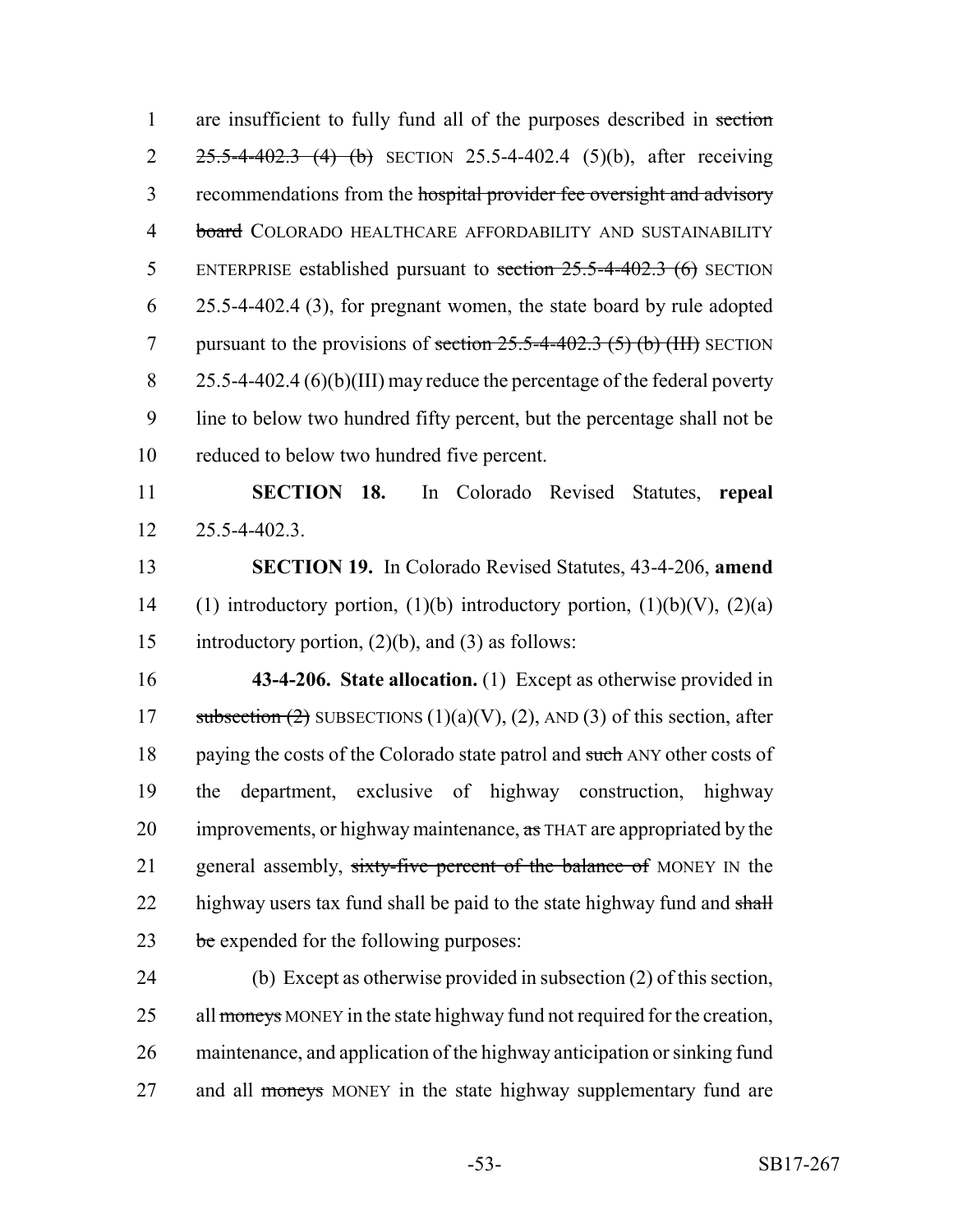available to pay for:

 (V) The construction, reconstruction, repairs, improvement, planning, supervision, and maintenance of the state highway system and other public highways, including any county and municipal roads and highways, together with the acquisition of rights-of-way and access rights for the same. ANY NET PROCEEDS FROM THE SALE OF A LEGAL INTEREST IN AN ELIGIBLE STATE FACILITY THAT ARE CREDITED TO THE STATE 8 HIGHWAY FUND PURSUANT TO SECTION 24-82-1103 (2)(a) SHALL BE USED ONLY FOR QUALIFIED FEDERAL AID HIGHWAY PROJECTS THAT ARE 10 INCLUDED IN THE STRATEGIC TRANSPORTATION PROJECT INVESTMENT PROGRAM OF THE DEPARTMENT OF TRANSPORTATION, WITH AT LEAST TWENTY-FIVE PERCENT OF THE MONEY BEING USED FOR PROJECTS THAT ARE LOCATED IN COUNTIES WITH POPULATIONS OF FIFTY THOUSAND OR LESS AS OF JULY 2015 AS REPORTED BY THE STATE DEMOGRAPHY OFFICE OF THE DEPARTMENT OF LOCAL AFFAIRS.

 (2) (a) Notwithstanding the provisions of subsection (1) of this 17 section, the revenues REVENUE accrued to and transferred to the highway 18 users tax fund pursuant to section 39-26-123 (4)(a) or  $24-75-219$ , C.R.S., or appropriated to the highway users tax fund pursuant to House Bill 02-1389, enacted at the second regular session of the sixty-third general assembly, and credited to the state highway fund pursuant to section 22 43-4-205 (6.5) shall be expended by the department of transportation for the implementation of the strategic transportation project investment 24 program: in the following manner:

 (b) Beginning in 1998, the department of transportation shall report annually to the transportation committee of the senate and the transportation and energy committee of the house of representatives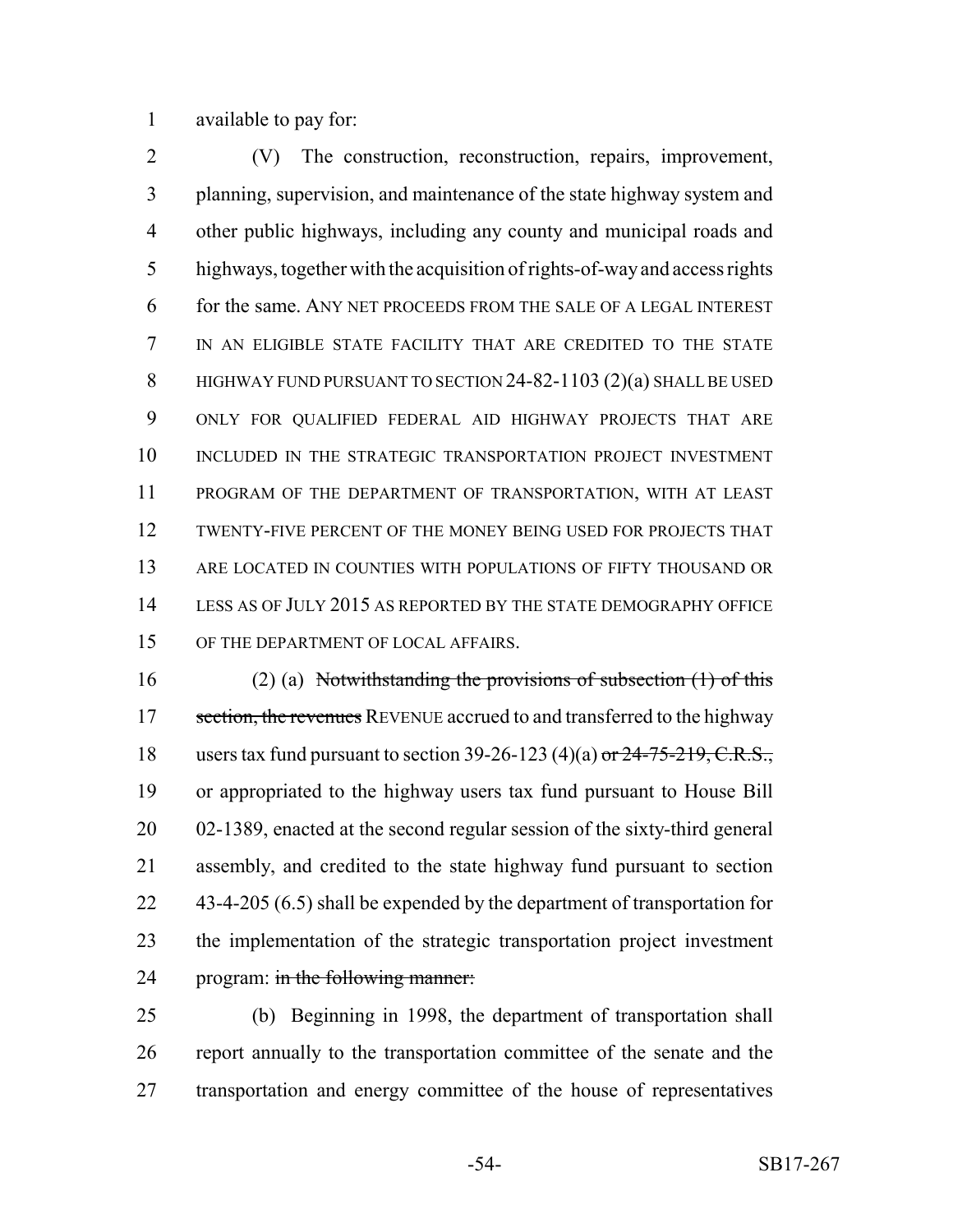1 concerning the revenues REVENUE expended by the department pursuant 2 to paragraph (a) of this subsection  $(2)$  SUBSECTION  $(2)(a)$  OF THIS SECTION 3 AND, BEGINNING IN 2018, ANY NET PROCEEDS FROM THE SALE OF A LEGAL 4 INTEREST IN AN ELIGIBLE STATE FACILITY THAT ARE CREDITED TO THE 5 STATE HIGHWAY FUND PURSUANT TO SECTION 24-82-1103 (2)(a) AND 6 EXPENDED BY THE DEPARTMENT PURSUANT TO SUBSECTION  $(1)(b)(V)$  OF 7 THIS SECTION. The DEPARTMENT SHALL PRESENT THE report shall be 8 presented at the joint meeting required under section 43-1-113 (9)(a) and 9 THE REPORT shall describe for each fiscal year, if applicable:

 (I) The projects on which the revenues credited to the state 11 highway fund pursuant to paragraph (a) of this subsection  $(2)$  REVENUE AND NET PROCEEDS are to be expended, including the estimated cost of each project, the aggregate amount of revenue actually spent on each project, and the amount of revenue allocated for each project in such fiscal year. The department of transportation shall submit a prioritized list of such projects as part of the report.

17 (II) The status of such projects that the department has undertaken 18 in any previous fiscal year;

19 (III) The projected amount AMOUNTS of revenue AND NET 20 PROCEEDS that the department expects to receive under this subsection (2) 21 AND SUBSECTION  $(1)(b)(V)$  OF THIS SECTION during such THE fiscal year; 22 (IV) The amount of revenue AND NET PROCEEDS that the 23 department has already received under this subsection (2) AND 24 SUBSECTION  $(1)(b)(V)$  OF THIS SECTION during such THE fiscal year; and 25 (V) How the revenues REVENUE AND NET PROCEEDS expended 26 under this subsection (2) AND SUBSECTION  $(1)(b)(V)$  OF THIS SECTION 27 during such THE fiscal year relate RELATES to the total funding of the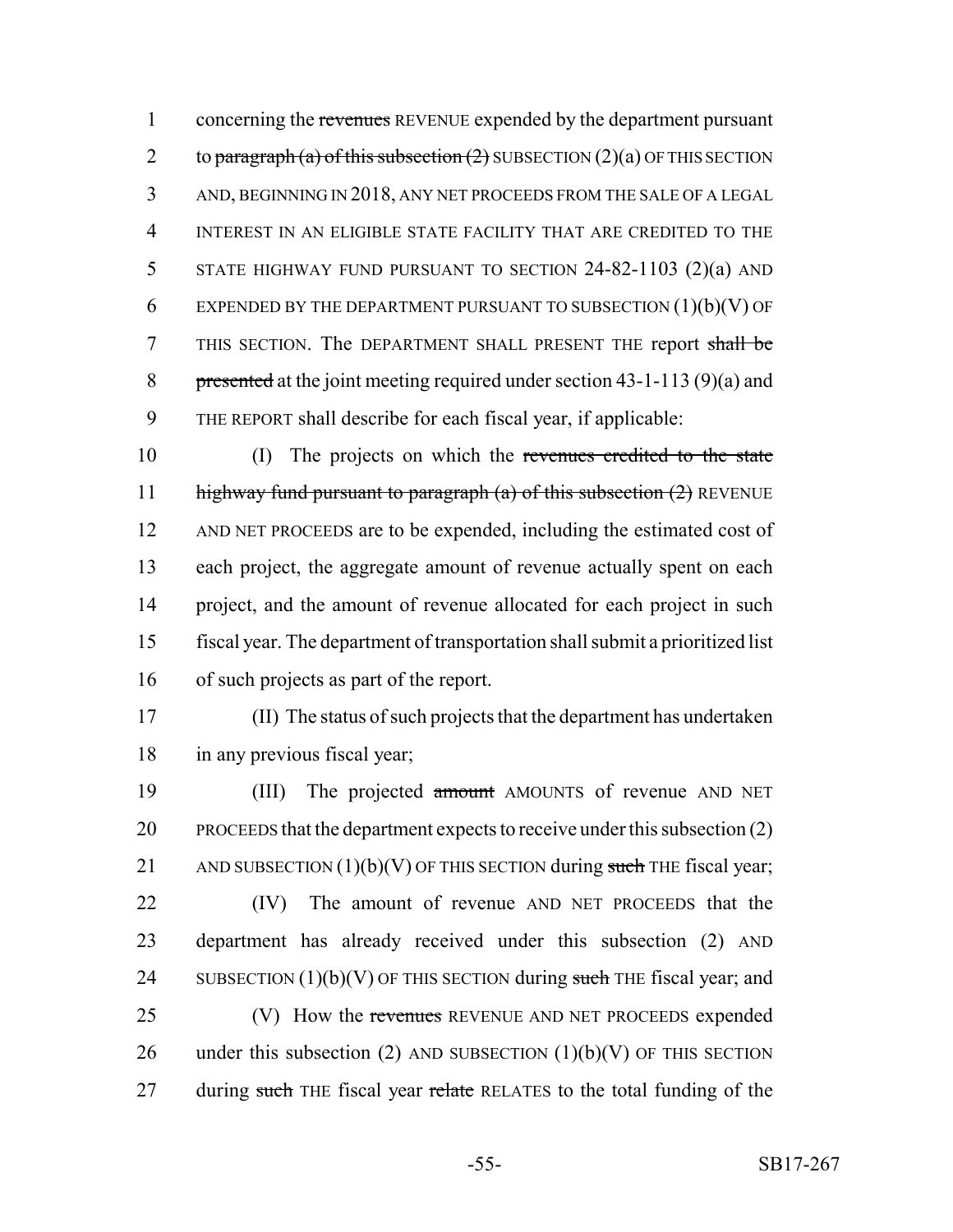FEDERAL AID TRANSPORTATION PROJECTS THAT ARE INCLUDED IN THE strategic transportation project investment program.

 (3) Notwithstanding the provisions of subsection (1) of this 4 section, the revenues THE REVENUE credited to the highway users tax fund pursuant to section 43-4-205 (6.3) shall be expended by the department of transportation only for road safety projects, as defined in section 43-4-803 (21); except that the department shall, in furtherance of its duty to supervise state highways and as a consequence in compliance with section 43-4-810, expend ten million dollars per year of the revenues for the planning, designing, engineering, acquisition, installation, construction, repair, reconstruction, maintenance, operation, or administration of transit-related projects, including, but not limited to, designated bicycle or pedestrian lanes of highway and infrastructure needed to integrate different transportation modes within a multimodal transportation system, that enhance the safety of state highways for transit users.

 **SECTION 20. Effective date.** (1) Except as otherwise provided in this section, sections 4, 6 through 15, 17, and 18 of this act take effect July 1, 2017.

 (2) (a) Sections 4, 6 through 15, 17, and 18 of this act do not take effect if the centers for medicare and medicaid services determine that the amendments set forth in this act do not comply with federal law.

 (b) If the centers for medicare and medicaid services make the determination described in subsection (2)(a) of this section, the executive director of the department of health care policy and financing shall, no later than June 1, 2017, notify the revisor of statutes in writing of that determination.